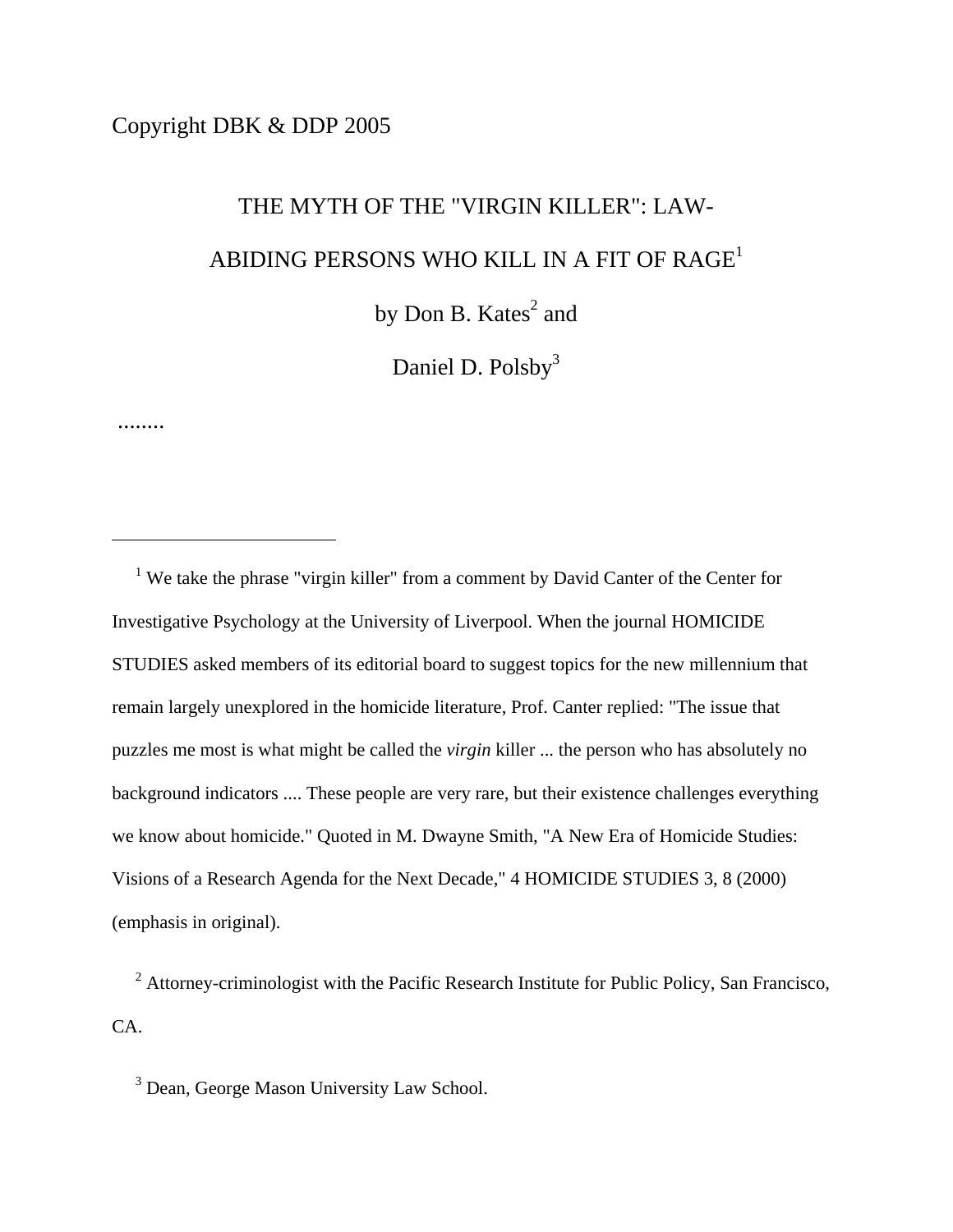The authors express their appreciation to Philip J. Cook (Duke University, Sanford Institute of Public Policy), C. B. Kates, Dan M. Kahan (Yale, Law), Gary Kleck (Florida State University School of Criminology), Gary Mauser (Simon Fraser University, Burnaby, British Columbia), Carol Oyster (University of Wisconsin, Psychology), Peter Reinharz (Chief of Juvenile Prosecutions, New York City); William Vizzard (Cal. State University-Sacramento, Criminal Justice), and Robert Weisberg (Stanford, Law) for their helpful suggestions.

For errors, of course, the authors alone are responsible.

\_\_\_\_\_\_\_\_\_\_\_\_\_\_\_\_\_\_\_\_\_\_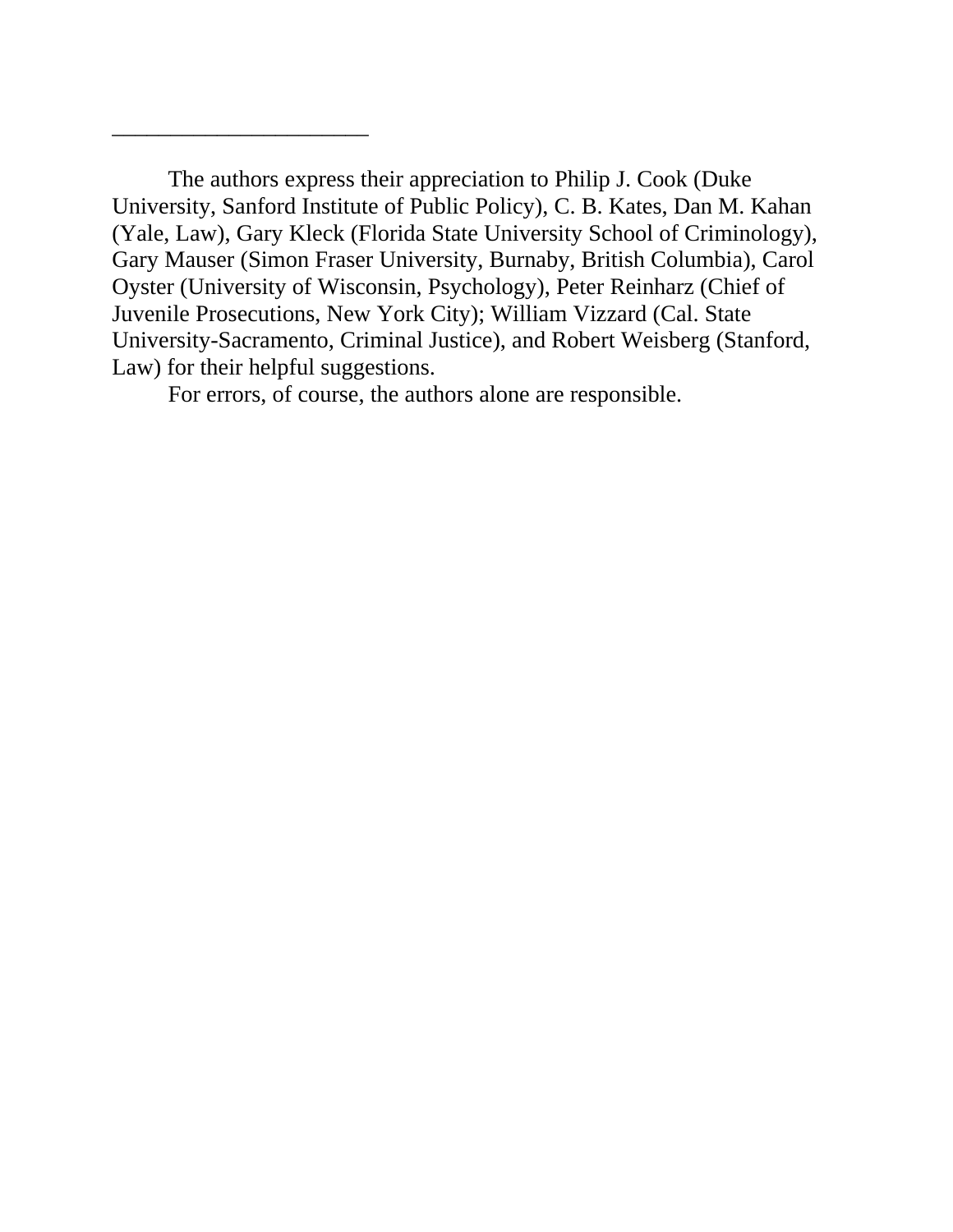#### ABSTRACT

 Current American federal, and state laws generally bar gun possession by persons who have been convicted of any felony, or certain misdemeanors, or who have been involuntarily committed to a mental institution. A recurrent issue in political debates over "gun control" is the extent to which such laws could reduce murder rates assuming they could be effectively enforced. Many advocates of banning and confiscating all guns, or all handguns, argue that even in theory "felon in possession" laws have little chance of reducing homicide, because most homicides are committed by ordinary people acting out of momentary and uncontrollable rage. From this premise it is argued that outlawing firearms to the citizenry at large might substantially reduce homicide rates, even if such laws prove impossible to enforce against terrorists, habitual criminals and the like.

 Though this premise is widely held, it is mistaken. Murder is a very unusual behavior and perpetrators turn out on investigation to be extreme aberrants. Studies of homicide uniformly find almost all murderers differ markedly from ordinary people in having life histories of violence, felony, psychopathology, substance abuse, restraining orders and so forth. If there is an argument for banning guns to the entire populace, it must derive from some other basis than that ordinary citizens are likely to commit murder.

#### INTRODUCTION

 The gun lobby slogans "guns don't kill, people kill" and "when guns are outlawed, only outlaws will have guns" more or less originated with the father of criminology, the 18th Century philosopher Cesare Beccaria. Under the title "False Ideas of Utility" Beccaria derided the notion that generally disarming the population would have the effect of suppressing violence.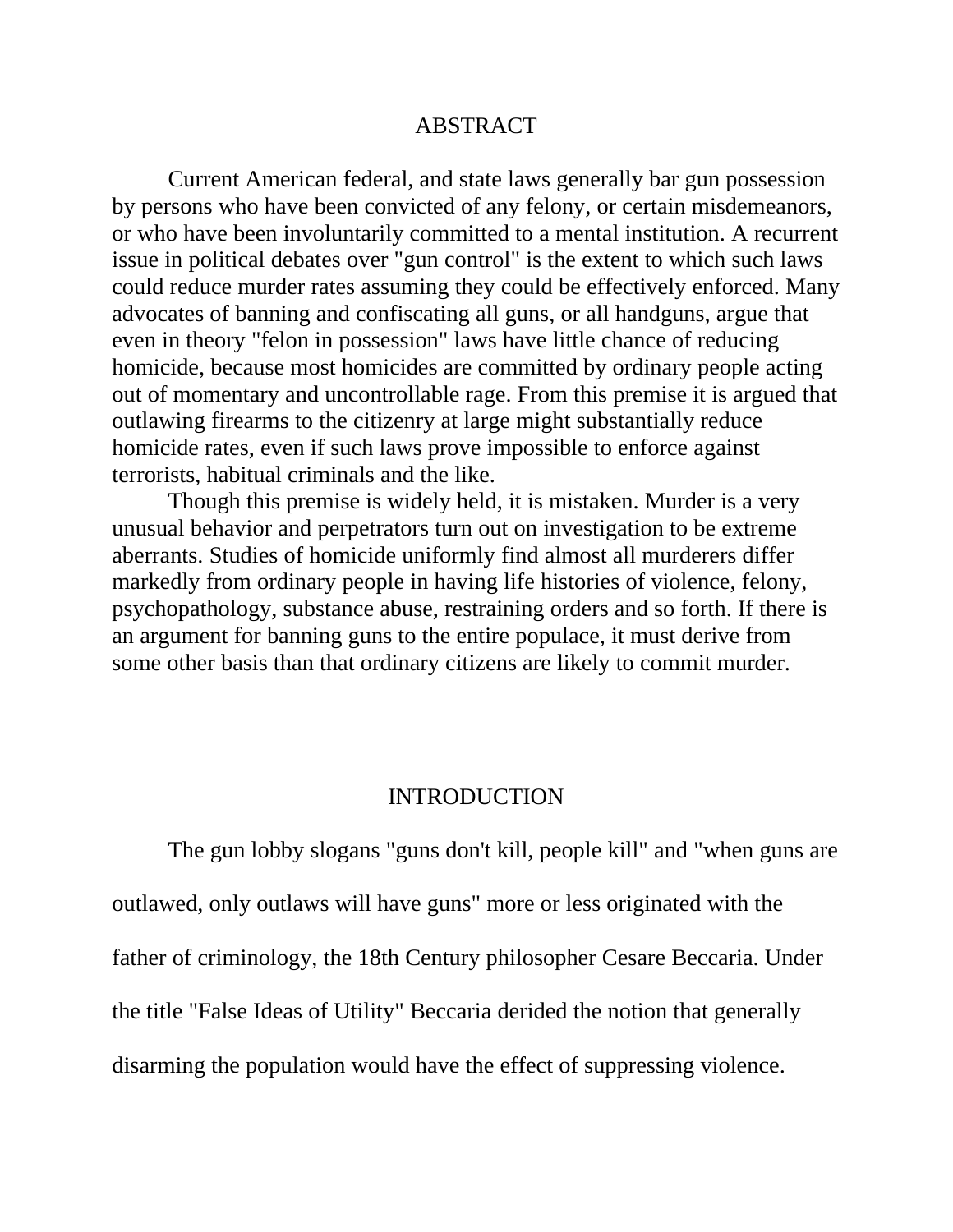The laws that forbid the carrying of arms are laws of such a nature [false utility]. They disarm those only who are neither inclined nor determined to commit crimes. Can it be supposed that those who have the courage to violate the most sacred laws of humanity, the most important of the code, will respect the less important and arbitrary ones, which can be violated with ease and impunity, and which, if strictly obeyed, would put an end to personal liberty--so dear to men, so dear to the enlightened legislator--and subject innocent persons to all the vexations that the quality alone ought to suffer? Such laws make things worse for the assaulted and better for the assailants; they serve rather to encourage than to prevent homicides, for an unarmed man may be attacked with greater confidence than an armed man. They ought to be designated as laws not preventive but fearful of crimes, produced by the tumultuous impression of a few isolated facts, and not by thoughtful consideration of the inconveniences and advantages of a universal decree.<sup>4</sup>

<span id="page-3-0"></span><sup>4</sup> C. Beccaria, **An Essay on Crimes and Punishments** 87-8 (1764). Compare the modern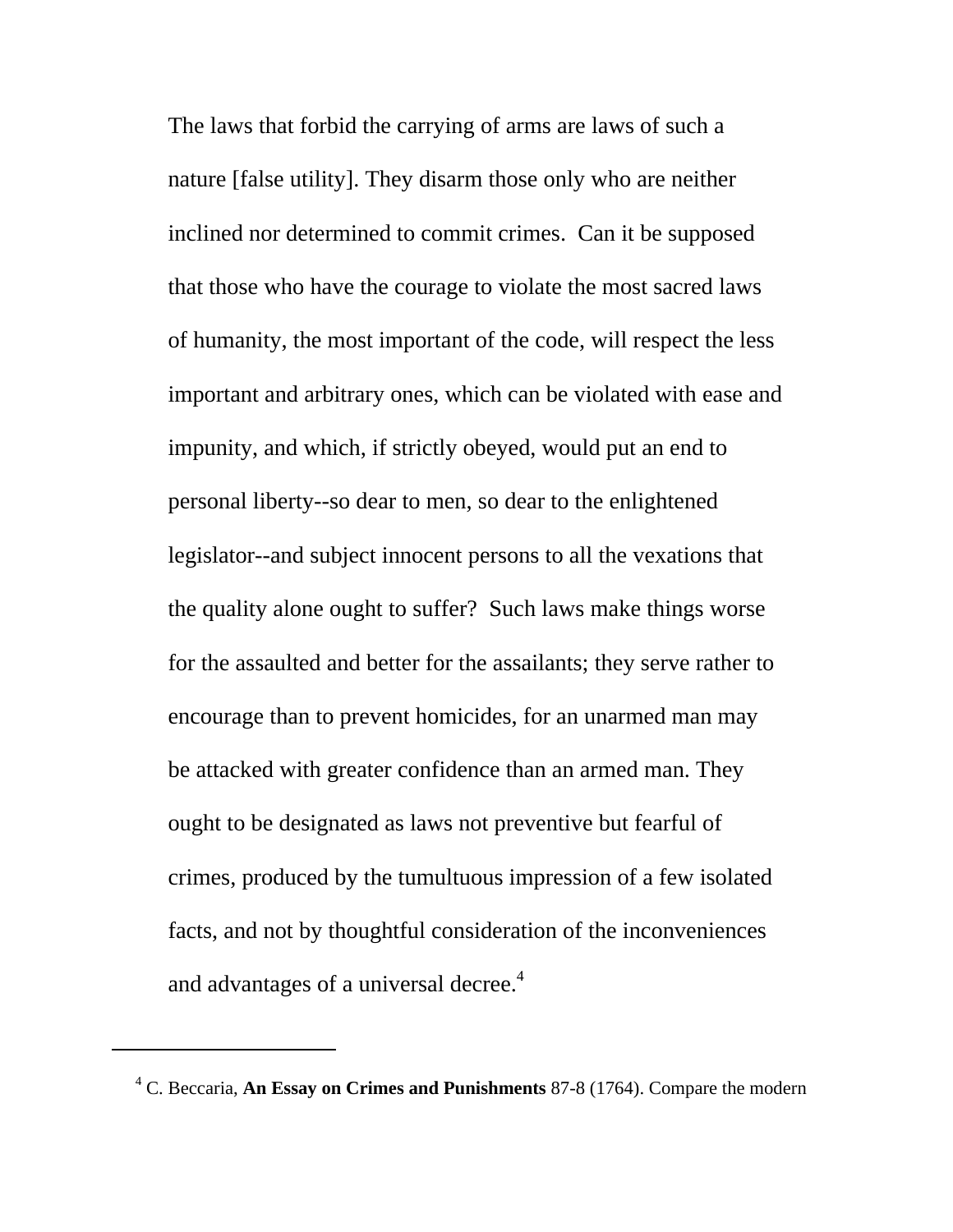Hence, the theoretical futility of gun control probably deserves recognition as one of the earliest propositions in criminology. From early in the 20th Century, however, a sub-set of the Beccarian idea has been intensely debated. Might one get all the public safety that gun controls could yield by forbidding gun possession by persons with a record of serious crime or mental instability? Or must laws disarm the whole population on the theory that anyone is likely to murder, given the right circumstances and possession of a

 $\overline{a}$ 

evaluation in James D Wright, Peter Rossi and Kathleen Daly, UNDER THE GUN: WEAPONS, CRIME AND VIOLENCE IN THE UNITED STATES (N.Y., Aldine: 1983) at 137-38 "... there is no good reason to suppose that people intent on arming themselves for criminal purposes would not be able to do so even if the general availability of firearms to the larger population were seriously restricted. Here it may be appropriate to recall the First Law of Economics, a law whose operation has been sharply in evidence in the case of Prohibition, marijuana and other drugs, prostitution, pornography, and a host of other banned articles and substances, namely, that demand creates its own supply. There is no evidence anywhere to show that reducing the availability of firearms *in general* likewise reduces their availability to persons with criminal intent or that persons with criminal intent would not be able to arm themselves under any set of general restrictions on firearms." (Italics in original.)

 The same points have been made even with regard to the illegal firearms market involving juvenile delinquents. Joseph F. Sheley & James D. Wright, IN THE LINE OF FIRE: YOUTH, GUNS AND VIOLENCE IN URBAN AMERICA 150-53 (1995).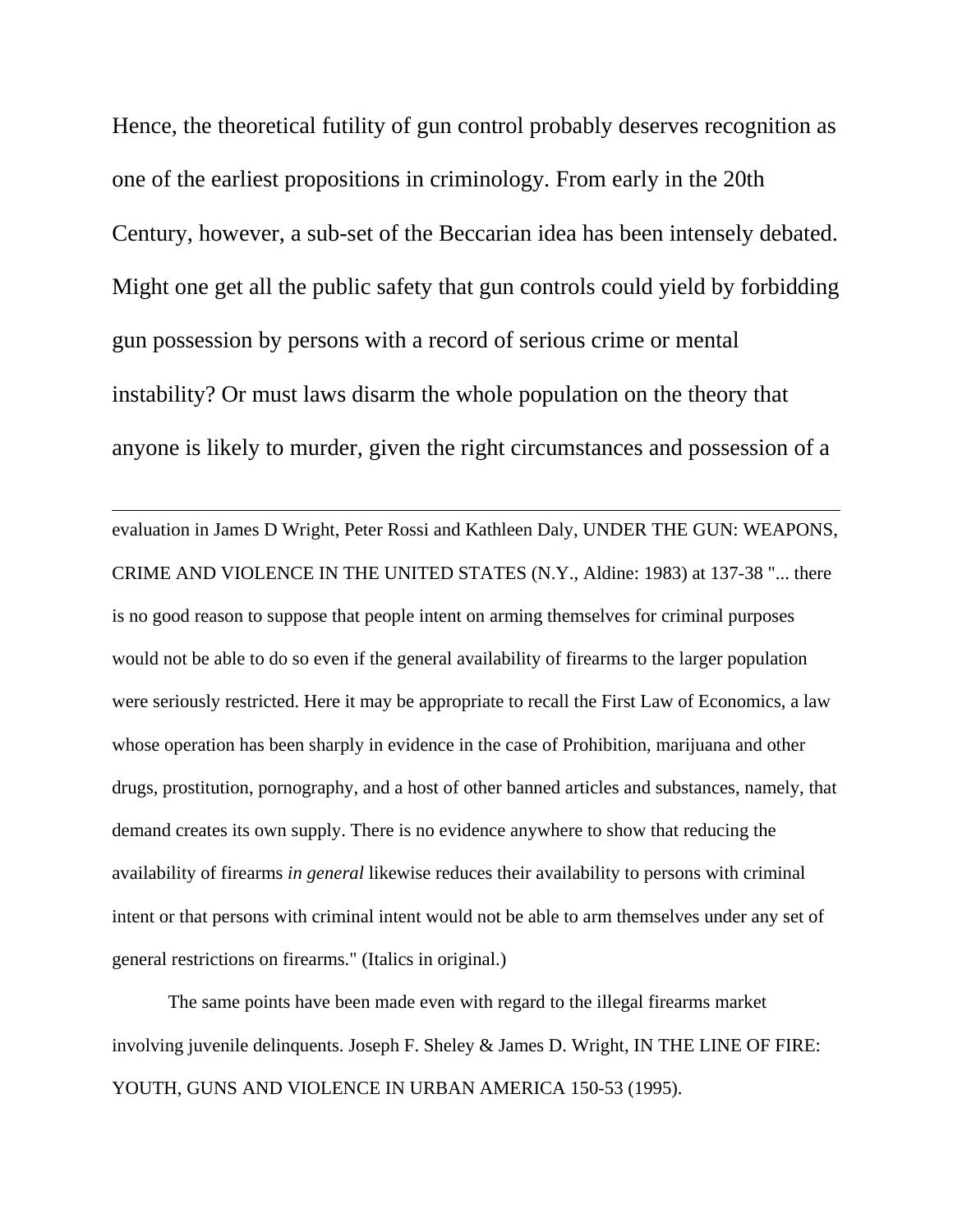firearm? To answer these questions requires reviewing what we know about the propensity to murder. Is it the case that there but for the grace of God, might go any of us? Or is it the case that those "at risk" for violent crime, or at least for the most extreme crime, murder, differ substantially from the general run of humanity?

## DIFFICULTIES OF TRYING TO DISARM CRIMINALS ONLY

 It has long been generally agreed that certain discrete high risk groups should be denied access to firearms by what we shall call felon-in-possession laws.<sup>[5](#page-5-0)</sup> The difficulty of achieving this goal is that persons who are inclined toward crime may have little compunction about violating laws forbidding them arms, and those laws may be difficult to enforce against them. Had 20th Century Americans not previously understood this, the point would have been made unmistakably clear by the Prohibition experience. As the SATURDAY EVENING POST editorialized in 1925: "If the Federal

<span id="page-5-0"></span><sup>&</sup>lt;sup>5</sup> We use that phrase to denominate the federal, and most state, laws that bar gun possession by persons who have been convicted of any felony, or certain misdemeanors, or who have been involuntarily committed to a mental institution. See, e.g. Title 18 USC § 922(g), Cal. Penal C. §§ 12021 ff. and W & I. C. §§ 8100-8105.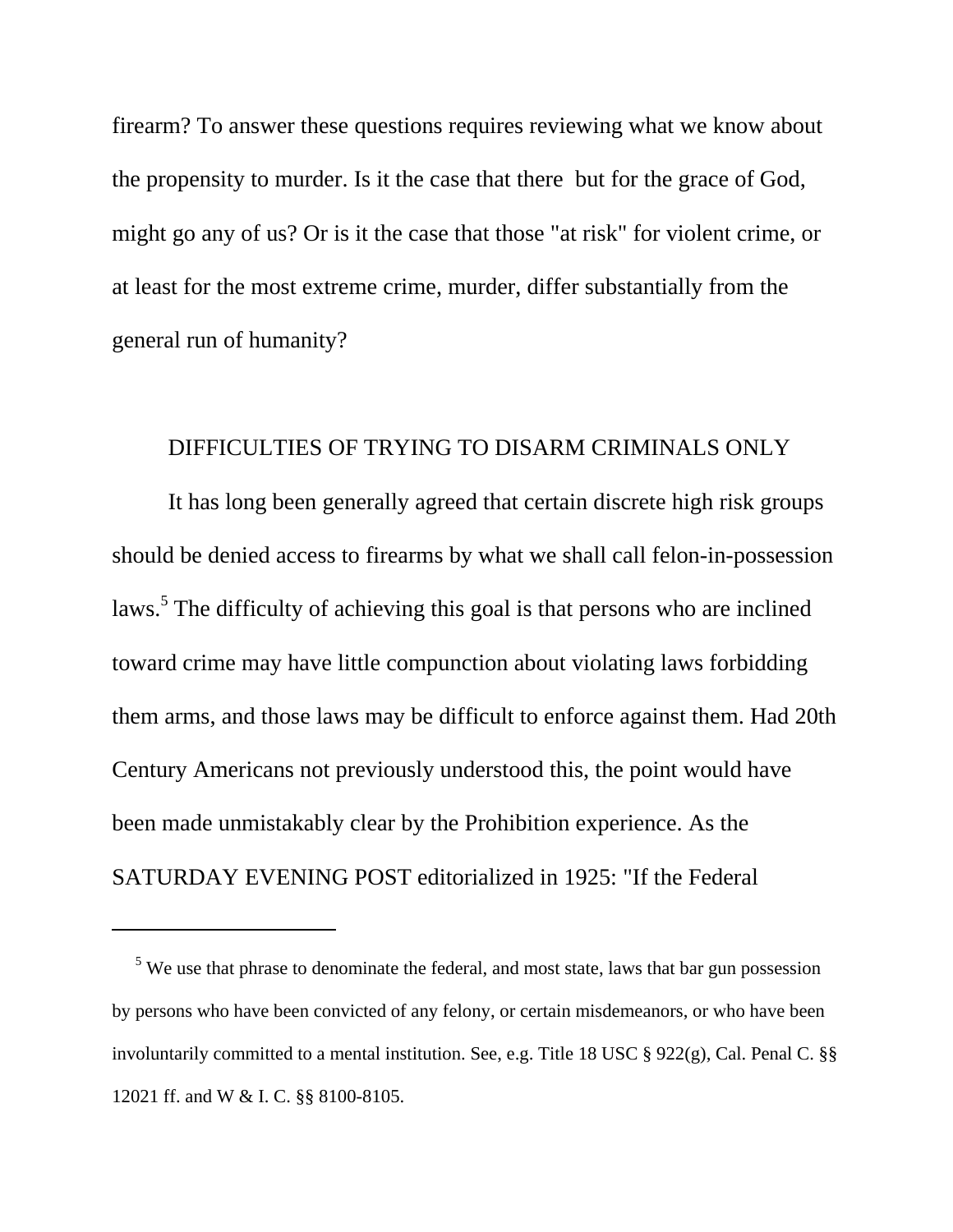government cannot prevent the landing and distribution of shiploads of rum, how can it stop the criminal from getting the most easily concealed and vital tool of his trade."<sup>[6](#page-6-0)</sup>

 Eighty subsequent years of trying to enforce narcotics bans have further spotlighted the practical difficulties of enforcing disarmament on either the whole populace or discrete groups therein.<sup>7</sup> Among the major difficulties in a

 $\overline{a}$ 

<span id="page-6-1"></span><sup>7</sup> See, e.g., Randy E. Barnett, "Bad Trip: Drug Prohibition and the Weakness of Public Policy", 103 YALE L. J. 2593, 2617-2618 (1994); Samuel Walker, SENSE AND NONSENSE ABOUT CRIME AND DRUGS: A POLICY GUIDE chs. 10 and 13 (Belmont, CA: Wadsworth, 1994); Steven B. Duke & Albert C. Gross, AMERICA'S LONGEST WAR: RETHINKING OUR TRAGIC CRUSADE AGAINST DRUGS 113 (N.Y. Putnam, 1993);James B. Jacobs, CAN GUN CONTROL WORK (Oxford, 2003); Alan J. Lizotte, "The Costs of Using Gun Control to Reduce Homicide," 62 BULL. N.Y. ACAD. MED. 539 (1986); Don B. Kates, "Handgun Banning in Light of the Prohibition Experience" in Don B. Kates (ed.) FIREARMS AND VIOLENCE: ISSUES OF PUBLIC POLICY (1984); John Kaplan, "The Wisdom of Gun Prohibition" 455 ANNALS OF THE AMER. ACAD. OF POL. & SOC. SCI. 11 (1981); Raymond Kessler, "Enforcement Problems of Gun Control: A Victimless Crimes Analysis", 16 CRIM. L. BULL. 131 (1980) David Hardy and Kenneth Chotiner, "The Potentiality for Civil Liberties Violation in the Enforcement of Handgun Prohibition" in D. Kates (ed.) RESTRICTING HANDGUNS (1979). See also James B. Jacobs, & Kimberly A. Potter,

<span id="page-6-0"></span><sup>6</sup> "Firearms and the Gunman," Oct. 31, 1925, p. 28.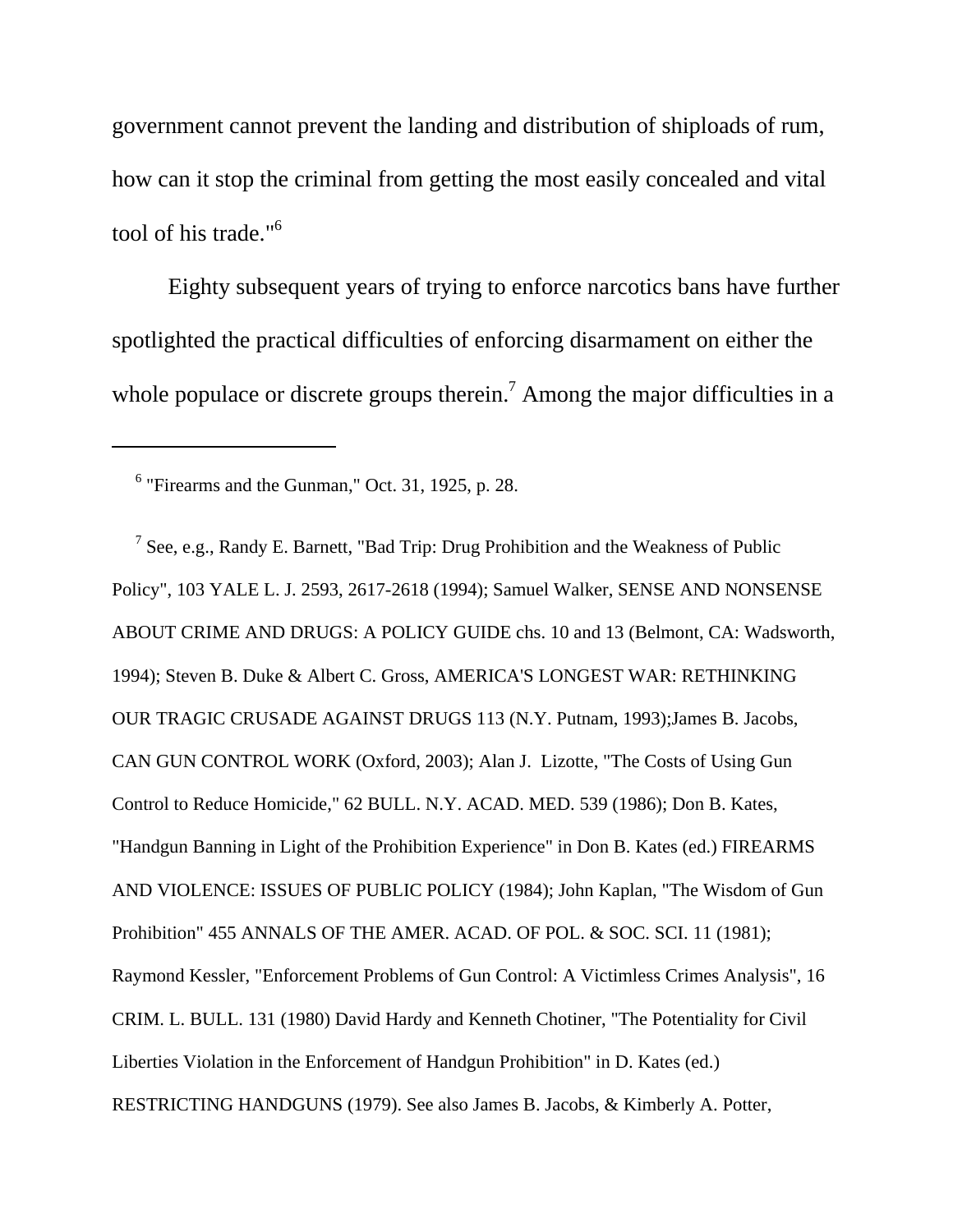society like ours, whose prisons are overflowing with felons serving sentences for serious criminal acts, available prison space will more likely be devoted to those so convicted than to those convicted of mere *mala prohibita* like the illegal possession or carrying of a gun. In order to incarcerate murderers and robbers, those convicted of nothing more serious than having or carrying a gun tend to get probation or minimal sentences -- even if they have prior felony convictions.<sup>[8](#page-7-0)</sup> However inevitable that is, given the scarcity of our resources, it deprives felon-in-possession laws of their force. The point of these laws is to deter particularly dangerous people from having or carrying a particularly fearsome form of weaponry **before** they have a chance to use it against victims. That point largely disappears if it turns out that the law is only really enforced if they get caught actually using a gun against

"Comprehensive Handgun Licensing & Registration: An Analysis & Critique of Brady II, Gun Control's Next (and Last?) Step," 89 J. CRIM. L. & CRIMINOL. 81-110 (1998) and "Keeping Guns Out of the 'Wrong' Hands: The Brady Law and the Limits of Regulation," 86 J. CRIM. L. & CRIMINOL. 93 (1995).

 $\overline{a}$ 

<span id="page-7-0"></span><sup>8</sup> See the discussion by career BATF agent-turned-criminologist William J. Vizzard, SHOTS IN THE DARK: THE POLICY, POLITICS, AND SYMBOLISM OF GUN CONTROL (N.Y.: Rowman & Littlefield, 2000) at 167-69.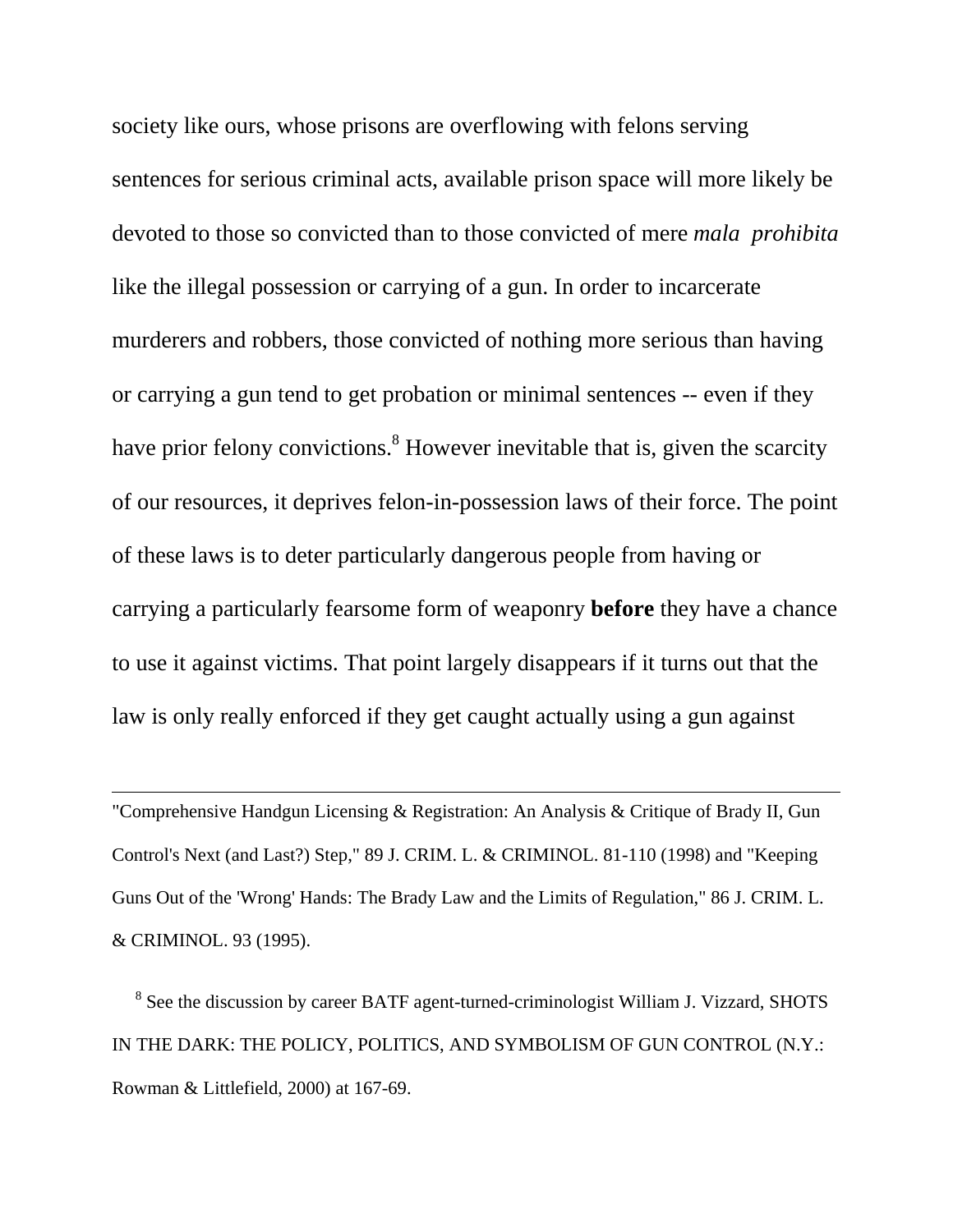victims.<sup>[9](#page-8-0)</sup> As the premier study of gun control enforcement concluded over two decades ago:

It is very possible that, if gun laws do potentially reduce gunrelated crime, the present laws are all that is needed if they are

 $\overline{a}$ 

<span id="page-8-0"></span><sup>9</sup> Prof. Vizzard, a strong proponent of pro-active policing under felon-in-possession laws to deter or incarcerate felons **before** they misuse weapons, provides a poignant example from his years as a BATF supervising agent: Two long-time felons with prior murder and other felony convictions "were stopped by California highway patrol officers for speeding. The officers observed blood on the subjects' clothing...." A search of the trunk revealed "clothing soaked with human blood, an assault rifle, and a pistol. Imbedded in the frame of the pistol were bits of human flesh. Although subsequent investigation by homicide investigators and ATF agents working under my supervision, never located a victim, both subjects received sentences of approximately 20 years in federal prison for firearm possession." SHOTS IN THE DARK, supra, at 166.

 Gratifying though this denouement is, it obviously came too late for at least one victim. If a policy of severe prosecution prevailed in all felon-in-possession cases regardless of whether evidence of some other, more serious, crime existed, the subjects might have been deterred from having guns, or they might have been incarcerated instead of being free to kill.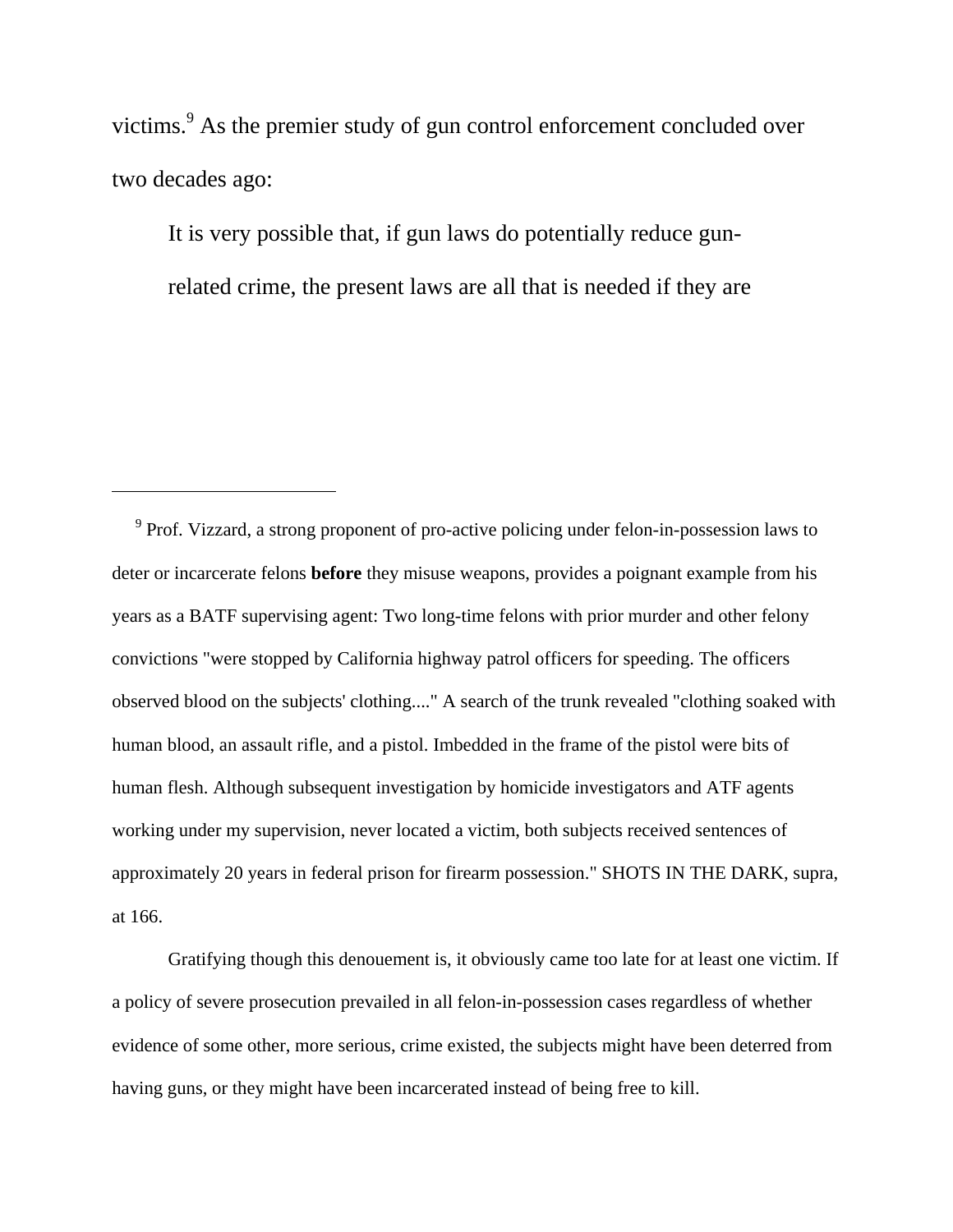enforced. What good would stronger laws do when the courts have demonstrated that they will not enforce them? $10$ We shall resume discussion of the potentialities and costs of felon-inpossession laws in the penultimate section of this paper.

# "THE VIRGIN KILLER" THESIS

 Sophisticated gun control advocates recognize that terrorists and habitual criminals will not voluntarily obey gun bans and that, as a practical matter, gun laws are difficult or impossible to enforce against them.<sup>11</sup> The

 $\overline{a}$ 

<span id="page-9-1"></span><sup>11</sup> See, e.g., Amitai Etzioni & Richard Remp, TECHNOLOGICAL SHORTCUTS TO SOCIAL CHANGE 107 (N.Y.: Sage, 1973) ("The 'premeditated and rational' murder by the socalled 'hardened' criminal would appear to be the least affected by gun control laws reducing the availability of guns. Clearly, this type of homicide is most susceptible to the argument that if guns were outlawed for all citizens, criminals would find some means of getting guns, or use other weapons instead."), Editorial "Controlling Guns" NATIONAL LAW JOURNAL, April 13, 1981, p. 14 ("No amount of control will stop a determined assassin -- or a determined street robber -- from getting a gun.") See also Franklin Zimring, "Is Gun Control Likely to Reduce Violent Killings", 35 U. CHI. L. REV. 721 (1968) (professional criminals cannot be disarmed),

<span id="page-9-0"></span>10 Paul Bendis & Steve Balkin, "A Look at Gun Control Enforcement," 7 J. POLICE SCI & ADMIN 438-48 (1979).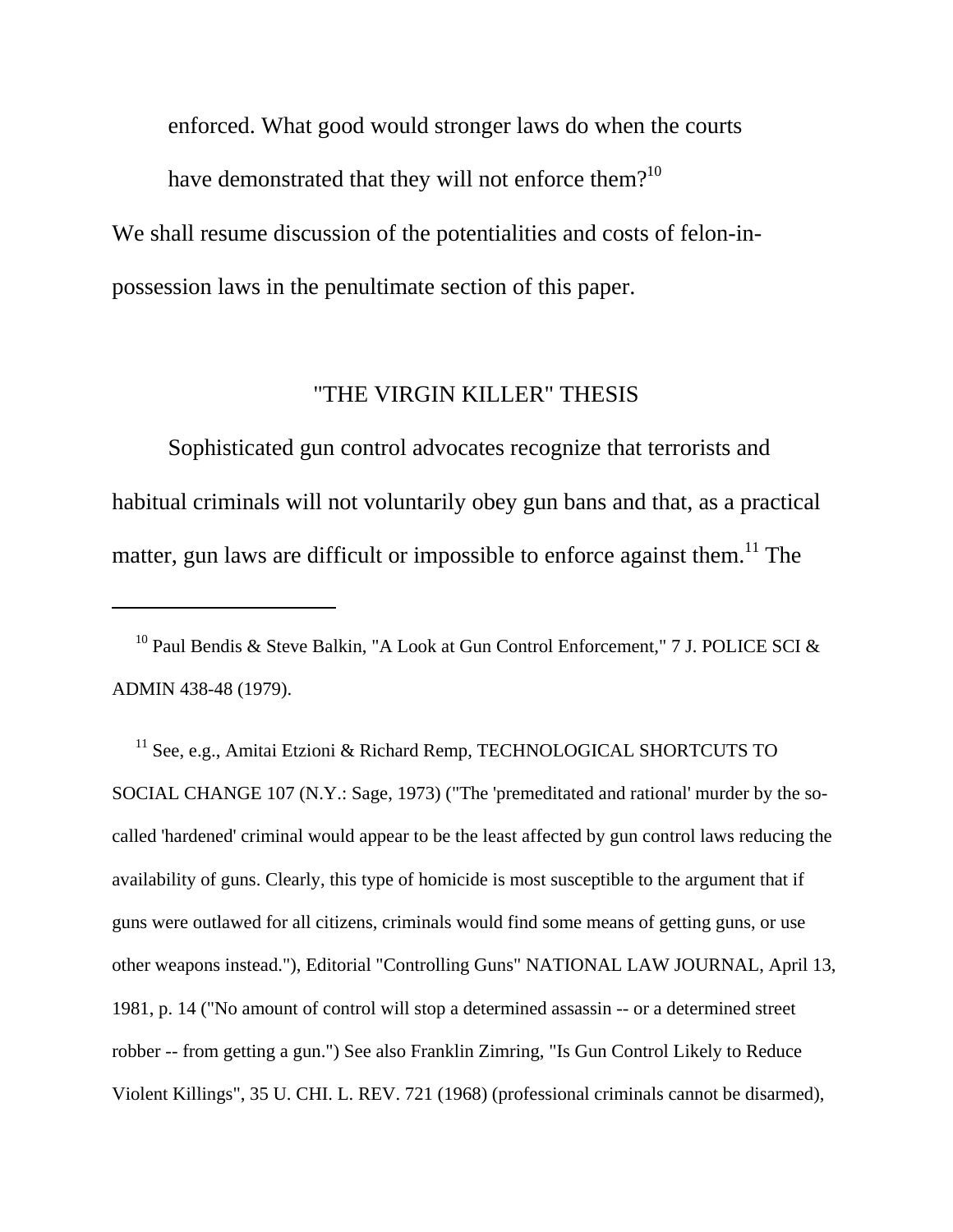argument for disarming the citizenry as a whole proceeds more or less from that very recognition. The failure of current laws, gun control advocates assert, comes from their too-narrowly focusing on criminals rather than on disarming the whole population. Laws so focused are almost tautologically futile: almost by definition, criminals will disobey them.

 In emphasizing this futility, gun control advocates are not (in their own minds at least) conceding gun control is futile per se. As they see it, the solution to gun murder lies in disarming the law abiding population, not the criminal population. This position is summarized, though not endorsed, in the Academy of Criminal Justice Sciences' analysis of gun control:

 An important aspect of the argument for [banning handguns to the general populace] ... runs along the following lines: "Homicide is largely a matter of domestic and acquaintance killings by ordinary citizens who happen to have a loaded handgun available to them in a moment of rage." These crime of passion and altercation killings ("non-felony-related" homicides) are isolated outbursts of violence by individuals who are

Richard Harding, "Firearms Ownership and Accidental Misuse in S. Australia", 6 ADELAIDE L. REV. 271, 272 (1978) (political criminals cannot be disarmed).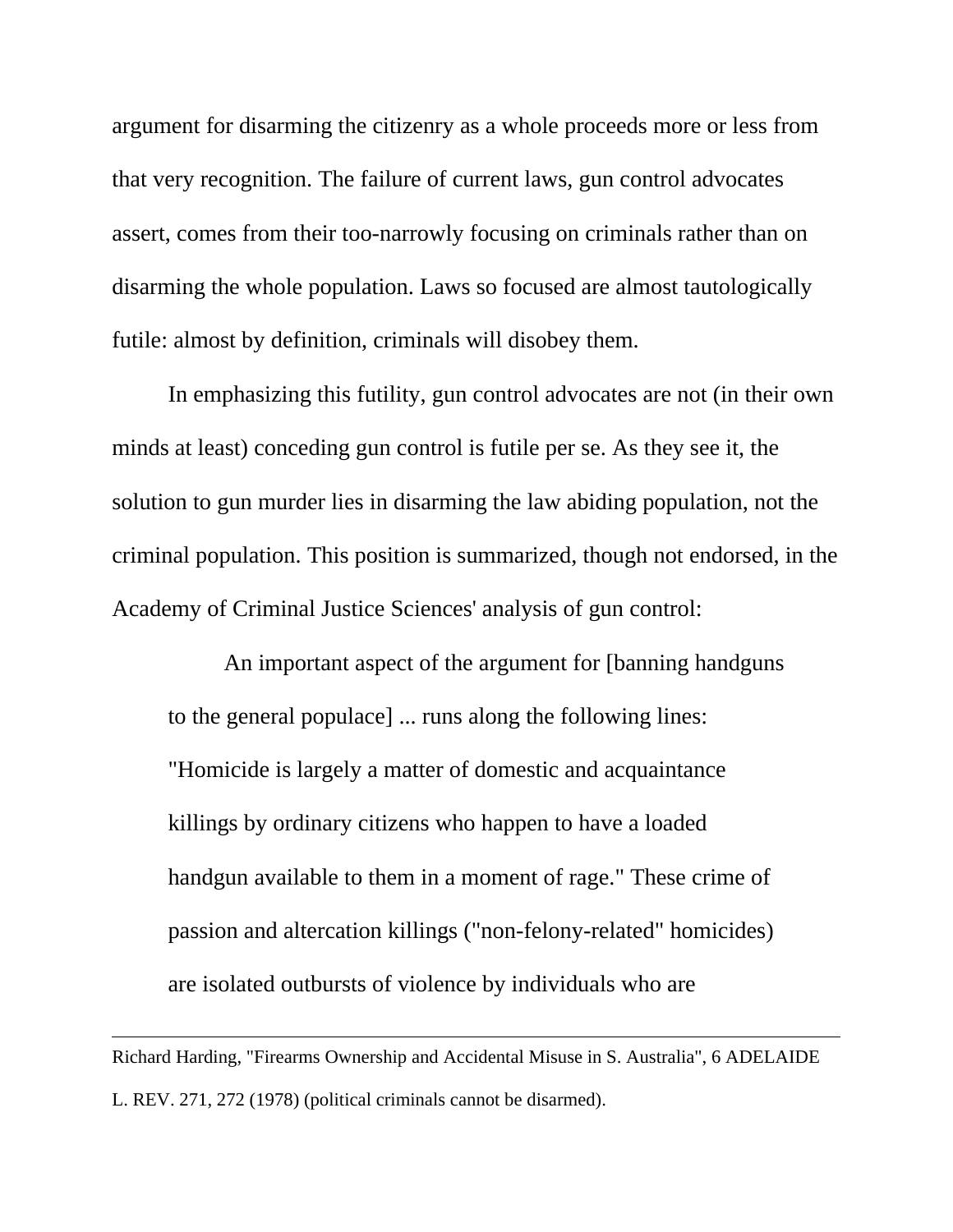otherwise law-abiding, not violence prone, and have clean records. Precisely because they are law-abiding and not assaultive criminals by nature, ordinary citizens will comply with handgun restrictions, unlike hardened criminals... $^{12}$  $^{12}$  $^{12}$ 

The Academy's analysis goes on to label this

largely a media myth fostered by reporters who "play up" the dramatic contrast between extremely violent acts by persons with supposedly [non-violent backgrounds.]... [In fact, based on actual criminal records], *the average murderer turns out to be no less hardened a criminal than the average robber or burglar*. There is, therefore, *no more reason to think [the murderer] ... will cavil at violating a handgun ban than will [the robber.][13](#page-11-1)*

<span id="page-11-0"></span><sup>&</sup>lt;sup>12</sup> Gerald D. Robin, VIOLENT CRIME AND GUN CONTROL (Cincinnati, Academy of Criminal Justice Sciences: 1991) at p. 46, references omitted.

<span id="page-11-1"></span> $13$  Ibid. at pp. 47 and 48; emphasis ours.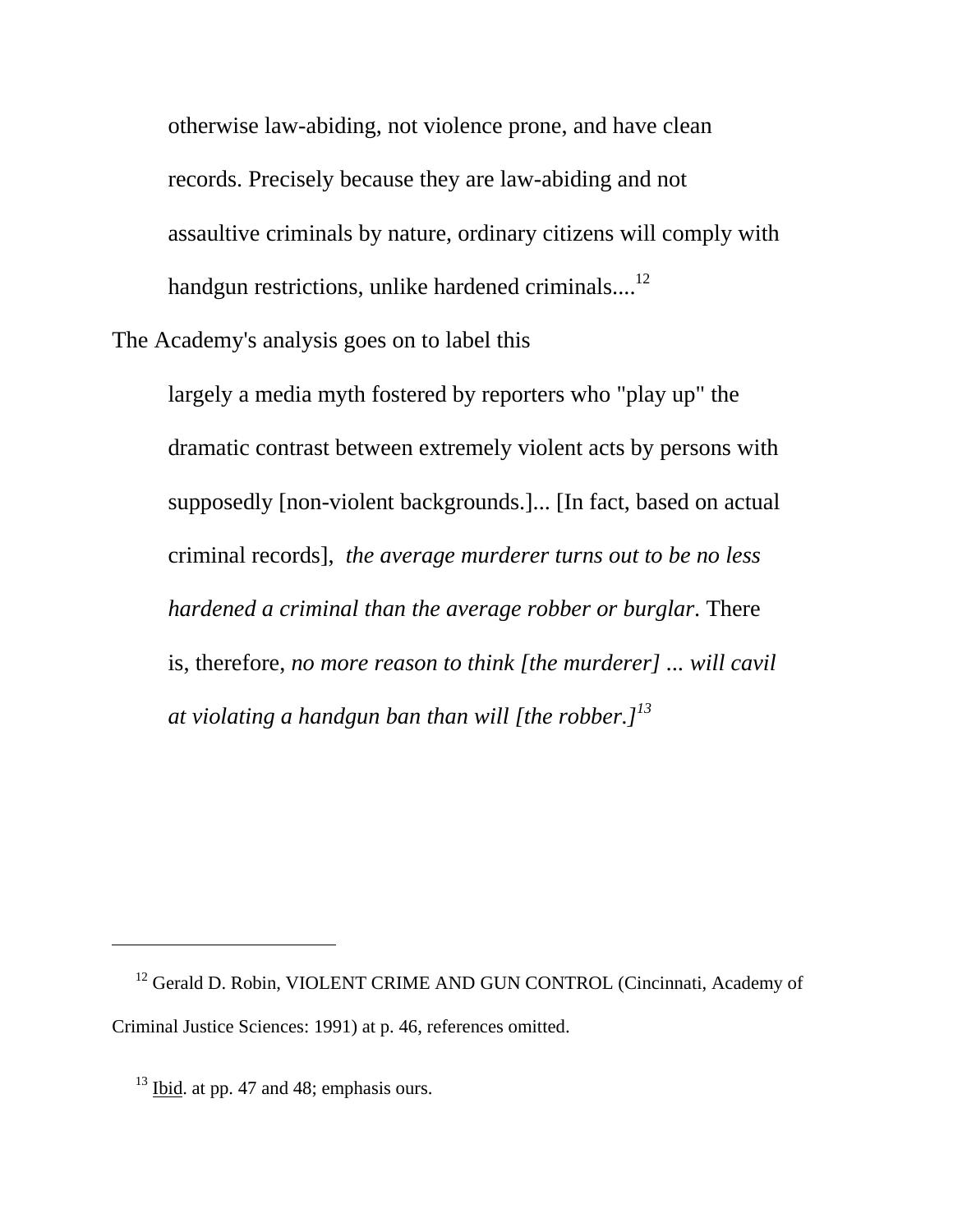With apologies to Prof. Canter, we describe this media myth as the "Virgin Killer" thesis.<sup>14</sup> Surprisingly, it has been emphatically endorsed by academics despite an absence of empirical evidence. In a recent article Professor Frank Vandall reiterates and endorses law professor/anti-gun activist David Kairys' assertion "That gun in the closet to protect against burglars will most likely be used to shoot a spouse in a moment of rage....The problem is you and me -- law-abiding folks." To the same effect he quotes the faith of leading medical anti-gun activist Katherine Kaufer Christoffel, that "most shootings are not committed by felons or mentally ill people, but are acts of passion that are committed using a handgun that is owned for home protection."<sup>15</sup> Likewise, the doyen of academic anti-gun activists,

 $\overline{a}$ 

<span id="page-12-1"></span><sup>15</sup> Frank J. Vandall A PRELIMINARY CONSIDERATION OF ISSUES RAISED IN THE FIREARMS SELLERS IMMUNITY BILL 38 Akron L. Rev. 113, 118-19 and footnote 28 (2005) quoting Prof. Kairys, from his article "A Carnage in the Name of Freedom", PHILADELPHIA INQUIRER, September 12, 1988 and Prof. Chgristoffel, from her article

<span id="page-12-0"></span> $14$  As set out in fn. 1, above, Prof. Canter uses the phrase to describe what he calls the "very" rare" phenomenon of a killer "who has absolutely no background indicators, e.g., a prior criminal or mental record.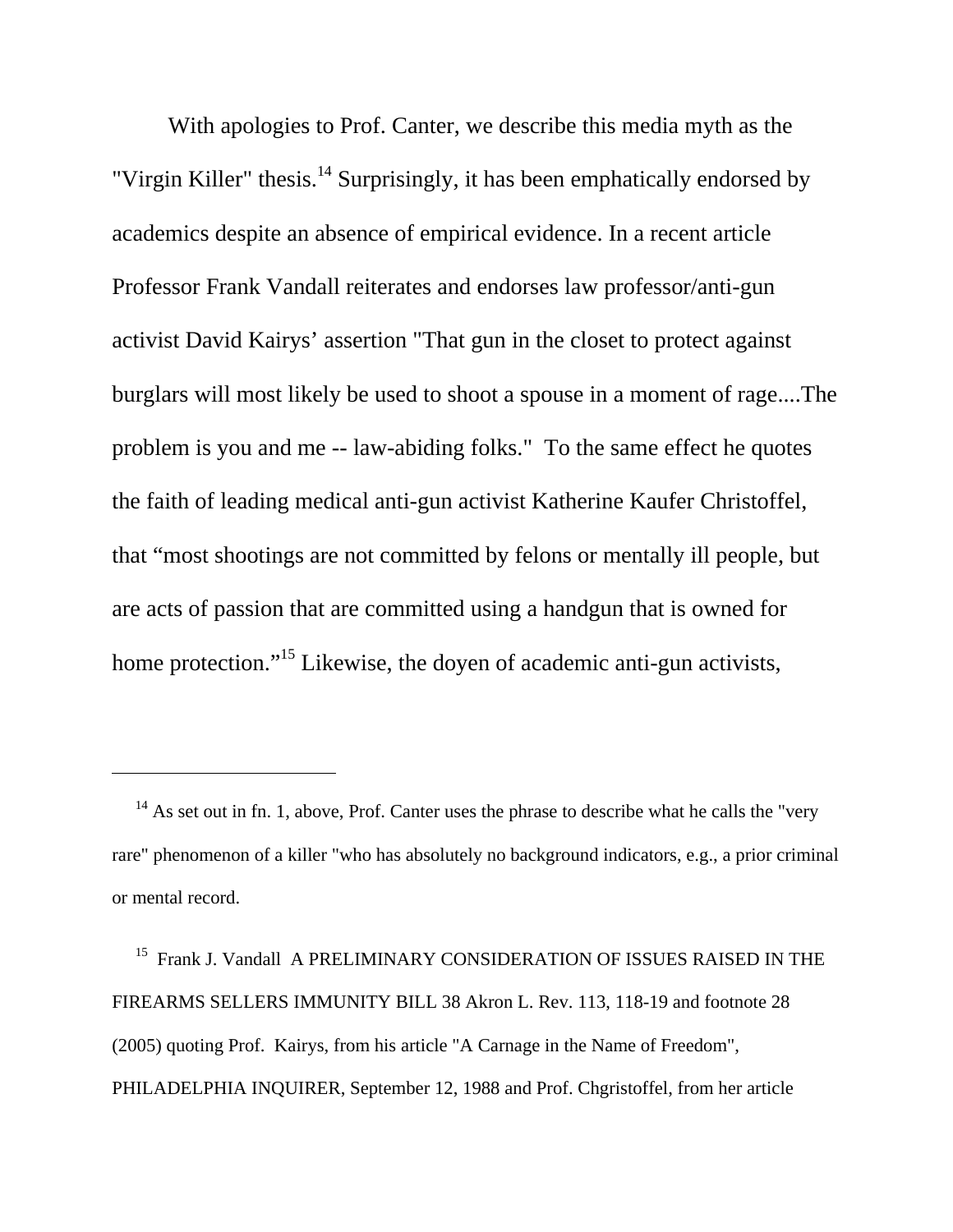Franklin Zimring assert: "most homicides result from non-criminal social relations" -- "the social processes that generate arguments that result in homicides are not distinctively criminal in most cases."<sup>16</sup> This characterization of murder is invoked to justify banning firearms by sociologist/Communitarian founder Amitai Etzioni writes "...most homicides are not committed by the 'hardened' criminal who would seek out a gun or

respectively:Katherine Kaufer Christoffel, "Toward Reducing Pediatric Injuries from Firearms: Charting a Legislative and Regulatory Course", 88 PEDIATRICS 294, 300 (1991)

 $\overline{a}$ 

<span id="page-13-0"></span><sup>16</sup> Franklin E. Zimring & Gordon Hawkins, CRIME IS NOT THE PROBLEM: LETHAL VIOLENCE IN AMERICA (Oxford, 1997) at 16 and 61. We describe Professor Zimring as America's leading academic gun control advocate based on his distinguished near 40 year career of such publications as: "Is Gun Control Likely to Reduce Violent Killings", 35 U. CHI. L. REV. 721 (1968; "Fun and Games with Guns and Statistics", 4 WISCONSIN L. REV. 1113-26 (1968, the Eisenhower Commission's firearms report, FIREARMS AND VIOLENCE IN AMERICAN LIFE (U.S. Gov't. 1970) (with George Newton), "Victim Injury and Death in Urban Robbery", 15 J. LEG. STUD. 1 (1986), THE CITIZEN'S GUIDE TO GUN CONTROL(N.Y., Macmillan: 1987) (with Prof. Hawkins).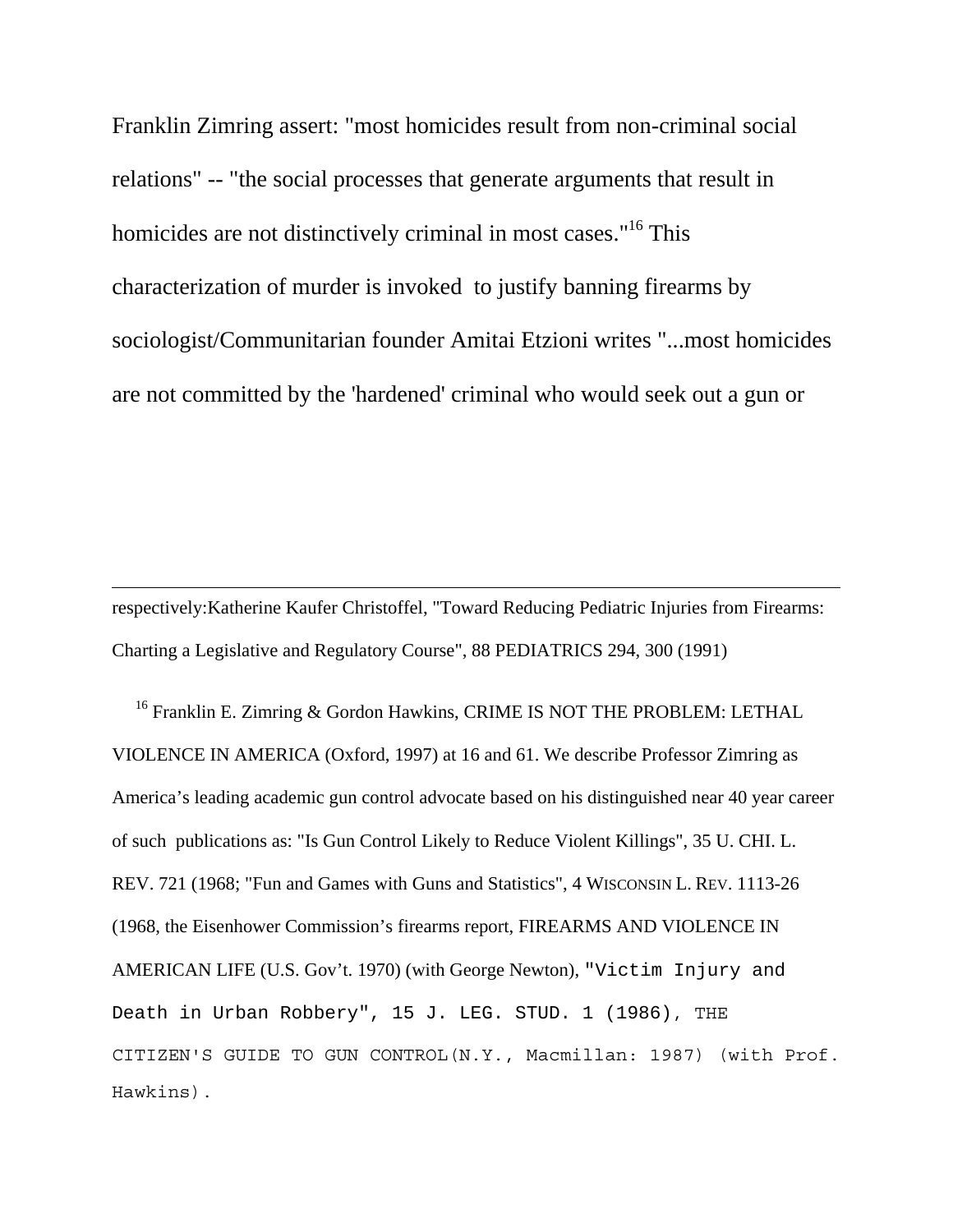other lethal weapon whether or not it was legal, but rather by ordinary, 'law abiding' citizens who kill on impulse rather than by intent."<sup>17</sup>

 Among the most extensive expositions of "the virgin killer" thesis is that in a 1995 book on gun control by SUNY political scientist Robert Spitzer.<sup>18</sup> He denounces the idea that "one can readily differentiate between 'good guys' and 'bad guys.'" -- "that guns in the hands of good guys are good, whereas guns in the hands of bad guys are bad" -- that "If [the bad guys] are controlled (through deterrence or imprisonment, for example), the problem is essentially solved." Prof. Spitzer admits this "'good guy-bad guy'" dichotomy is more or less valid as to crimes

such as robbery and theft ... since such crimes (especially when guns are involved) are infrequently attributable to impulse... [But it] bears little relation to reality for most gun-related homicides, in that many homicides are the result of impulsive actions taken

<span id="page-14-0"></span><sup>&</sup>lt;sup>17</sup> See, e.g., Etzioni & Remp, supra at 107.

<span id="page-14-1"></span><sup>&</sup>lt;sup>18</sup> Robert Spitzer, THE POLITICS OF GUN CONTROL (Chatham, N.J., Chatham House 1995) 186 *ff*.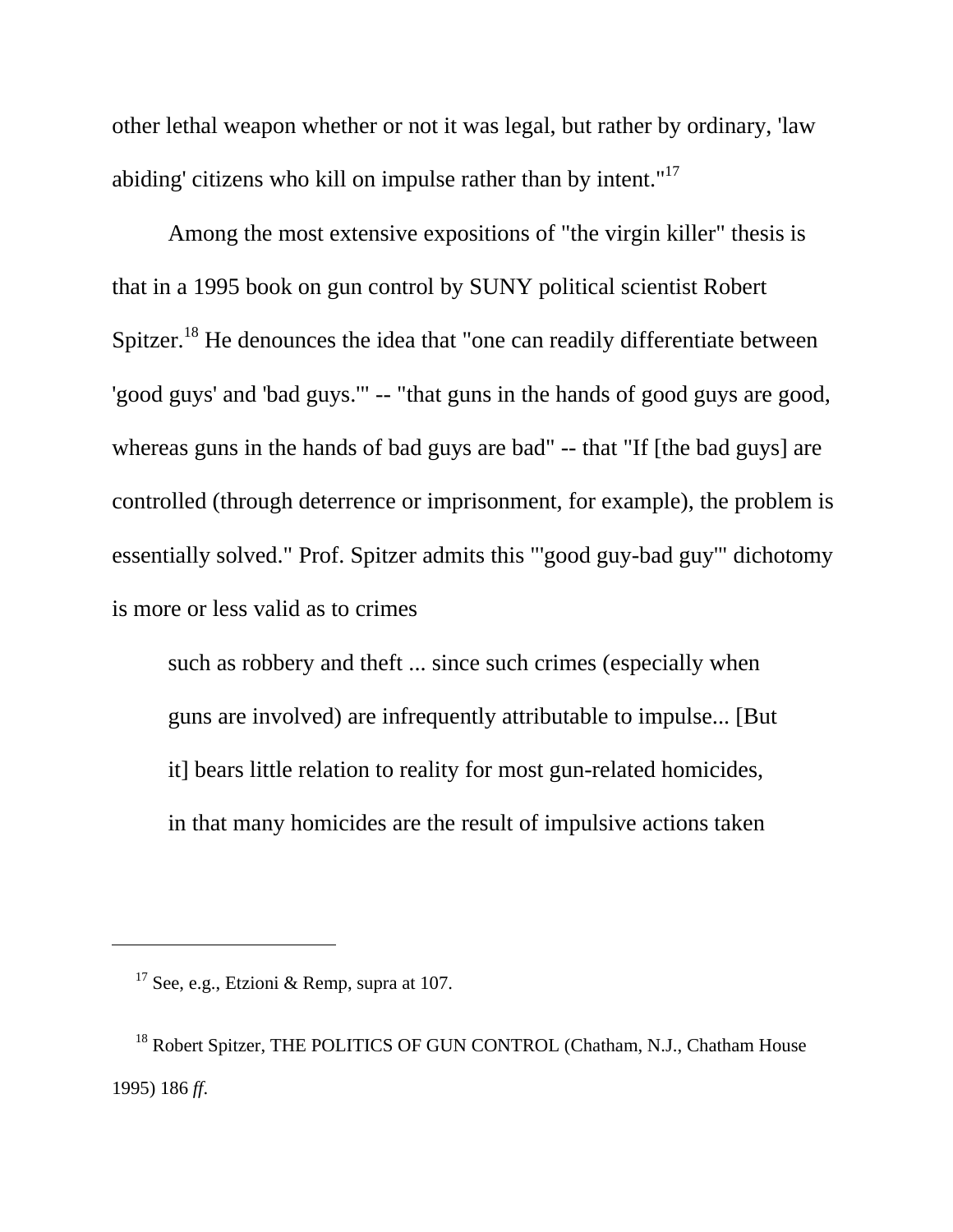by individuals *who have little or no criminal background* and who are known to the victims.

[In] a *Time* magazine compilation of all 464 gun deaths that occurred nationwide... [t murders] typically involved people who loved, or hated, each other -- spouses relatives or close acquaintances. [Citing F.B.I. data] almost half of all murders ... were committed by an acquaintance or relative of the victim. More than a quarter of all women murdered were killed by boy friends or husbands. Arguments precipitated 32 percent of all murders. Only 21 percent resulted from the commission of felonies such as arson, robbery, and the like... The good guy-bad guy myth thus evaporates when *most murders* are examined....[19](#page-15-0)

 The "virgin killer" thesis is in fact the central tenet of arguments for banning guns to the general populace rather than just to high risk groups. That thesis is espoused by opinion leaders, anti-gun advocates and editorialists alike. The founder and head of the Violence Policy Center writes: " the majority of homicides in America result from confrontations

<span id="page-15-0"></span>19 Quoting from *ibid.*, pp. 186-87 with emphasis added.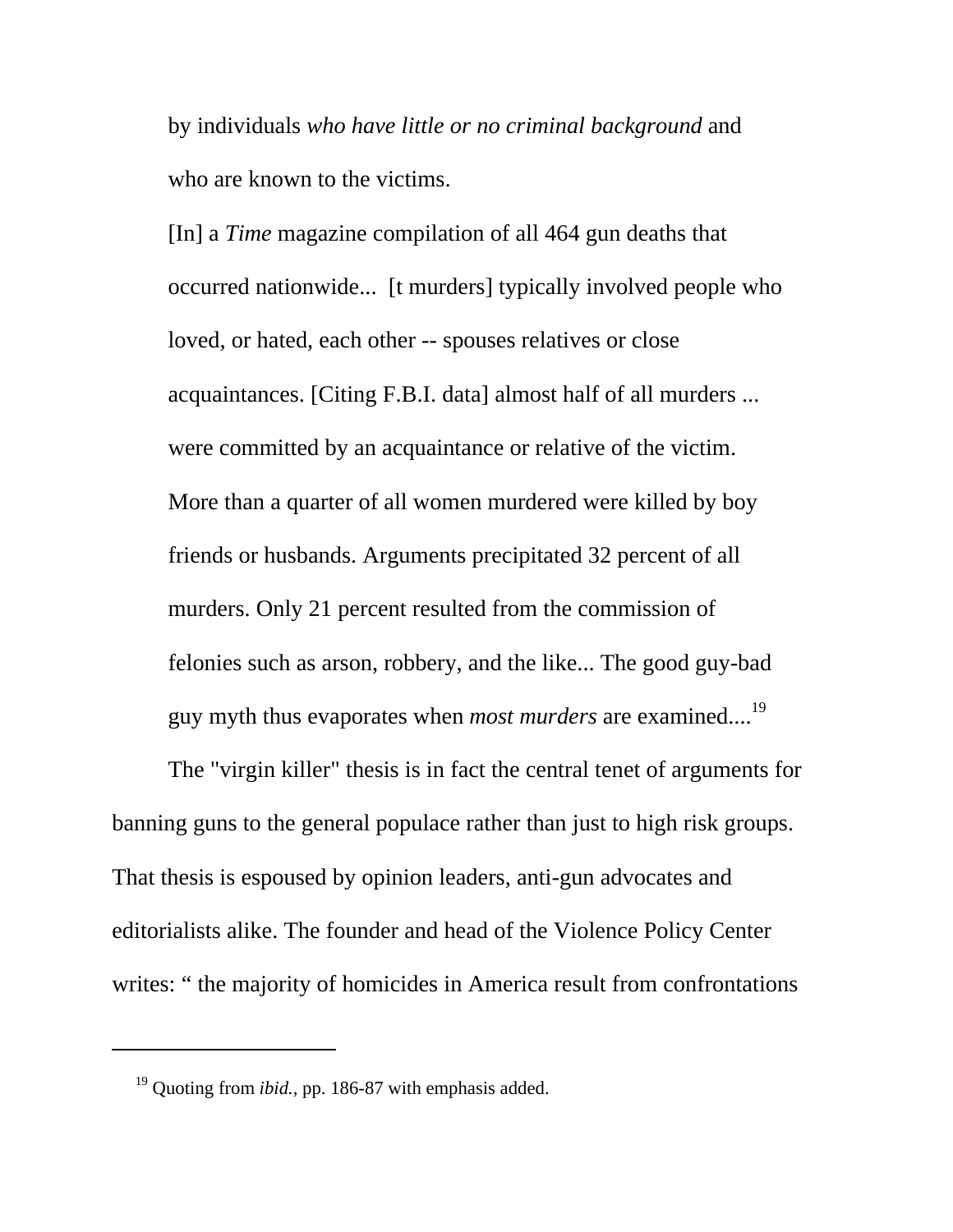between people who know each other, and not from criminal attacks by strangers....<sup>"20</sup> Medical and public health philippics against firearms commonly feature such assertions as that:

most shootings are not committed by felons or mentally ill people, but are acts of passion that are committed using a handgun that is owned for home protection[;]

most [murderers] would be considered law-abiding citizens prior to their pulling the trigger[;]

 $\overline{a}$ 

<span id="page-16-0"></span> $^{20}$  Josh Sugarmann, EVERY HANDGUN IS AIMED AT YOU: THE CASE FOR BANNING HANDGUNS (2001) p. 73. As of April 8, 2005 the Violence Policy Center website described itself as "he most aggressive group in the gun control movement"

<http://www.vpc.org/aboutvpc.htm>(as of April, 2005) As such, the VPC asserts that

each year the FBI's *Uniform Crime Reports* affirms that the majority of homicide victims die not as a result of criminal activity, but because of arguments between people who know each other. The reality of firearms violence is that it stems not from "guns in the wrong hands," but from the virtually unregulated distribution of an inherently dangerous consumer product....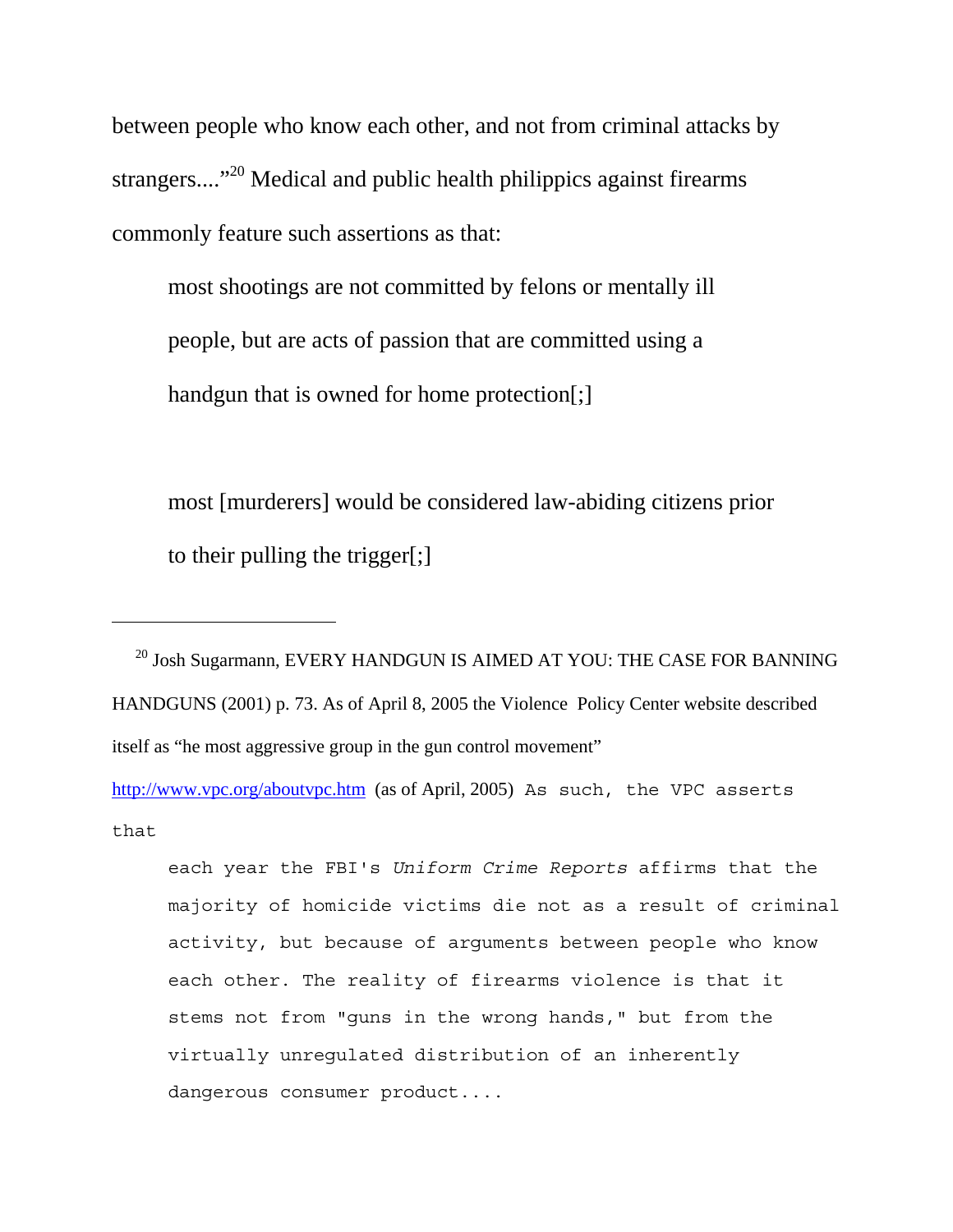More than half the homicides in this country involve people who are not criminals... These so-called "mom and pop" murders, the result of heated arguments or accidents, are rarely premeditated[;] [Murderers] are neither felons nor crazy, [but rather] people involved in family fights and fights over jobs and money, and people who are sad or depressed. $^{21}$  $^{21}$  $^{21}$ 

 Naturally, the "virgin killer" theme is central to groups like the National Coalition to Ban Handguns which claims "most murders are committed by previously law abiding citizens where the killer and the victim are related or acquainted" and describes thousands of "gun murders done

 $\overline{a}$ 

<span id="page-17-0"></span><sup>21</sup> Quoting, respectively, Webster, et al., "Reducing Firearms Injuries", ISSUES IN SCIENCE AND TECHNOLOGY, Spring, 1991: 73-9, p. 73; Bruce R. Conklin & Richard H. Seiden, "Gun Deaths: Biting the Bullet on Effective Control" PUBLIC AFFAIRS REPORT: Bulletin of the Institute of Governmental Studies [U.C.- Berkeley] vol. 22 # 5, p. 1 (1981), at p. 4; and Deane Calhoun, "From Controversy to Prevention: Building Effective Firearm Policies", INJURY PREVENTION NETWORK NEWSLETTER, Winter, 1989-90, at p. 15. To the same effect see Karl P. Adler & J.A. Barondess, et al., Correspondence, 272 JAMA 1409 (1994); George Pickett & John J. Hanlon, PUBLIC HEALTH: ADMINISTRATION AND PRACTICE 496 (L.A., Times-Mirror: 1990); Frederick P. Rivara, & F. Bruder Stapleton, "Handguns and children: a dangerous mix." 3 DEVELOPMENTAL AND BEHAVIORAL PEDIATRICS 35, 37 (1982).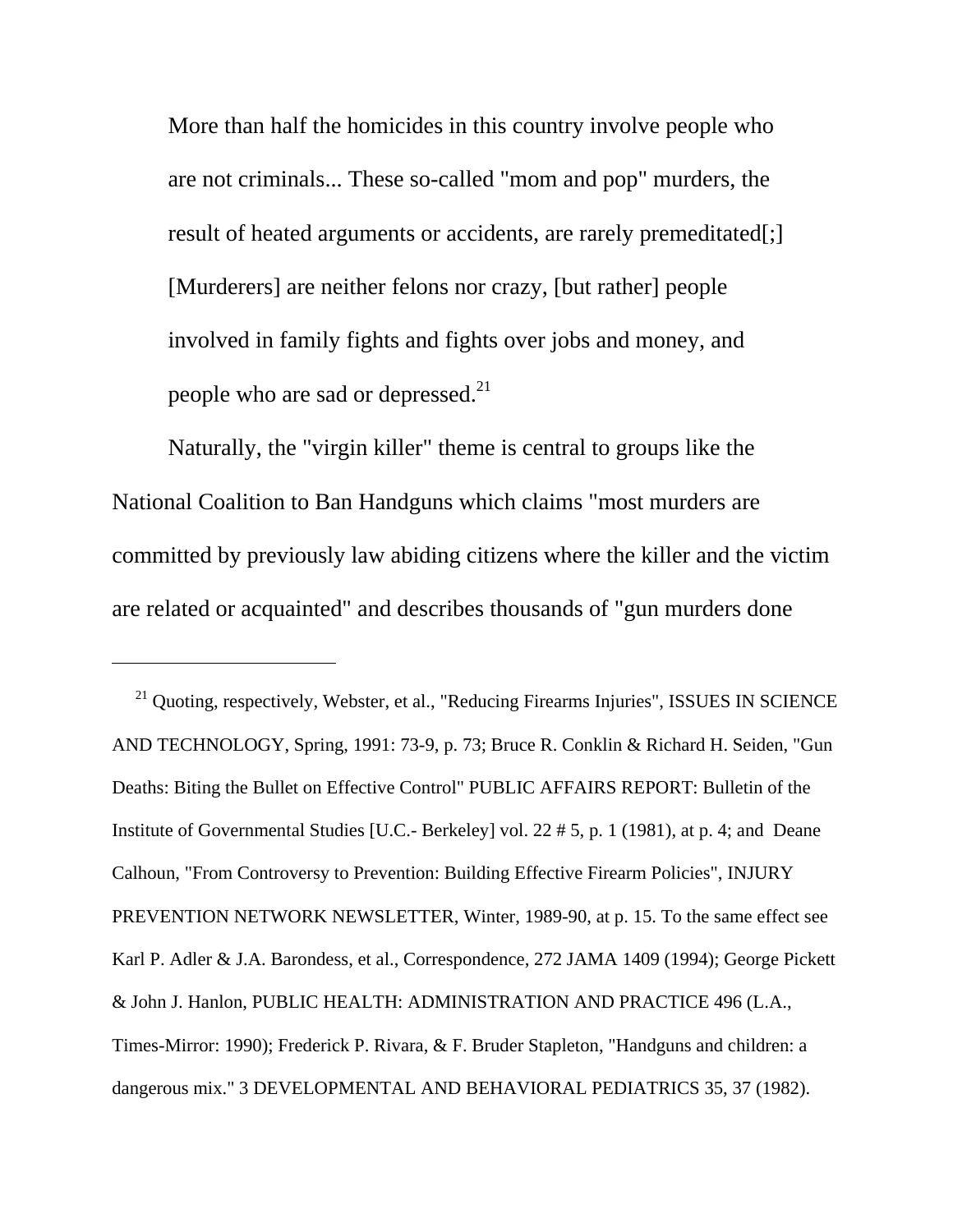[annually] by law-abiding citizens who might have stayed law-abiding if they had not possessed firearms."<sup>22</sup>

### FALSITY OF "THE VIRGIN KILLER" THESIS

#### *1. Summary of the Aberrance of Homicide Perpoetrators*

 $\overline{a}$ 

 The claims just quoted represent an audacious contradiction of what is one of the best-settled criminological truths. In this country, the systematic study of murder and murderers dates from Marvin Wolfgang's 1958 PATTERNS IN CRIMINAL HOMICIDE. That study, "and later research reveal[] that [both] homicide victims and offenders often have extensive criminal histories and that most crime is committed by a relatively small number of serial offenders."<sup>23</sup>

<span id="page-18-1"></span><sup>23</sup> David Kennedy, et al., "Homicide in Minneapolis: Research for Problem Solving," 2 HOMICIDE STUDIES 263, 269 (1998); see also 267: "Marvin E. Wolfgang's pioneering 1958 classic, *Patterns in Criminal Homicide*, defined the shape of criminological research on homicide. ... Wolfgang documented basic characteristics of homicide which have now become

<span id="page-18-0"></span> $22$  National Coalition to Ban Handguns [now the Coalition to Stop Gun Violence], "A Shooting Gallery Called America", undated, unpaginated pamphlet, emphasis in original. See also the Violence Policy Center's views set out at footnote ??? supra.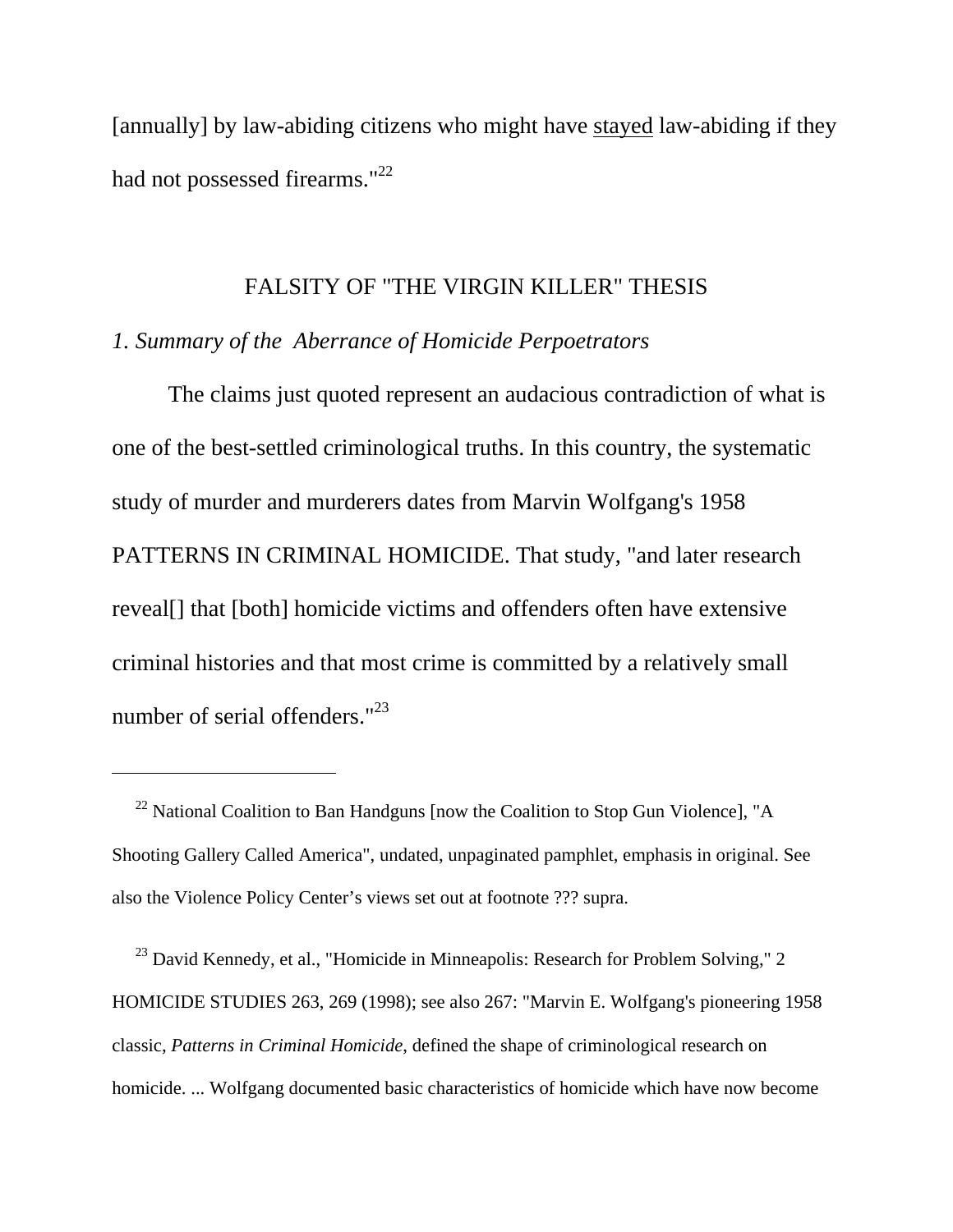Nearly fifty years of further homicide studies confirm that murderers are **almost never** the "ordinary, 'law abiding' citizens" Prof. Etzioni (& Remp, supra), blame. The great majority are, in fact, extreme aberrants whose life histories are full of violence, psychopathology, crimes (some acquisitive, others completely irrational), substance abuse, and other hazardous behavior and dangerous accidents. The whole corpus of research shows murderers "*almost always* have a long history of involvement in criminal behavior.["24](#page-19-0)

 It will be noted that the data reviewed herein concern American homicide. We have made no attempt to collect non-American data. But insofar as we have happened across homicide data from other nations the patterns is the same. "Two-thirds of accused [Canadian murderers] and half of all

criminological axioms [including that] ... alcohol is often a factor in homicide events; a relatively high proportion of [both] offenders and victims have a prior criminal record ...."

 $\overline{a}$ 

<span id="page-19-0"></span> 24 Delbert S. Elliott, "Life Threatening Violence is *Primarily* a Crime Problem: A Focus on Prevention," 69 COLO. L. REV. 1081-1098 at 1089 (1998), emphasis added.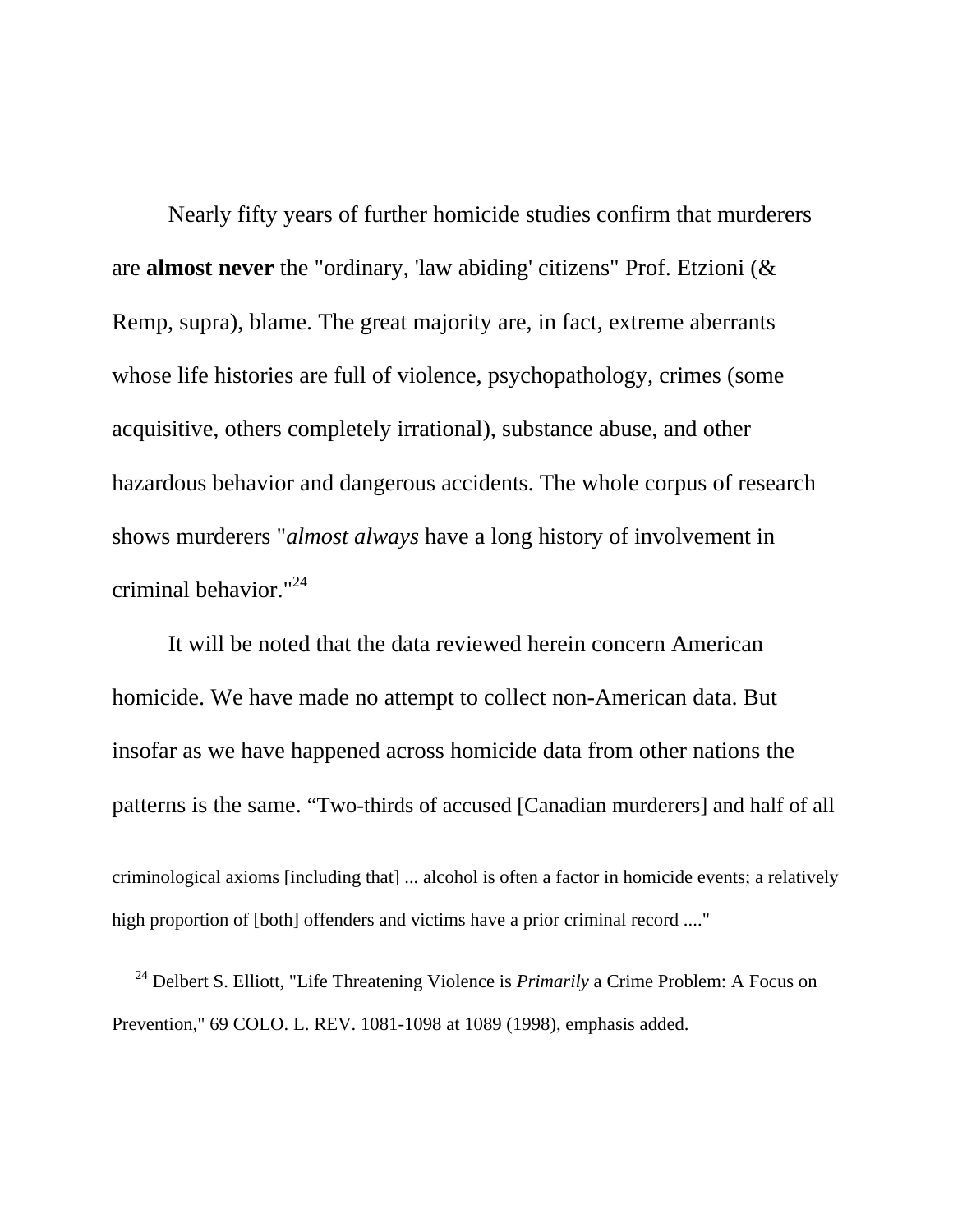victims had previous criminal [conviction] records." Insofar as mental health data were available for these Canadian murderers "one in eight of the accused [were] reported to have a mental health problem" and "68% of the accused had consumed alcohol or drugs."<sup>25</sup> Over two thirds of murderers in a Swedish study had prior criminal convictions, and large percentages were alcoholics or mentally disturbed or defective..<sup>26</sup>.Other studies from Canada and Europe, as well as the U.S., all show that persons suffering major mental disorder, persons with sub-par I.Q. and substance abusers are each several times more

<span id="page-20-0"></span> $25$  These facts and quotation are from p. 10 of the JURISTAT: Canadian Centre for Justice Statistics report "Homicide in Canada, 2002" by Josee Savoie. The same points are set out at p. 15 in the previous year's report, though the g statistics given do, of course, differ slightly between the two years.

<span id="page-20-1"></span>26 Per Lindkvist, "Criminal Homicide in Northern Sweden, 1970-1981: Alcohol Intoxication, Alcohol Abuse and Mental Disease," 8 INT'L. J. LAW AND PSYCHI.19-37 (1986).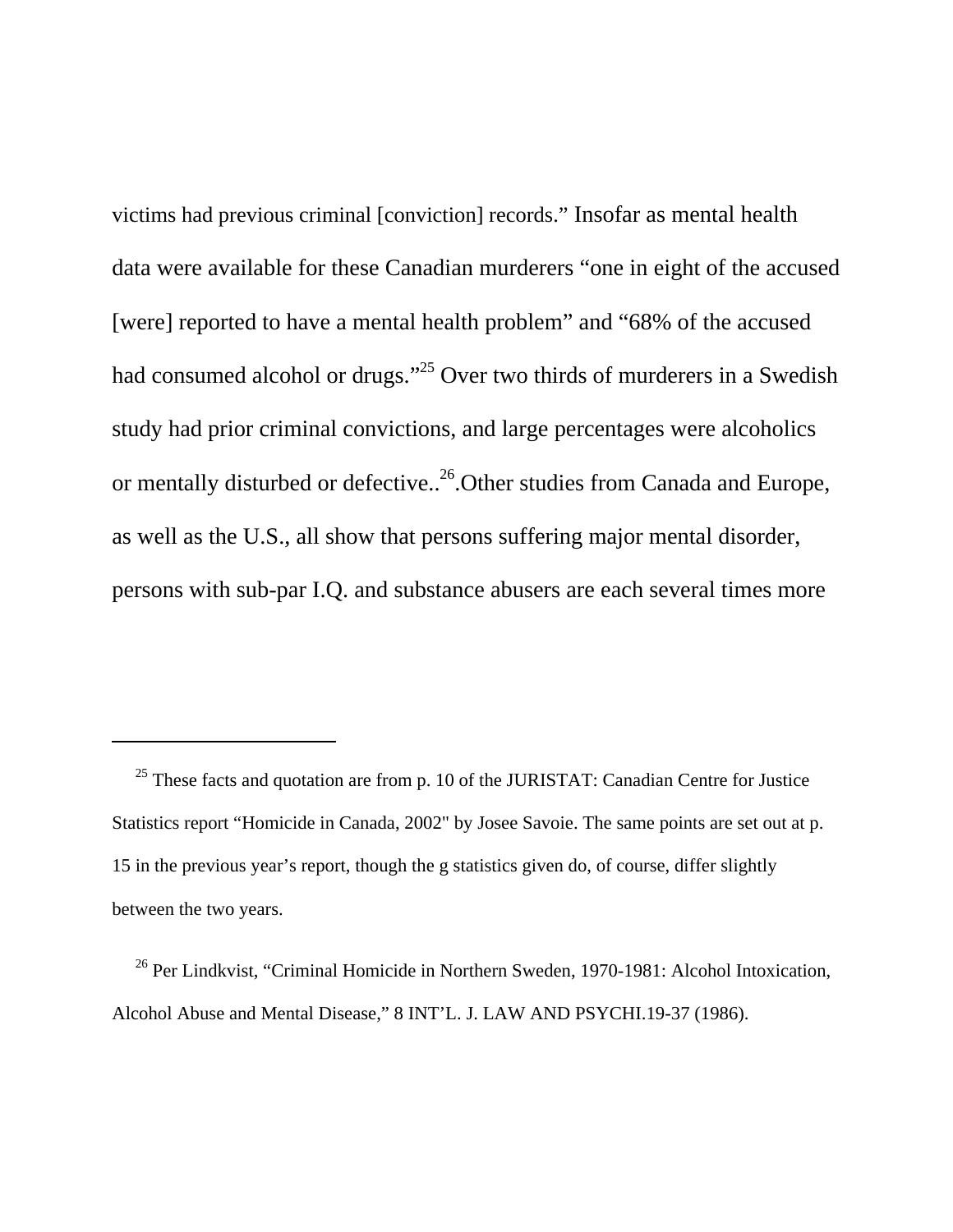likely to engage in violent crime than are ordinary people.<sup>27</sup> Dutch data indicate that of murderers whose prior histories are known 69.4% have previous criminal convictions while 28% were known to have been either unemployed or employed in narcotics trading. $^{28}$ 

#### *2. American Criminal Records Data*

 $\overline{a}$ 

<span id="page-21-0"></span><sup>27</sup> Sheilagh Hodgins, "Mental Disorder, Intellectual Deficiency, and Crime," 49 ARCH. GEN. PSYCHI. 476 (1992) collecting such studies. To the same effect see Pekka Santilla & Jaana Haapasalo, "Neurological and Psychological Risk Factors Among Young Homicidal, Violent, and Nonviolent Offenders in Finland," 1 HOMICIDE STUDIES 234 (1997) (summarizing American and foreign studies on the extensive psychiatric histories of murderers).

<span id="page-21-1"></span> $^{28}$  Paul R. Smit, et al., "Homicide in the Netherlands: An Exploratory Study of the 1998 Cases," 5 HOMICIDE STUDIES 293-310 (2001). Note that the 69.4\$ prior criminal record is a minimum for criminal record information was unavailable as to 38% of the murderers.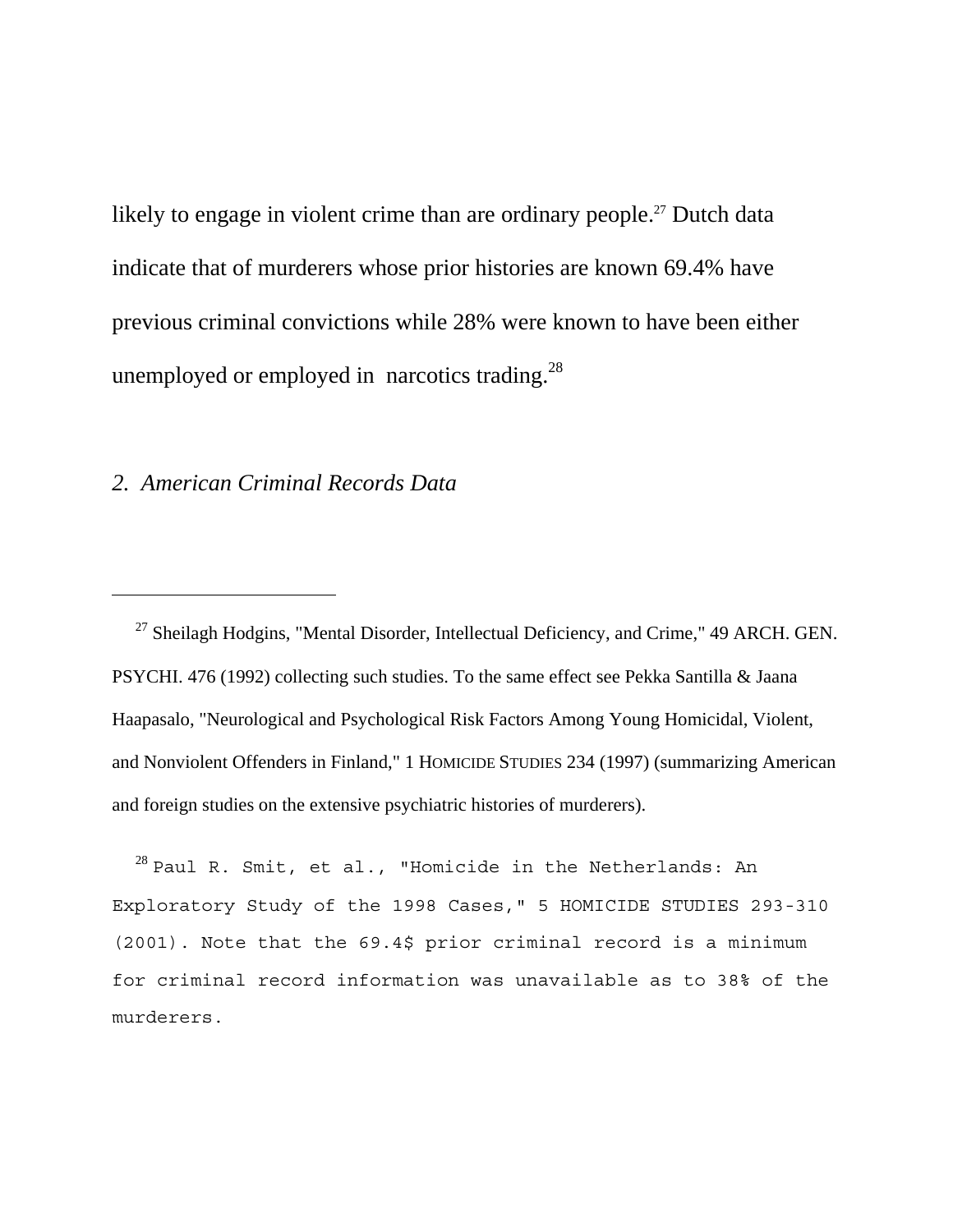Only 15% of Americans in general have a criminal record of any kind.<sup>29</sup> But the overwhelming majority of murderers do. The longest data-set is the murder analyses the Chicago Police Department has published annually from the mid-1960s to date. Those analyses, and various state and national data-sets from the same general period, show upwards of 75% or more of murderers have **adult** criminal records.<sup>30</sup> Moreover, murderers tend to be

 $\overline{a}$ 

<span id="page-22-1"></span><sup>30</sup> See Chicago Police Department (Detective Division), MURDER ANALYSIS volumes for 1965-1998. Typical percentages of murderers who had prior crime records are: *1991*: 77.15%; *1990*: 74.63; *1989*: 74.22; *1988*: 73.59; *1987*: 73.81 (five year average: 74.68%). Compare John W. Dawson and Barbara Boland (federal Bureau of Justice Statistics: Special Report) "Murder in Large Urban Counties, 1988" (U.S. Department of Justice, 1993): of 3,119 "murder defendants [under indictment] in the Nation's 75 largest counties", 76.7% "had a criminal history", i.e., prior criminal record. See also next footnote discussing F.B.I. national data runs and state and local studies; and the various such studies reviewed in Elliott, supra, and Kleck & Bordua, "The Factual Foundation for Certain Key Assumptions of Gun Control", 5 LAW & POLICY Q. 271, 292ff. (1983).

<span id="page-22-0"></span><sup>&</sup>lt;sup>29</sup> Mark Cooney, "The Decline of Elite Homicide," 35 CRIMINOLOGY 381, 386 (1997).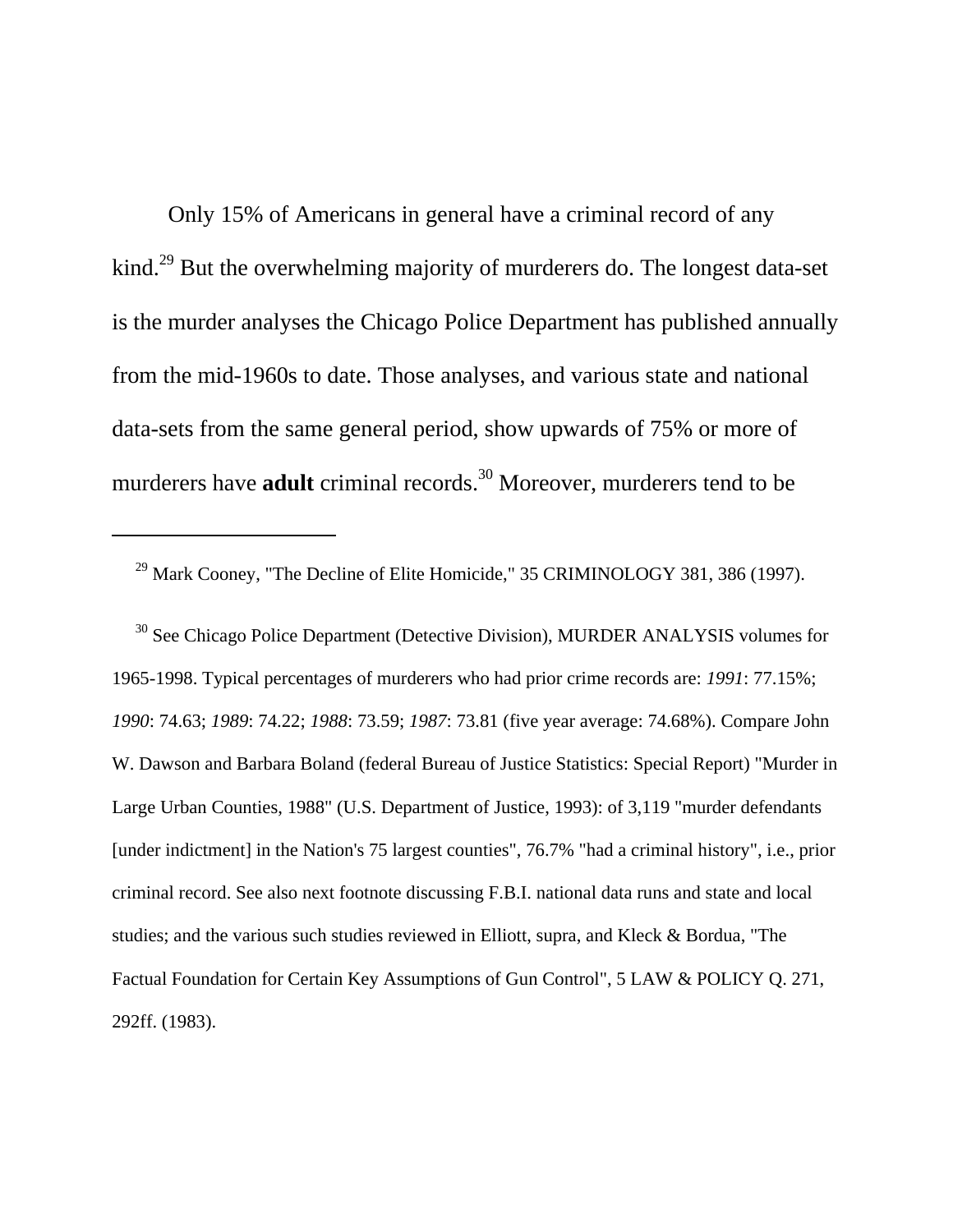career criminals, rather than having just one prior offense. For instance, exclusive of all **other** offenses they may have had, 80% of Atlanta murder arrestees in 1997 had at least one prior drug offense; fully 70% had 3-5 or more prior drug offenses.<sup>31</sup> Similarly, when the Kennedy School at Harvard studied gun murders occurring in Lowell, MA: in 2002 nearly 95 percent of the killers turned out to have been already known to the criminal justice

 $\overline{a}$ 

<span id="page-23-0"></span> $31$  Dean G. Rojek, "The Homicide and Drug Connection", p. 135 in Paul H. Blackman, et al,. THE VARIETIES OF HOMICIDE AND ITS RESEARCH (Quantico, VA, F.B.I. Academy, 2000). Compare: HEARINGS OF THE SENATE SUB-COMMITTEE TO INVESTIGATE JUVENILE DELINQUENCY, 94th CONGRESS, SECOND SESSION 75*ff.* (1960s Washington, D.C. profile showed the typical murderer there had six prior arrests, two for felonies, one violent.); FBI, UNIFORM CRIME REPORT-1975 at 42ff. (homicide arrestees nationally over five year period had adult records showing an average prior criminal career of at least six years duration including four major felony arrests); David Kennedy, et al., supra (In this study, "Of the 118 Minneapolis youth homicide arrestees and suspects, 75% had been arrested at least once in Minneapolis since 1990, and for those offenders with at least one prior arrest, the mean number of arrests per offender was 7.8...").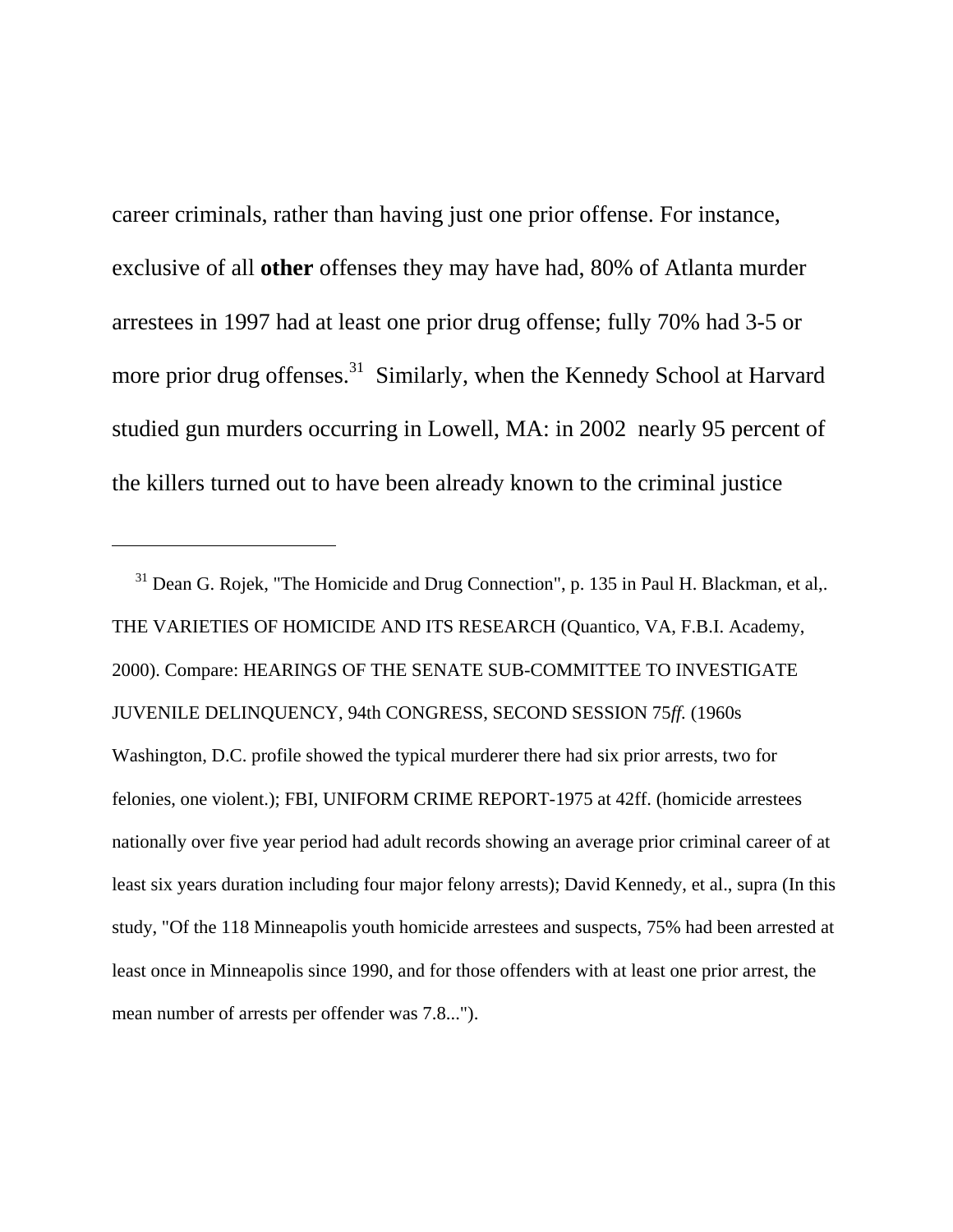system as gang members or for some other crime; 89 percent had been accused of a prior armed violent crime.<sup>32</sup>

 At this point we need to introduce some distinctions and/or caveats. First, the fact that only c. 75% of murderers have **adult** records does not mean the other 25% (or any large proportion) of murderers lack even official crime records. By definition, the 10-15% of murderers who are juveniles cannot have adult records. But all available data suggest they have extensive juvenile records, as well as psychiatric or other official records of violence or

<span id="page-24-0"></span><sup>&</sup>lt;sup>32</sup> BOSTON GLOBE, "Study: Small Group Crimes" July 10, 2003. Anthony A. Braga, Jack McDevitt,& Glenn L. Pierce, UNDERSTANDING AND PREVENTING GANG VIOLENCE: PROBLEM ANALYSIS AND RESPONSE DEVELOPMENT IN LOWELL, MASSACHUSETTS [to be published in Police Quarterly (2005, Volume 8, Number 3, specific page numbers unknown)]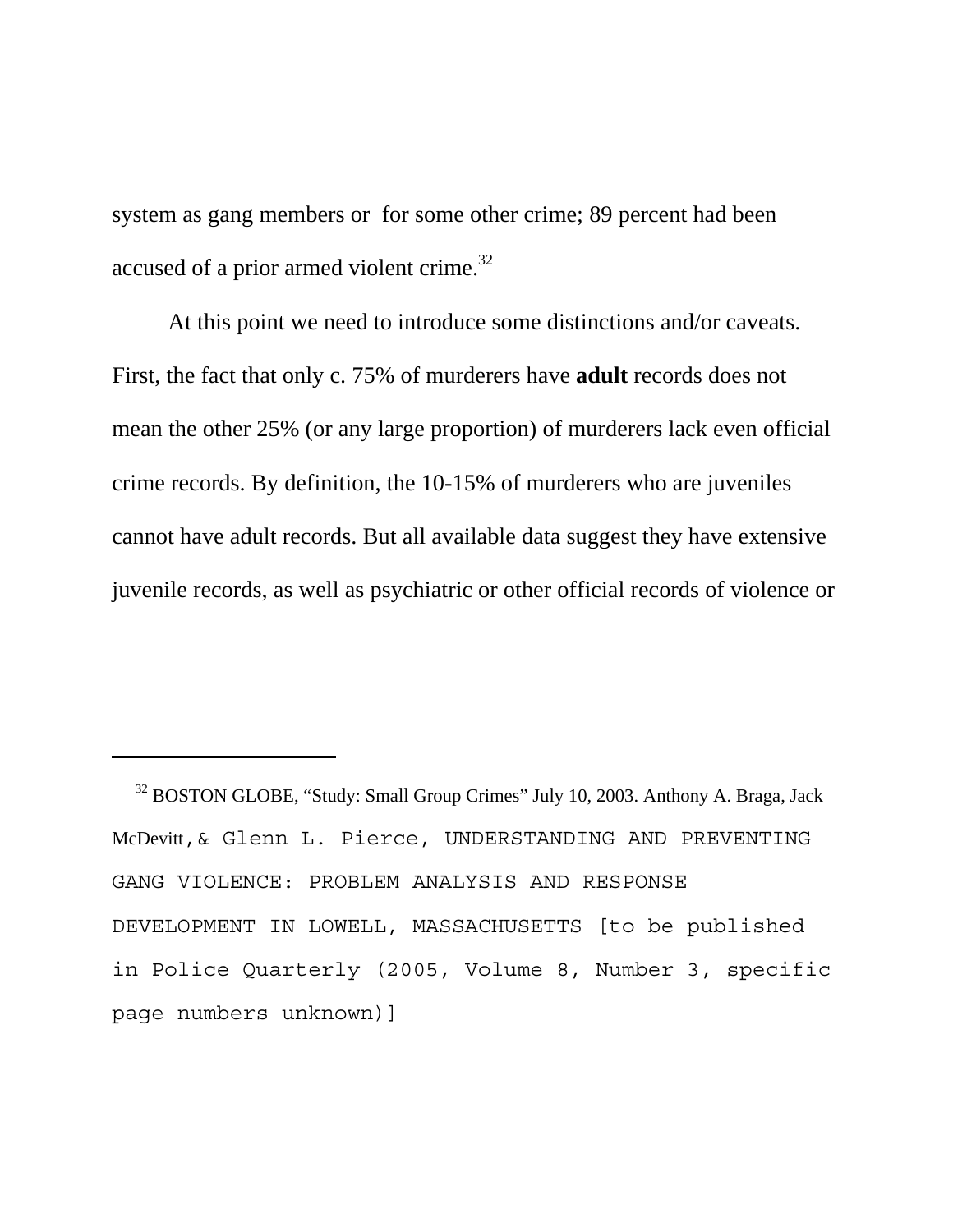of other grave deviance -- and so do the c. 75% of murderers who have adult records, and the small minority of adult murderers without an adult record.<sup>33</sup>

<span id="page-25-0"></span>33 See, e.g., Linda Langford, Nancy Isaac & Sandra Adams, "Criminal and Restraining Order Histories of Intimate Partner-Related Homicide Offenders in Massachusetts, 1991-95" in Blackman, et al,. VARIETIES OF HOMICIDE, supra ("According to preliminary analysis, at least 74.7% of perpetrators had a prior criminal history in Massachusetts.... Nearly a quarter of perpetrators (23.6%) were under an active restraining order at the time of the homicide. Forty percent of perpetrators had a history of having been under a restraining order at some time prior to the homicide, taken out by the victim or some other person."); David Kennedy, et al., supra (In this study, "Of the 118 Minneapolis youth homicide arrestees and suspects, 22.9% were on probation at the time they killed and 39%" had sometime been on probation. Emphasis added); Thomas B. Marvell & Carlisle E. Moody, "The Impact of High Out-of-State Prison Population on State Homicide Rates," 36 CRIMINOLOGY 513, 517 (1998) ("most murderers differ little from other major criminals." See p. 518, n. 5 equating "major criminal" to "what others call professional criminals, career criminals, or violent predators."); David Finkelhor, "The Homicides of Children and Youth" in G. Kaufman Kantor & J. Jasinski (eds.) OUT OF THE DARKNESS: CONTEMPORARY PERSPECTIVES ON FAMILY VIOLENCE (Sage, 1997) ("A tragic fact about child abuse fatalities is that a large minority, ranging from 24% to 45%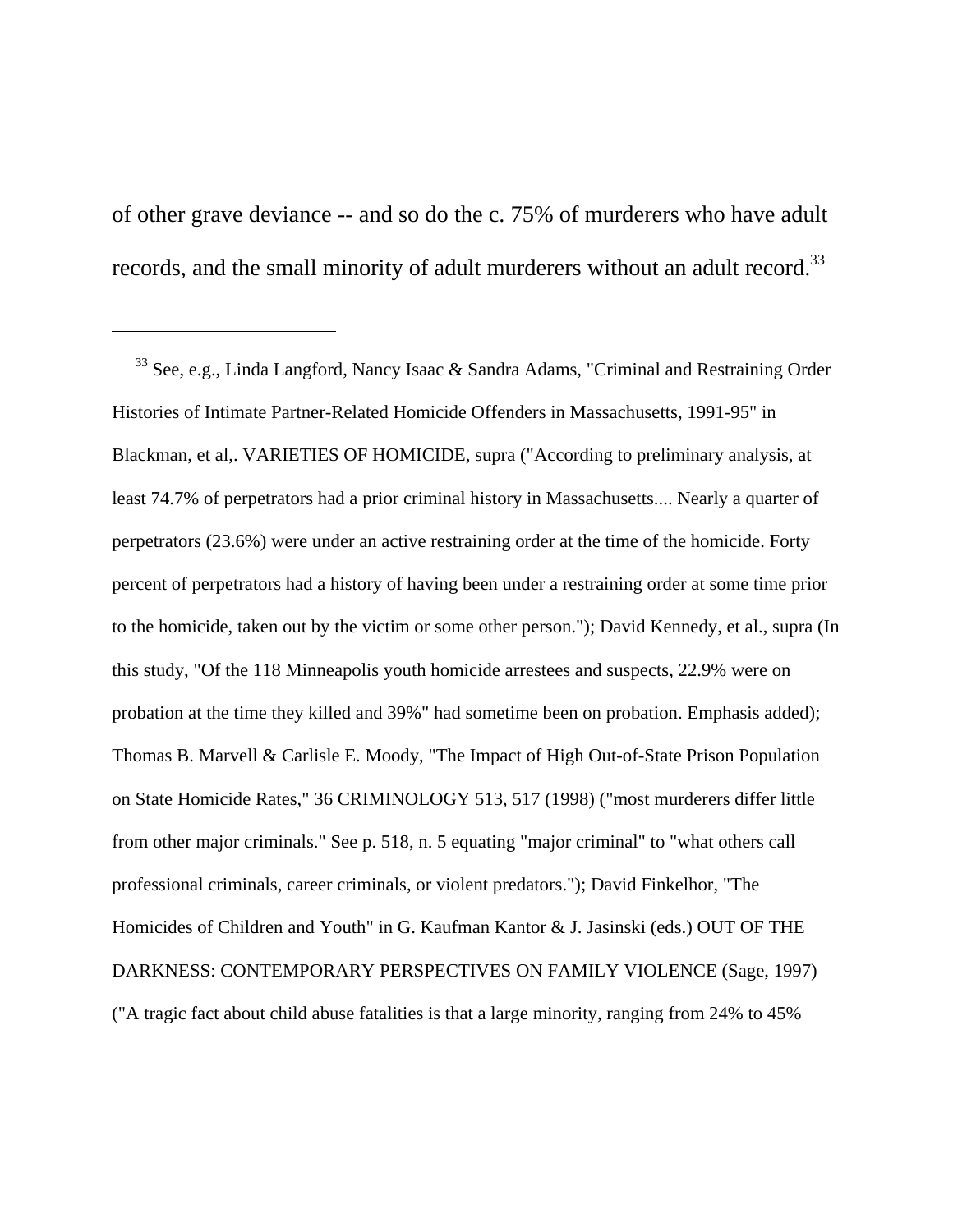$\overline{a}$ occur in families that are already known to child protective services because of some family or child care problem they had been having."); Roger Lane, MURDER IN AMERICA: A HISTORY (Ohio U. Press, 1997) p. 259 (data on Philadelphia homicides from the 1950s through the early 1960s showed, "Victims as well as offenders, finally, tended to be people with prior police records, usually for violent crimes such as assault, and both had typically been drinking at the time of the fatal encounter."); David M. Kennedy, "Pulling Levers, Chronic Offenders, High Crime Settings, and A Theory of Prevention," 31 VALPARAISO L. REV. (1997) ("...domestic violence offenders, at least those who come to the attention of the criminal justice system, tend to have robust [prior] offending histories.") (collecting studies); U.S. Department of Justice, SOURCEBOOK OF CRIMINAL JUSTICE STATISTICS-1994 (Bureau of Justice Statistics, D.C.) at p. 360 (of 942 persons identified as having murdered a police officer over the period 1984-93, 72% had prior criminal record); M. Denise Dowd, et al. "Pediatric Firearm Injuries, Kansas City, 1992: A Population-Based Study," 94 PEDIATRICS 867, 872 (1994) (75% of juveniles who shot other juveniles "had a history of one or more arrests by the Kansas City police department...."); John DiIulio, "The Question of Black Crime", 117 THE PUBLIC INTEREST 3, 16, 17 (1994): ("About 11 percent of murder arrestees [nationally] ... [were] on pretrial release (for an earlier case) at the time of the offense."; "According to the [federal] B[ureau] of J[ustice] S[tatistics] National Pretrial Reporting Program, which is based on data from the nation's 75 most populous counties and encompasses most big cities, in 1990 14 percent of murder arrestees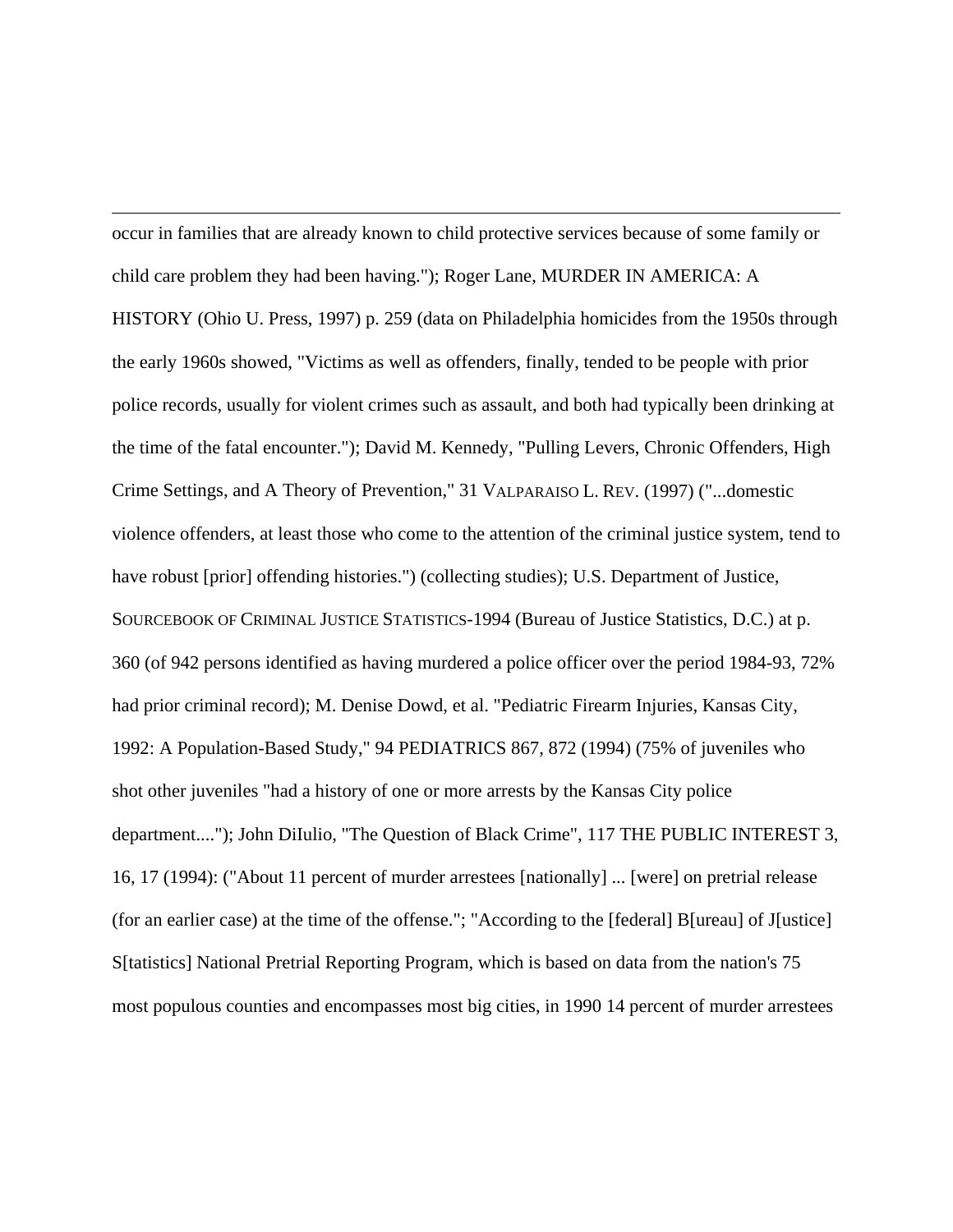Second, it must be acknowledged that many of these prior crime records are: for arrests rather than convictions (though conviction-based data for Canada are similar<sup>34</sup>); for non-violent as well as violent offenses; and for relatively trivial offenses. "Relatively few minor offenders go on to become involved in life-threatening violent crimes, but virtually all individuals who

 $\overline{a}$ 

<span id="page-27-0"></span>were on probation and 7 percent were on parole" when the murder occurred.); A. Swersey and E. Enloe, HOMICIDE IN HARLEM (N.Y., Rand, 1975) 17 ("the great majority of both perpetrators and victims of assaults and murders had previous arrests, probably over 80% or more"); R. Narloch, CRIMINAL HOMICIDE IN CALIFORNIA 53-54 (Sacramento, Cal. Bur. of Crim. Stats., 1973); FBI, UNIFORM CRIME REPORT-1971 at 38 (77.9% of homicide arrestees nationally over a year period had prior criminal records); D. Mulvihill, et al. CRIMES OF VIOLENCE: REPORT OF THE TASK FORCE ON INDIVIDUAL ACTS OF VIOLENCE (Washington, D.C., Gov't. Printing Office, 1969) at 532 (table showing that 74.7% of murder arrestees nationally over a four year period in the early 1960s had priors for violent crime or burglary.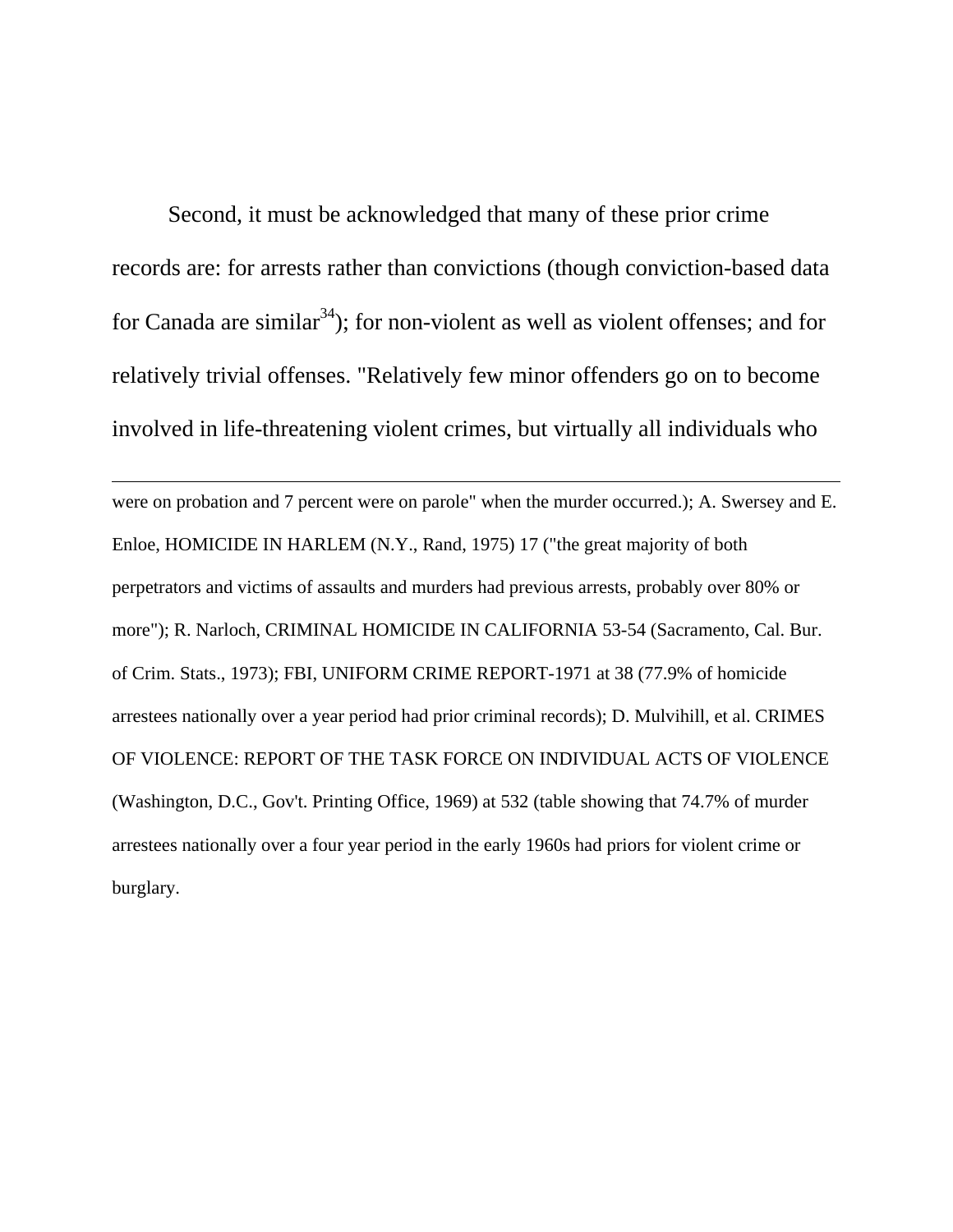become involved in life-threatening violent crime have prior involvement in many types of minor (and not so minor) offenses."<sup>35</sup> "Homicide offenders are likely to commit their murders in the course of long criminal careers consisting primarily of nonviolent crimes but including larger than normal [for other criminals] proportions of violent crimes."<sup>36</sup> Comparisons among persons having any crime record show that "frequency, seriousness and variety of offending are all strongly predictive of life-threatening violent

 34 Our American data are for prior arrests **or convictions** of murderers. Canadian data, which are for convictions only, reveal that "Two-thirds of accused [murderers] and half of all victims had previous criminal records." See Canadian Centre for Justice Statistics pamphlets cited supra.

<span id="page-28-0"></span>35 Elloitt, supra, 69 COLO. L. REV. at 1087-88.

 $\overline{a}$ 

<span id="page-28-1"></span><sup>36</sup> David M. Kennedy, et al., "Homicide in Minneapolis: Research for Problem Solving," 2 HOMICIDE STUDIES 263, 269 (1998). See also David M. Kennedy, et al., "Youth Violence in Boston: Gun Markets, Serious Youth Offenders and A Use Reduction Strategy," 59 LAW & CONTEMP PROBS 147, 159-60 (1997) (Boston juvenile murderers' prior criminal record averaged 9.7 prior arraignments).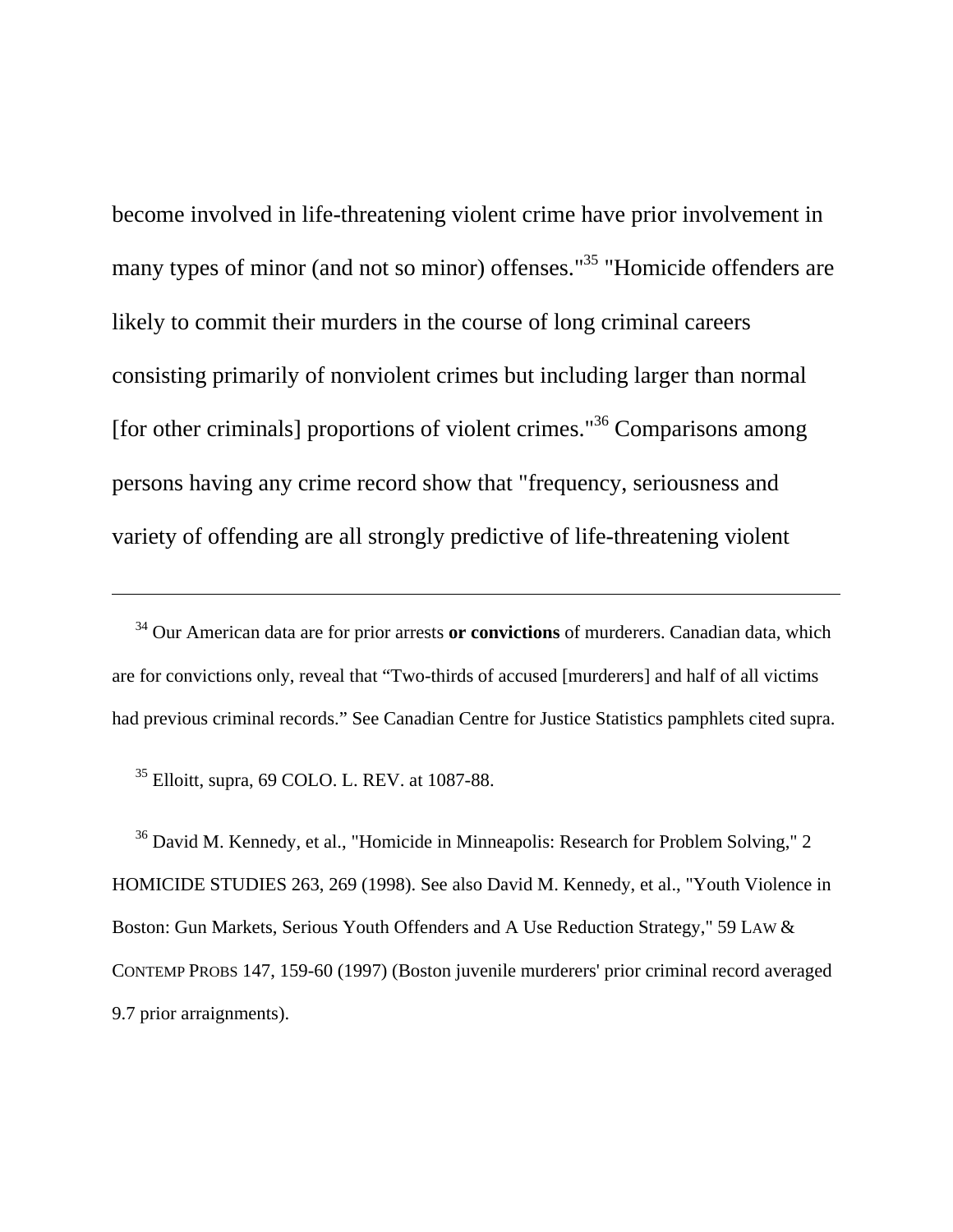offending. Even in the case of life-threatening domestic violence, most of those violent offenders have a history of prior involvement in criminal behavior and serious violent crimes." $37$  By the same token, comparison of youth with criminal backgrounds to those who have not committed crimes show a very high "correlation between the frequency of any criminal act and the frequency of life-threatening violent acts at ages eighteen to twentyfour."[38](#page-29-1)

# *3. Data from Other Sources than Explicit Criminal Records*

 Data reflecting only official crime records greatly underrepresent murderers' true histories of prior serious crimes. For instance, such data

<span id="page-29-0"></span>37 Elliott, supra, 69 COLO. L. REV. at 1085-86.

 $\overline{a}$ 

<span id="page-29-1"></span><sup>38</sup> Elliott, supra at 1085-86. He adds other evidence indicates that "These correlations actually underestimate the relationship between crime generally and life-threatening crime."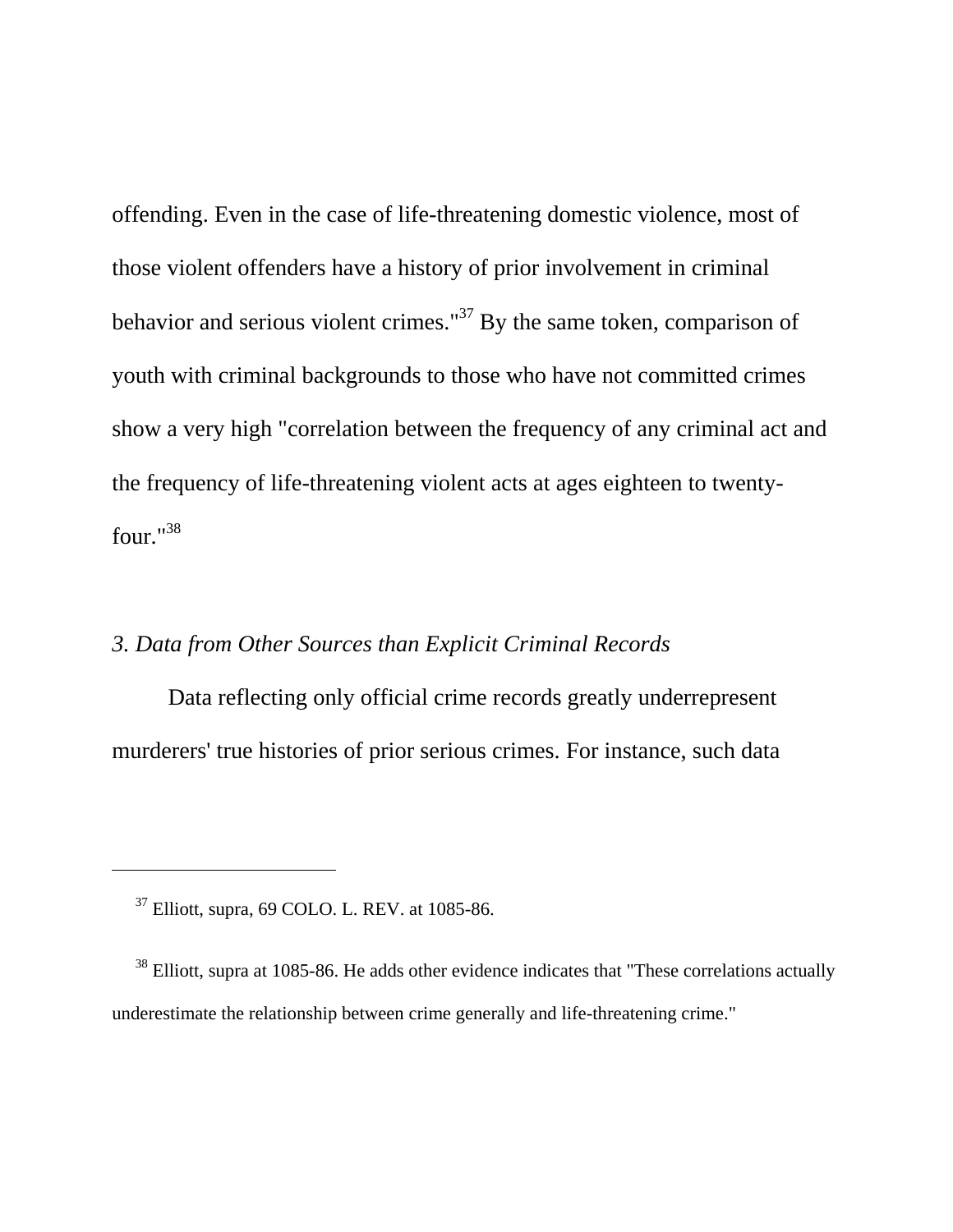"substantially underestimate" the incidence among those who murder relatives or acquaintances of

[a] real history of assaultive behavior because their [prior] victims [we]re less like to press charges and the police [we]re loathe to interfere in a family matter. A study of police responding to domestic disturbance calls in Kansas City (Missouri) found that 90 percent of all the family homicides were preceded by previous disturbances at the same address, with a median of 5 calls per address. Thus homicide -- [whether] of a stranger or [of] someone known to the offender -- is "usually part of a pattern of violence, engaged in by people who are known ... as violence prone."[39](#page-30-0)

<span id="page-30-0"></span><sup>&</sup>lt;sup>39</sup> Academy of Criminal Justice Sciences analysis supra, note ??? at 47-48 quoting Prof. Kleck; other references omitted.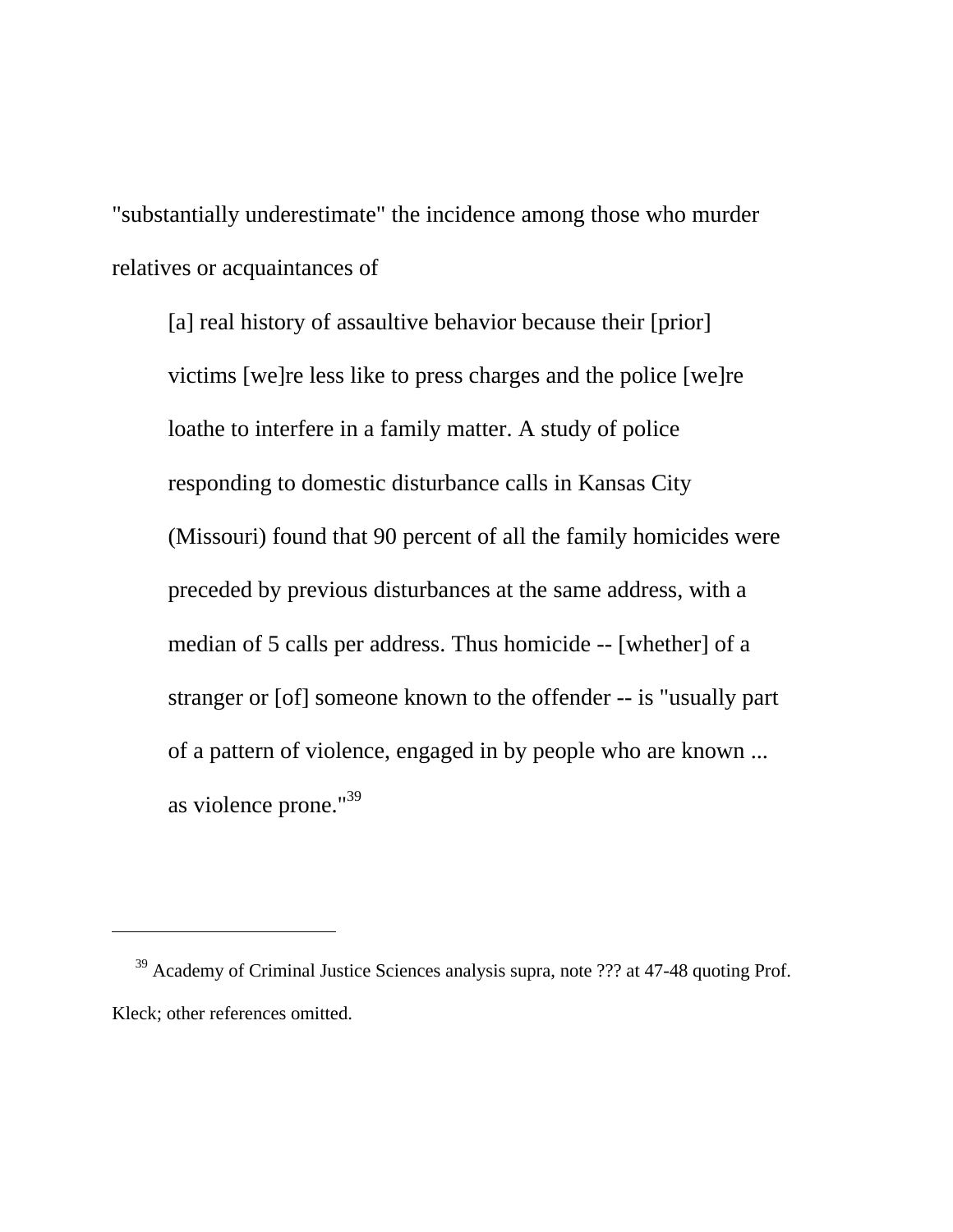Perpetrator studies that delve beyond official records find that, whether murderers **also** have official records of deviance, virtually all have lives studded with violence and other crimes that for some reason did not lead to their arrest or civil commitment.<sup>40</sup> Moreover many may have "official" records of a type that do not explicitly reveal the fact of their prior violence.<sup>41</sup>

 $\overline{a}$ 

<span id="page-31-0"></span><sup>40</sup> See, e.g., R. Holmes & S. Holmes, MURDER IN AMERICA 8-9, 28 (London, Sage: 1994) (animal torture and other prior aberrance of juveniles who murder, and of spouse murderers, respectively). In an unpublished study done by the FBI, one third of multiple murderers interviewed in prisons stated they had tortured animals as children and one half had done so as adolescents. MARIN INDEPENDENT JOURNAL, September 10, 1997 p. A5 "Animal Abusers More Likely to Hurt People, Study Says." Compare Piers Beirne, "For A Nonspeciesist Criminology: Animal Abuse As An Object of Study," 37 CRIMINOLOGY 117, 123 (1999) (anecdotal evidence of animal abuse as a childhood activity of multiple or serial murderers).

<span id="page-31-1"></span> As the Academy of Criminal Justice Sciences analysis quoted above notes, one problem with evaluating murderers based just on their official records is that (at least until quite recently) police were often unwilling to arrest perpetrators of domestic violence. "The day-to-day reality is that most family murders are preceded by a long history of assaults" says a leading authority on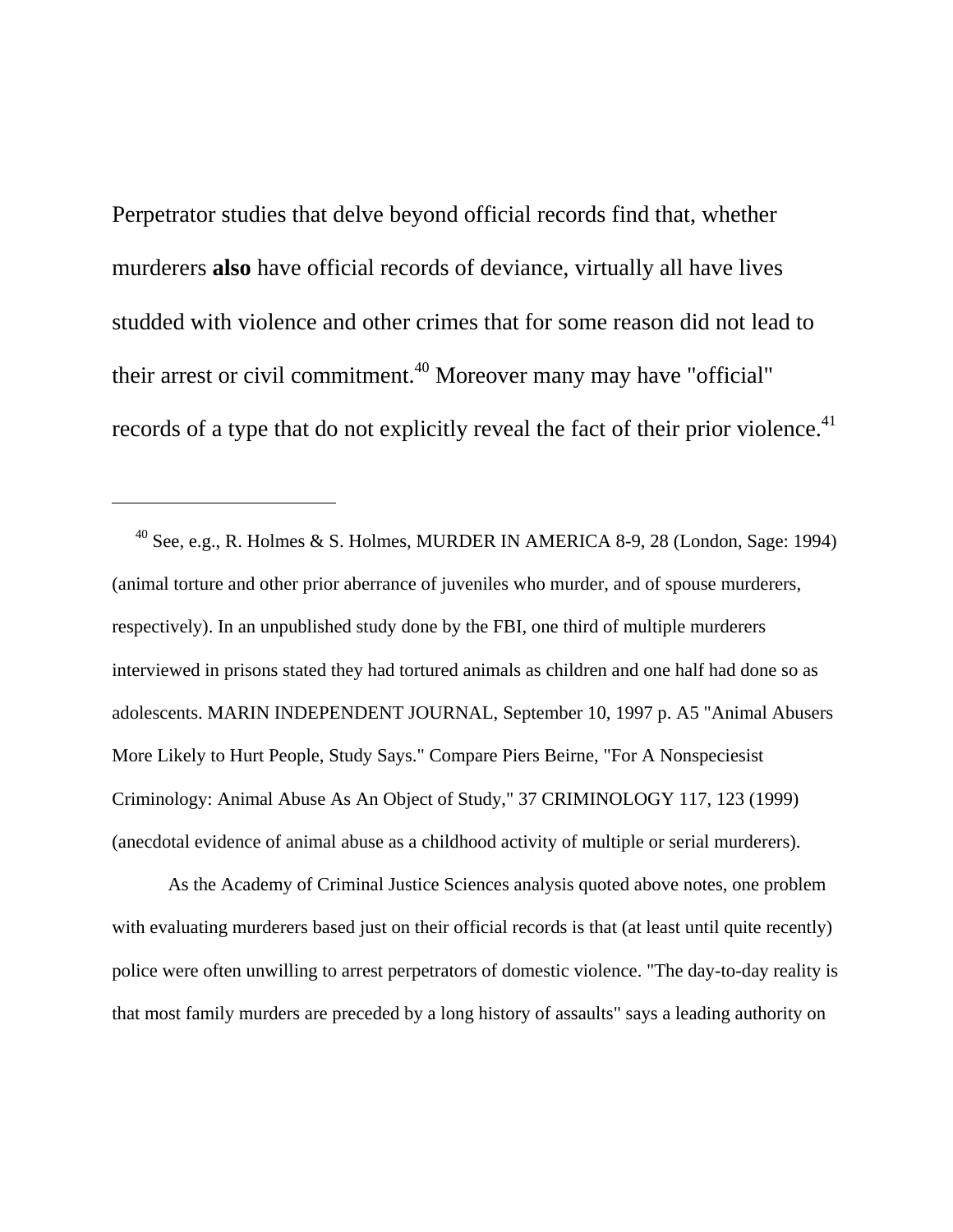Two interview studies by Brownstein et al. of different sub-groups of incarcerated New York State murderers are illustrative. A 1995-96 sample of

 $\overline{a}$ 

such violence. Murray A. Straus, "Domestic Violence and Homicide Antecedents", 62 BULLETIN OF THE N.Y. ACADEMY OF MEDICINE 446, 454, 457 (1986) and "Medical Care Costs of Intrafamily Assault and Homicide", 62 N.Y. ACAD. OF MED. 556, 557 fn. (1986), summarizing studies through the mid-1980s as "indicat[ing] that intrafamily homicide is typically just one episode in a long standing syndrome of violence." More recent data confirm this. Typical are the four articles included in the November, 1998 ("Femicide") issue of HOMICIDE STUDIES, the following quote from one of them being representative of all: "The overriding theme to emerge from these cases was that partner homicide is most often the final outcome of chronic women battering." Paige Hall-Smith, Kathryn E. Moracco & John D. Butts, "Partner Homicide in Context," 2 HOMICIDE STUDIES 400-421 at 411 (1998).

<sup>41</sup> Peter Reinharz, chief ,juvenile prosecutor for the City of New York, was kind enough to read a copy of this ms. in draft form. His comment (August 15, 2001) was that, based on his experience the virgin killer thesis is mythical. One thing that may tend to obscure murderers' prior violent conduct against other family members is that instead of having been formally arrested and/or prosecuted they were just referred to counseling or "family court" or some similar non-criminal institution.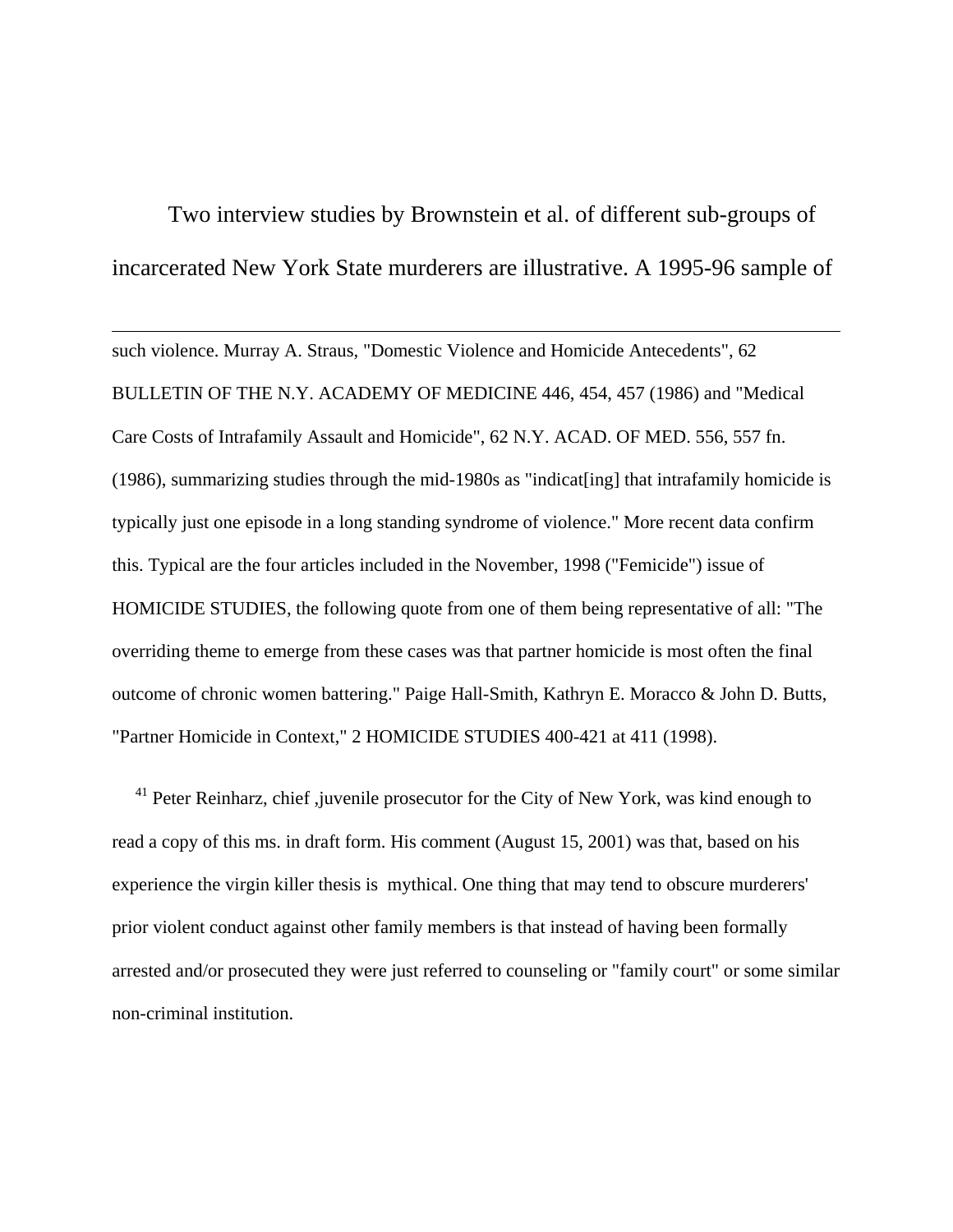83 young murderers (aged 12-21) self-reported the following misconduct committed in the years before they murdered: 60% had dealt in illegal drugs; 76% had engaged in property destruction; 65% had committed grand theft; 73% had committed misdemeanor or felony assault; 63% had committed robbery.[42](#page-33-0) Equally illustrative of how deviant killers are from "ordinary 'law abiding' citizens" are the life histories of the 215 female murderers interviewed by Brownstein, et al.: 65% of them admitted to at least one prior violent crime (assault or robbery) "and 64% said they had seriously harmed someone else" in at least one of those prior incidents.

 As further exemplified infra, these killers, like most others, generally resemble their victims in being immersed in an aberrant, highly dangerous life style. "In discussing their own violent victimizations, 58 percent [of these female murderers] said they had been victims of serious physical harm as a

<span id="page-33-0"></span><sup>&</sup>lt;sup>42</sup> Henry H. Brownstein, et al., "Prior Involvement with Drugs, Illegal Activities, Groups, and Guns Among a Sample of Young Homicide Offenders," in Blackman, et al,. VARIETIES OF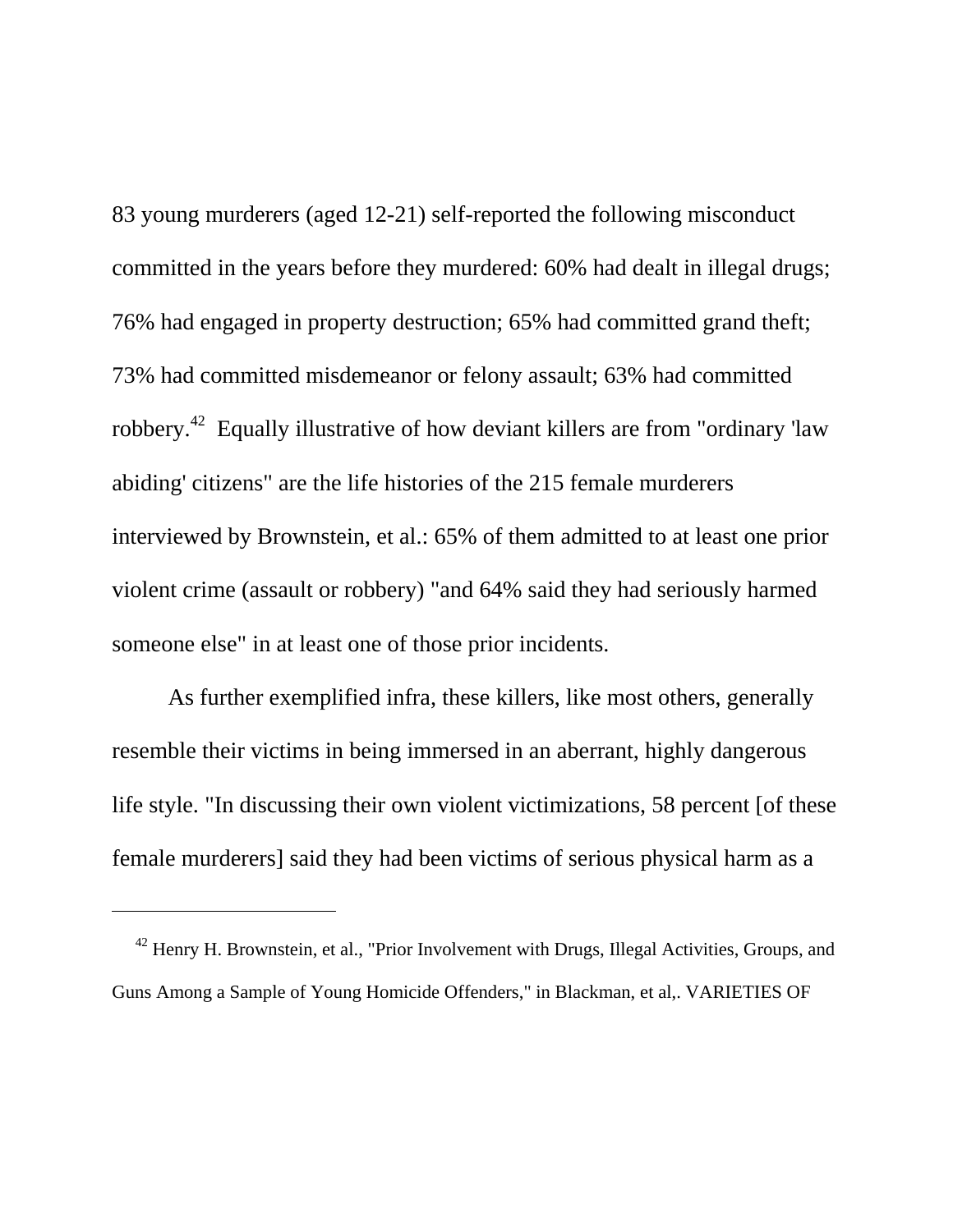child", as had 79% of them during their adult lives; "49 percent said they had been the victims" of rape or molestation as children; "43 percent said they had experienced such harm as an adult." On the day they killed, 64% used one (or more) drugs: 47% alcohol, 18% crack, 12% non-crack cocaine, 11% marijuana and 10% heroin. Ninety-five percent had prior experience with such intoxicants ;  $39\%$  were previously involved in drug distribution.<sup>[43](#page-34-0)</sup>

 Neither the 83 juvenile murderers nor the 215 female murderers interviewed accord with characterization of murderers as "neither felons nor crazy," just ordinary people "who would [have] be[en] considered lawabiding citizens prior to their pulling the trigger" -- "The problem is you and me -- law abiding folks."<sup>44</sup> Rather Brownstein's intererviewees fit the pattern

HOMICIDE, supra (see tables 1-5).

 $\overline{a}$ 

<span id="page-34-0"></span> 43 Henry H. Brownstein, et al., "Women Who Kill in Drug Market Situations," 12 JUSTICE Q. 473, 476-77 (1995).

<span id="page-34-1"></span><sup>44</sup> See footnotes ??? above and accompanying text.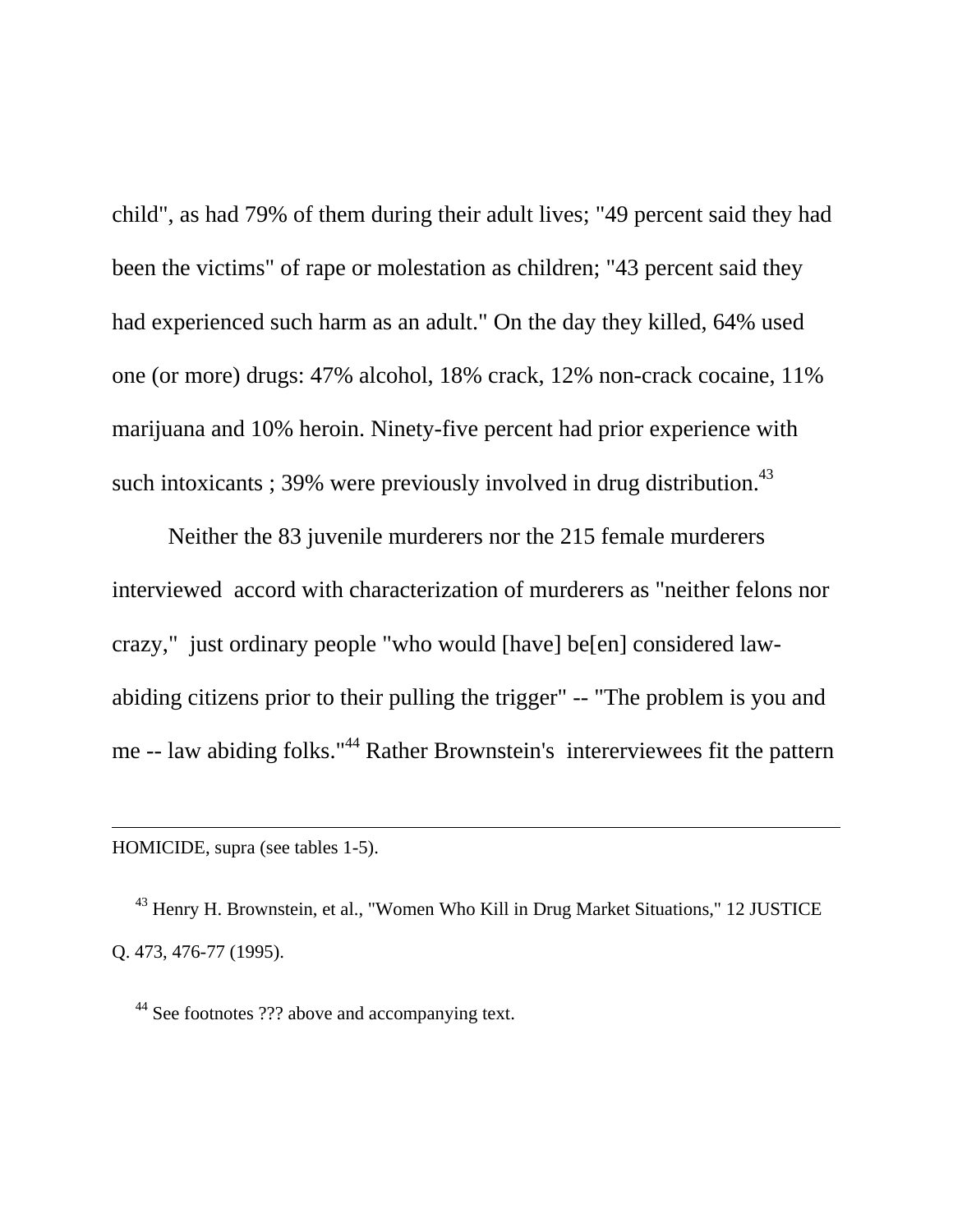of murderers in general. They are atypical only in that 215 are female, and 83 are below age 21, whereas the average murderer is a man in his mid-twenties. Yet in their extreme deviance from the ordinary law abiding citizenry Brownstein's interviewees epitomize the extreme aberrance of murderers in general. The "rather mundane general rule [is that p]eople who are seriously violent in the present almost invariably have been seriously violent in the past.["45](#page-35-0)

### *4. What Victim Data Show About Murder Characteristics and Circumstances*

What murderers do resemble is their victims – because, generally, both come from the same criminal milieu. Data on murder victims are fuller than are data on murderers because some murders are never solved. But the victim data are just as inconsistent with the "virgin killer" thesis as are the

<span id="page-35-0"></span>45 Gary Kleck, "Policy Lessons from Recent Gun Control Research", 49 LAW & CONTEMPORARY PROBLEMS 35, 40 (1986).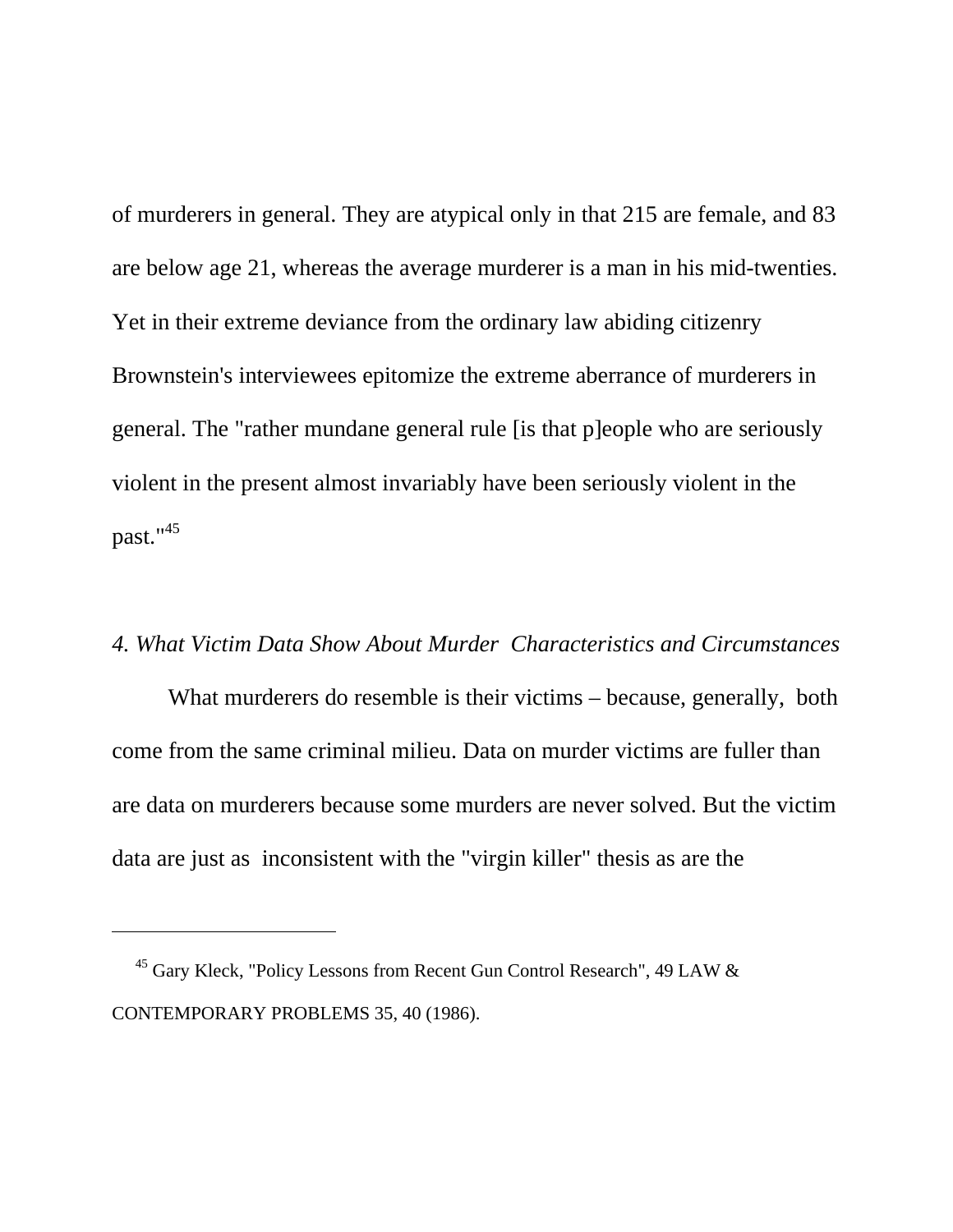perpetrator data. Contrast Zimring & Hawkins' misleading assertions that "most homicides result from non-criminal social relations" and that "the social processes that generate arguments that result in homicides are not distinctively criminal in most cases<sup>"46</sup> to the accurate assessment that: "The victims of gun violence are far from a cross section of the American public. Particularly in the case of homicide ... [victims] with criminal records are greatly overrepresented.["47](#page-36-1) Likewise, contrast Conklin & Seiden's falsehood, most murders "involve people who are not criminals... 'mom and pop murders'," to an analysis of national data on "acquaintance" gun murders that occurred in homes. Note that if any data set should show lots of "mom and

<span id="page-36-0"></span>46 CRIME IS NOT THE PROBLEM supra at 16 and 61. For similar false characterizations of homicide circumstances see those quoted above from Spitzer, Conklin & Seiden, and the Violence Policy Center, respectively.

<span id="page-36-1"></span>47 Philip J. Cook & Jens Ludwig, GUN VIOLENCE: THE REAL COSTS 21 (Oxford, Oxford University Press, 2000).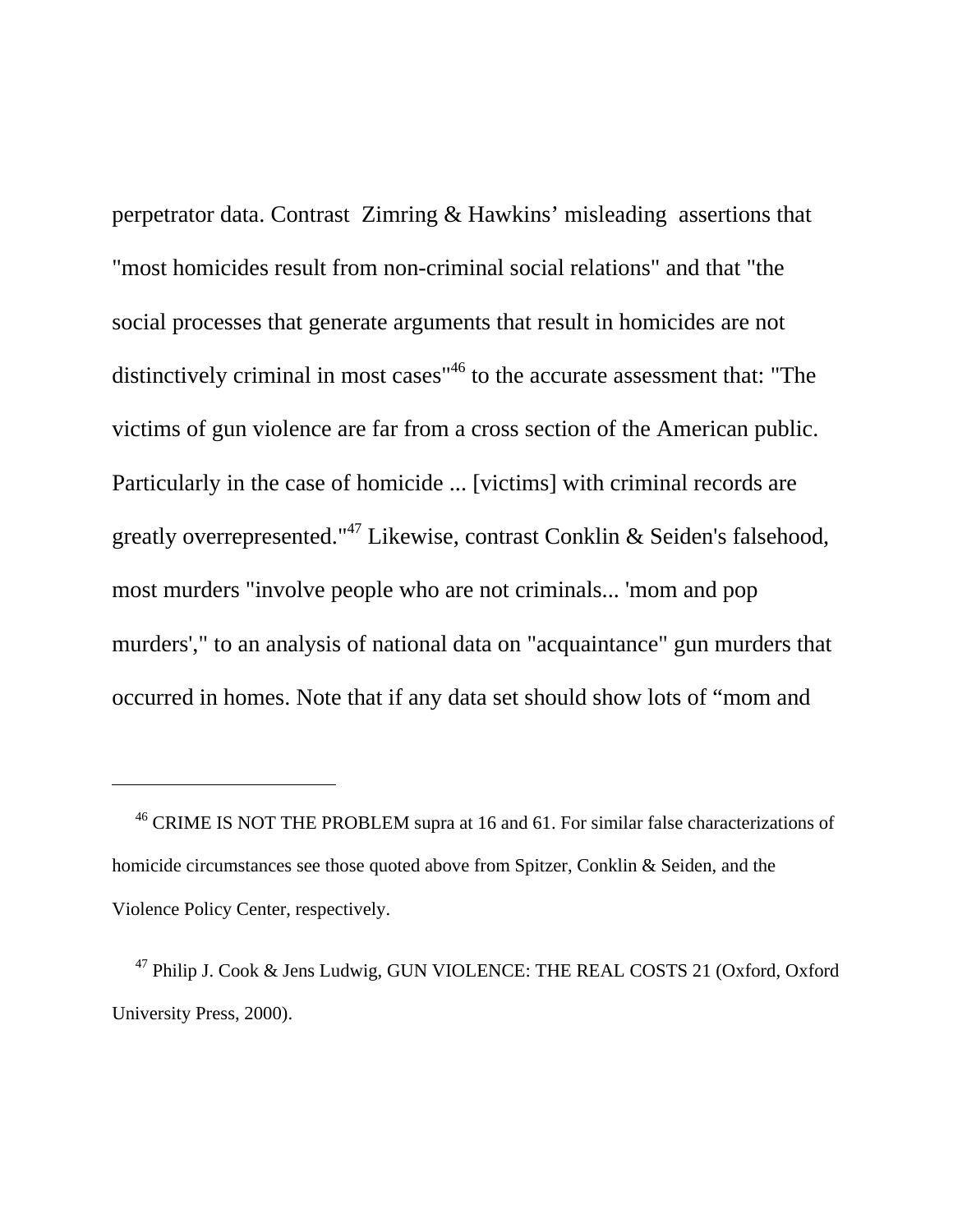pop" murders, it would be a sample of gun murders of acquaintances in homes .Yet, in fact,

the most common victim-offender relationship among "acquaintance" cases was that between persons involved in drug dealing, where *both parties were criminals who knew one another because of prior illegal transactions*. [48](#page-37-0) 

 These national data are confirmed by the showing in local studies that killers and victims resemble each other in having life histories of violence, crime, substance abuse and/or psychopathology. For instance, NEW YORK: A New York Times study of the 1,662 murders committed in that city in the years 2003 through 2005 found that "More than 90 percent of the killers had

<span id="page-37-0"></span>48 Gary Kleck, TARGETING GUNS: FIREARMS AND THEIR CONTROL 236 (1997) (emphasis added) based on U.S. Bureau of Justice Statistics data run on murder defendants being prosecuted in the 33 largest urban counties in 1988.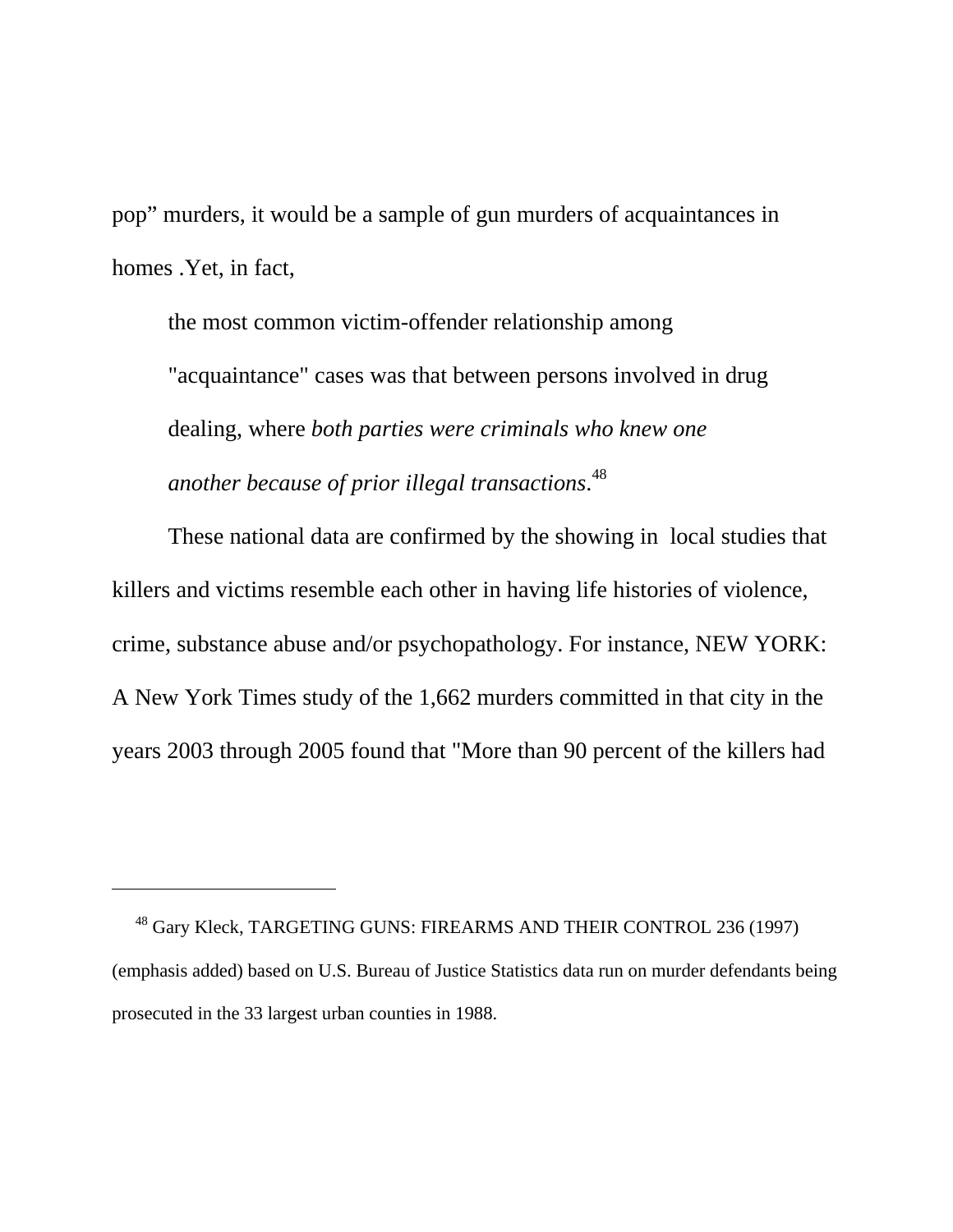criminal records; ...." [49](#page-38-0) BALTIMORE (2006): Police data show that 92% of those arrested for murder in 2006 had criminal records.<sup>50</sup>

ST. LOUIS: Between Jan. 1, 2001 and July 1, 2003 police there recorded 300 killings. Of the suspects arrested in these killings: 88 percent had prior felony criminal histories. 65% had a history of using illegal narcotics. Of the victims, 78 percent had a felony criminal history and 73% had a criminal history involving illegal drugs. Sixty-eight percent of the victims had illegal drugs or alcohol in their systems at time of autopsy.<sup>51</sup> LOS ANGELES:  $71\%$ of minors injured in drive-by shootings "were documented members of

<span id="page-38-0"></span>49 Jo Craven McGinty, "New York Killers, and those killed, by the numbers," N.Y. TIMES, April 28, 2006.

<span id="page-38-1"></span><sup>&</sup>lt;sup>50</sup> Gus G. Sentementes, "Patterns persist in city killings: Victims, suspects usually black men with long criminal histories", BALTIMORE SUN, January 1, 2007 t http://www.baltimoresun.com/news/local/baltimore\_city/bal-

te.ci.homicide01jan01,0,4002621.story?track=mostemailedlink

<span id="page-38-2"></span> $51$  ???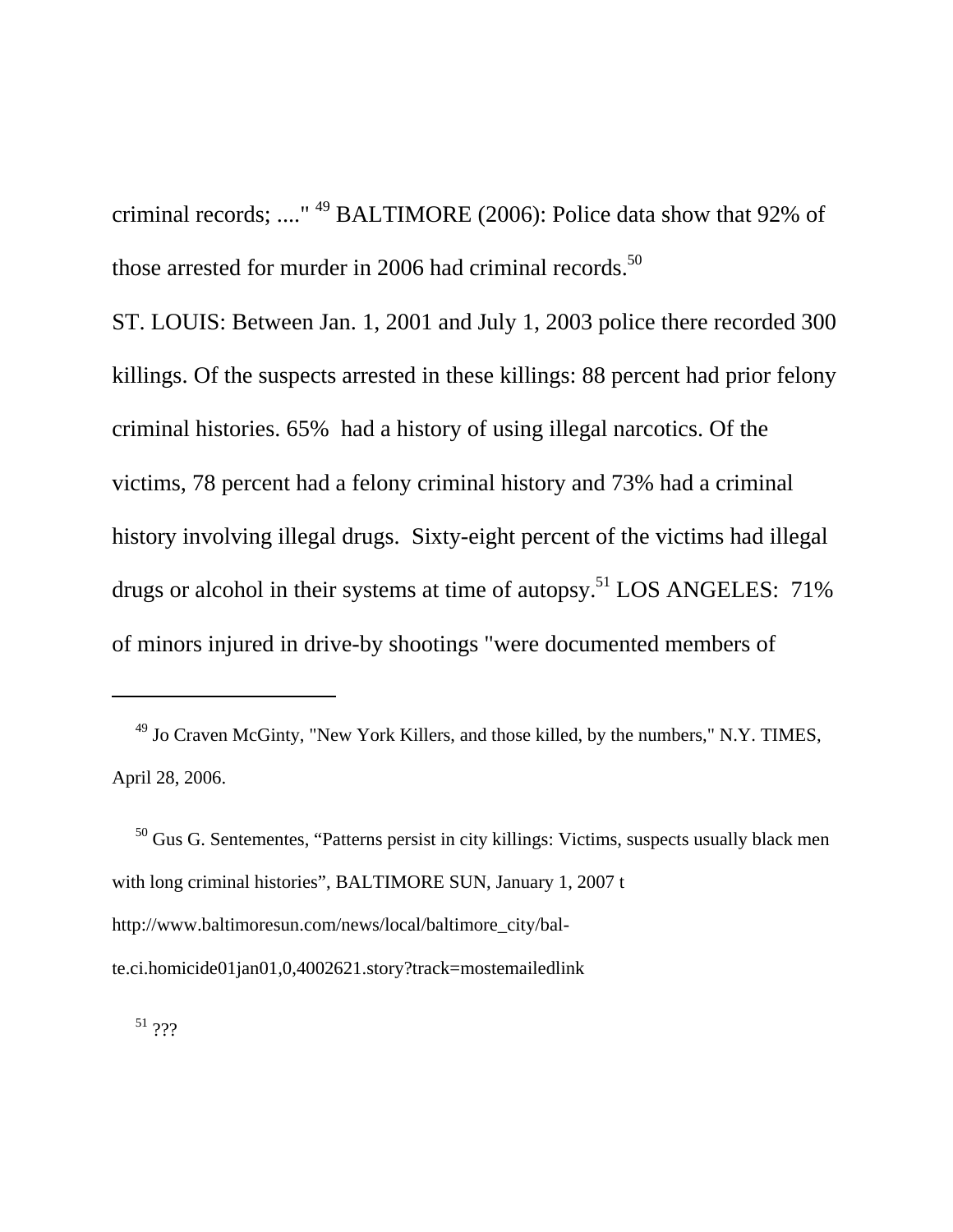violent street gangs."[52](#page-39-0) WASHINGTON, D.C.: "The Metropolitan Police Department classifies most homicides by motive: the fraction classified as drug-related increased from 21 percent to 80 percent [of all homicides there] between 1985 and 1988;<sup>"53</sup> PHILADELPHIA: "84% of victims in 1990 [and 93% as of 1996] had antemortem drug use or criminal history."<sup>54</sup> RICHMOND: Virginia Department of Justice data on adolescents in Richmond showed that "the risk of gunshot injury is 22 times higher for

<span id="page-39-0"></span> 52 H. Range Hutson, et al., "Adolescents and Children Injured or Killed in Drive-By Shootings in Los Angeles," 330 New England Journal of Medicine 324, 325 (1994).

 $\overline{a}$ 

<span id="page-39-1"></span> 53 Philip J. Cook, "The Technology of Personal Violence", in M. Tonry (ed.) 14 CRIME AND JUSTICE: AN ANNUAL REVIEW OF RESEARCH (1991).

<span id="page-39-2"></span> 54 Quoting Michael D. McGonigal, et al. "Urban Firearm Deaths: A Five-Year Perspective," 35 Journal of Trauma 532-536 (1993). The 93% figure for 1993 is reported in Cook & Ludwig, supra, at p. 23, citing unpublished study from University of Pennsylvania Medical School.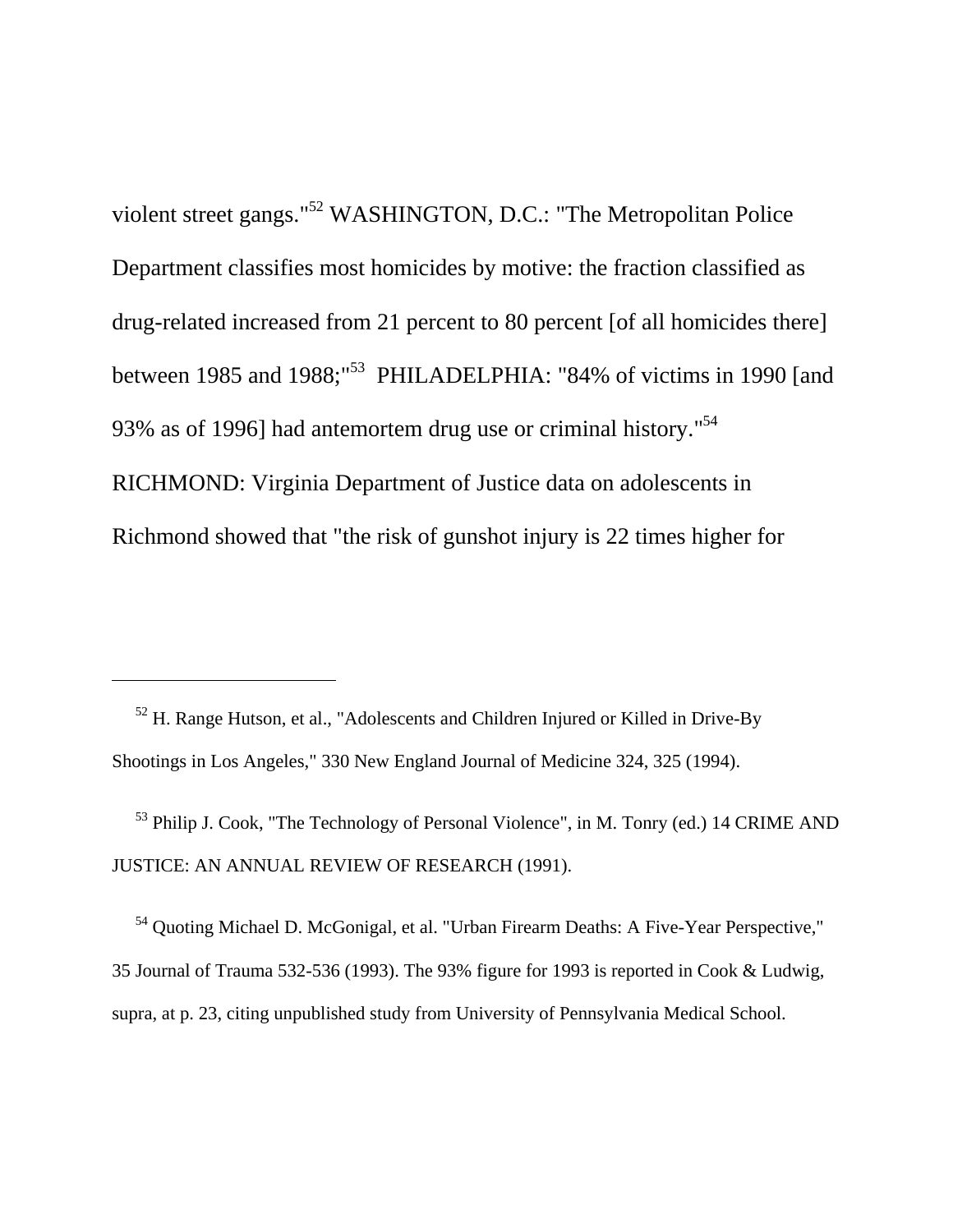males who are involved in crime than [for] those who are not."<sup>55</sup>

CHARLOTTE, NC: Of 545 adult gunshot victims over the period July 1, 1992 to June 30, 1993, 71% had criminal records.<sup>56</sup> ATLANTA: exclusive of whatever **other** offenses they may have committed, "60% of homicide victims had a criminal record of drug violation.["57;](#page-40-2) CHICAGO: The Police Department's murder analyses from the mid-1960s to date consistently show upwards of two-thirds of homicide victims with criminal records and/or other indicia of criminal behavior. NEW ORLEANS: 85% of autopsied murder

<span id="page-40-1"></span> 56 Unpublished study by University of North Carolina-Charlotte professors Richard C. Lumb and Paul C. Friday, cited in Don B. Kates, Henry E. Schaffer, et al., "Guns and Public Health: Epidemic of Violence or Pandemic of Propaganda", 62 TENN. L. REV. 513, ???, fn. ??? (1995).

<span id="page-40-2"></span>57 Rojek in Blackman, supra.

<span id="page-40-0"></span><sup>&</sup>lt;sup>55</sup> Id. citing unpublished Virginia Department of Justice study.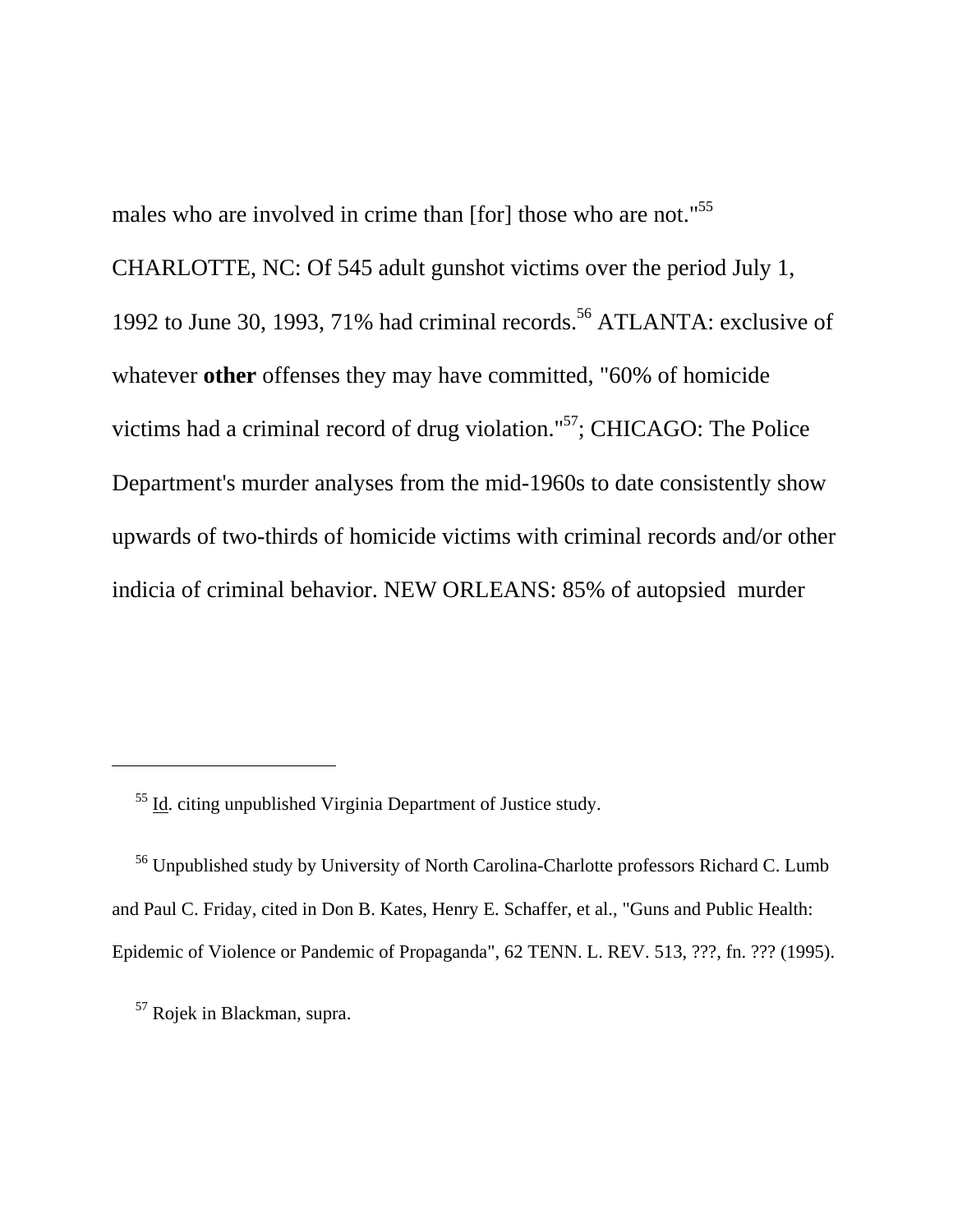victims in the years 1992-1993 were positive for metabolites of cocaine.<sup>58</sup> BALTIMORE: Of 211 patients who came to a major urban trauma center for treatment of gunshot or knife wounds or other violent trauma, 61.9% tested positive for narcotics with another 8.6% testing positive for alcohol; 11.7% had had both alcohol and narcotics.<sup>59</sup>

 The most intensive local study of which we are aware is from San Francisco where, of gun shot victims in 1999, 87% either tested positive for illegal drugs or had a prior criminal history. (The 67% figure for prior criminal history is a minimum figure because it is limited to their prior criminal records in San Francisco and does not include arrests or convictions in other jurisdictions in California or other states.) Three further findings of

<span id="page-41-0"></span>58 Personal communication from Tulane University sociologist James D. Wright, Jan. 9, 1998, based on his conversation with the chief medical examiner.

<span id="page-41-1"></span>59 Carl. A. Soderstrom, et al., "Psychoactive Substance Use Disorders Among Seriously Injured Trauma Patients," 277 J.AM.MED. ASSOC. 1769 (1997).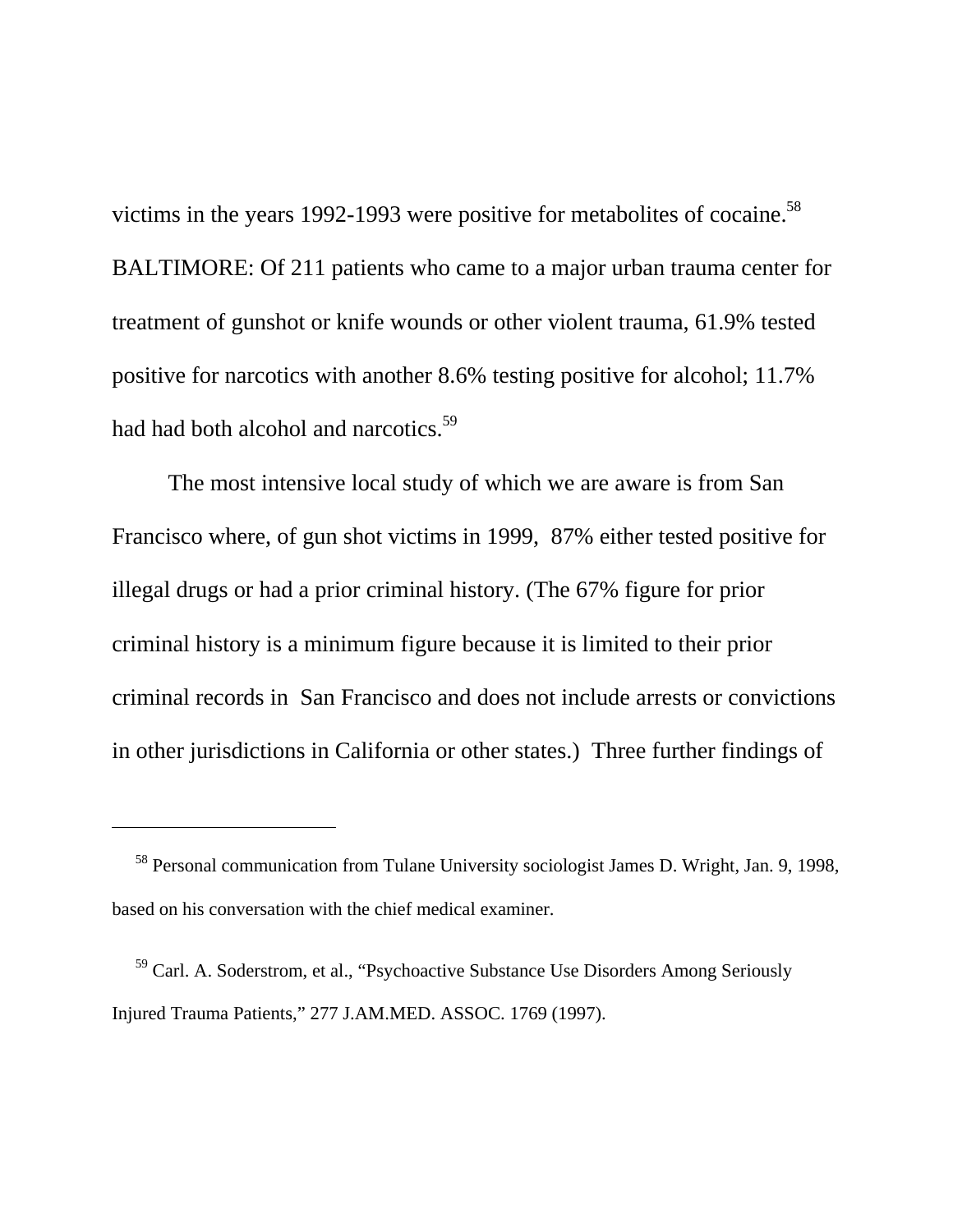this 1999 study are indicative: By 2001 sixty-three percent of the gunshot victims who recovered had been re-arrested in San Francisco for some other crime. And, among all the gunshot victims, those with prior criminal histories were twice as likely to have suffered multiple gunshot wounds as those without such a history – and were seven times more likely to have been wounded in connection with a drug transaction.<sup>60</sup>

 Likewise, studies in major trauma care centers report the same people (i.e., criminals) come in time after time with successive bullet or knife wounds or other intentional trauma. So frequently is this the case that some studies describe such trauma as a **disease**: "a chronic recurrent disease peculiar to unemployed, uninsured law breakers.["61](#page-42-1)

 $\overline{a}$ 

<span id="page-42-1"></span> 61 R. Stephen Smith, et al. "Recidivism in an Urban Trauma Center," 127 ARCHIVES OF SURG. 668, 670 (1992) -- describing the conclusions in D. W. Sims, et al., "Urban Trauma: A Chronic, Recurrent Disease," 29 J. TRAUMA 940 (1989) and M.C. Morrisey, et al., "The

<span id="page-42-0"></span> $60$  2001 study by the San Francisco Health Department from its Firearm Injury Reporting System reported at [http://www.dph.](http://www.dph./) sf.ca.us/Reports/Firearms/Part7Criminal.pdf.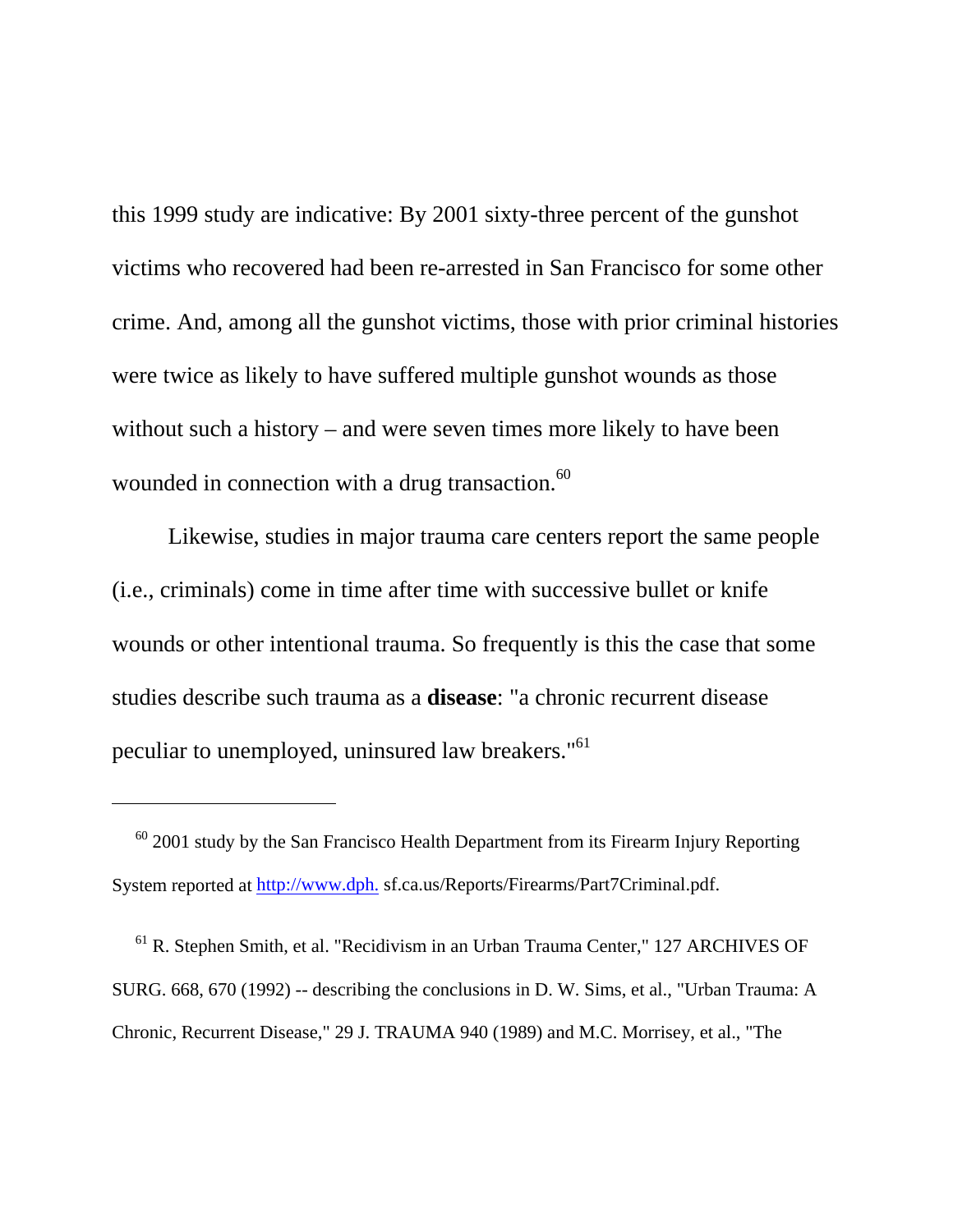These facts provide indispensable perspective for the misuse by proponents of "the virgin killer" thesis of FBI figures on non-felony related homicide and the concept of acquaintance homicide. References like Spitzer's to FBI figures showing that "almost half of all murders ... were committed by an acquaintance or relative of the victim"[62](#page-43-0) are *literally* correct and representative of homicide nationally for decades. But they are also highly misleading unless one realizes that the concepts involved are used only in the most literal sense without the implication the uninitiated reader may assume - - and which anti-gun advocates do assume, or at least assert. "Nonfelonyrelated homicide" and "acquaintance homicide" do not mean killings by and among ordinary neighbors, friends or co-workers. Rather they involve:

Incidence of Recurrent Penetrating Wound Trauma in an Urban Trauma Center," 31 J. TRAUMA 1536 (1991). See also G. V. Poole, et al., "Trauma is A Recurrent 'Disease'," 113 SURGERY 608 (1993), W. A. Goins, et al., "Recurrent Intentional Injury," 84 J. NAT'L. MED. ASSOC. 431 (1992) and D.S. Reiner, et al., "Trauma Recidivism," 65 AM. SURG. 556 (1990).

<span id="page-43-0"></span>62 Quoting Spitzer, fn. ??? supra.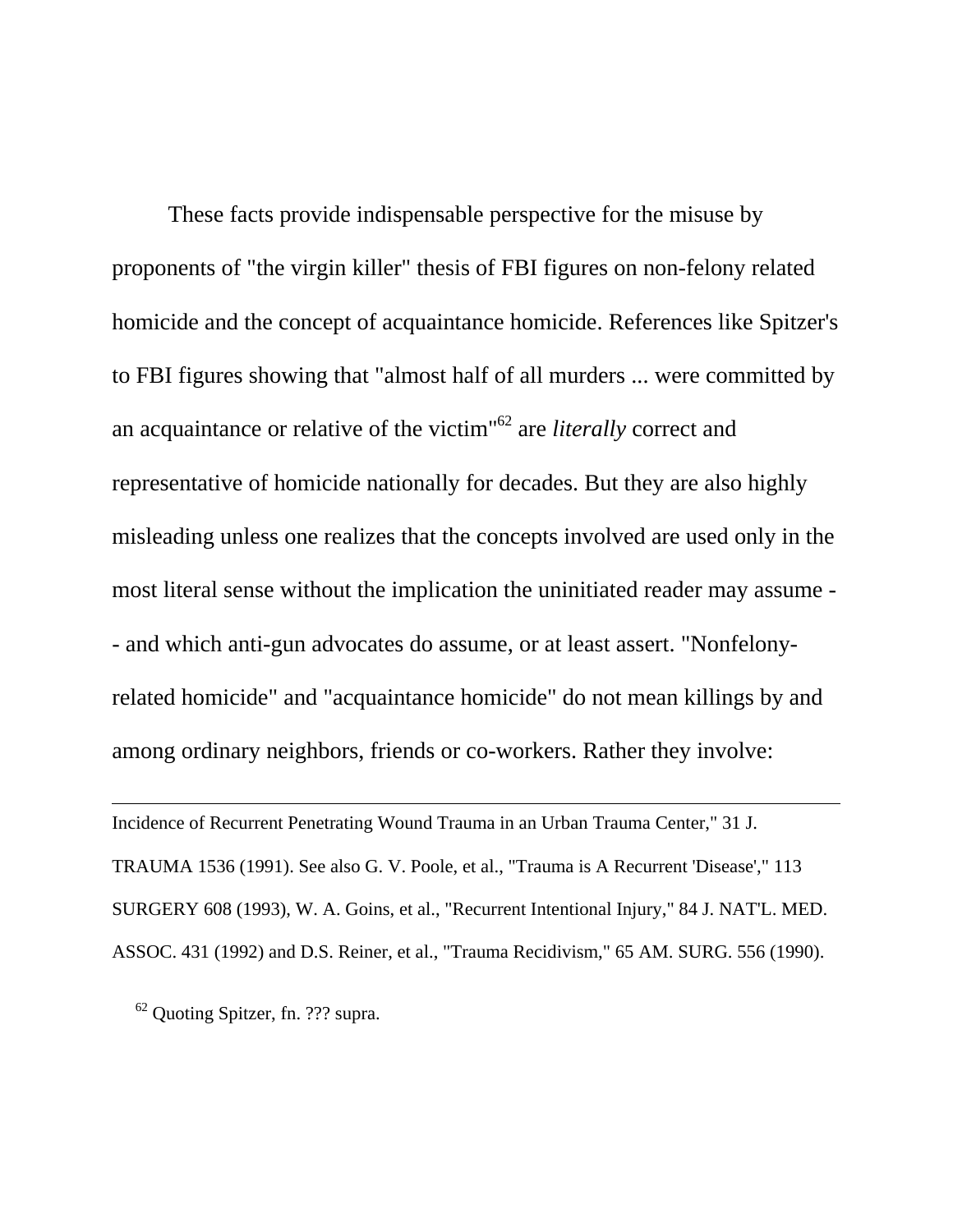vicious assaults by street gang members against rivals [in their own or other gangs], contract murder taken out by competitors, and, increasingly drug disputes between acquaintances or business associates. Although such killings are officially listed [in the UCRs] as nonfelony-related because the offender "knew" the victim beforehand, for all intents and purposes they are felony-related and probably cannot be prevented through the expediency of gun controls.<sup>[63](#page-44-0)</sup>

<span id="page-44-0"></span> $63$  Academy of Criminal Justice Sciences analysis supra at 47. It should be noted that this analysis is itself misleading in one respect: Whether the FBI classifies a homicide as "felonyrelated" does not turn on whether the offender knew the victim. A murder is only so classified if the circumstances clearly indicate that it occurred in the course of another felony, e.g., robbery or rape. Thus if the circumstances clearly indicate that a drug dealer was killed by a customer to acquire his drugs it will be classified as "felony related" whereas the killing of one dealer by another for the purpose of eliminating a competitor is "nonfelony-related."

 $\overline{a}$ 

 Another troublesome distinction is that between "gang-related" and "nongang-related" murders. For several years a study of Boston homicides by and of youth has been conducted by a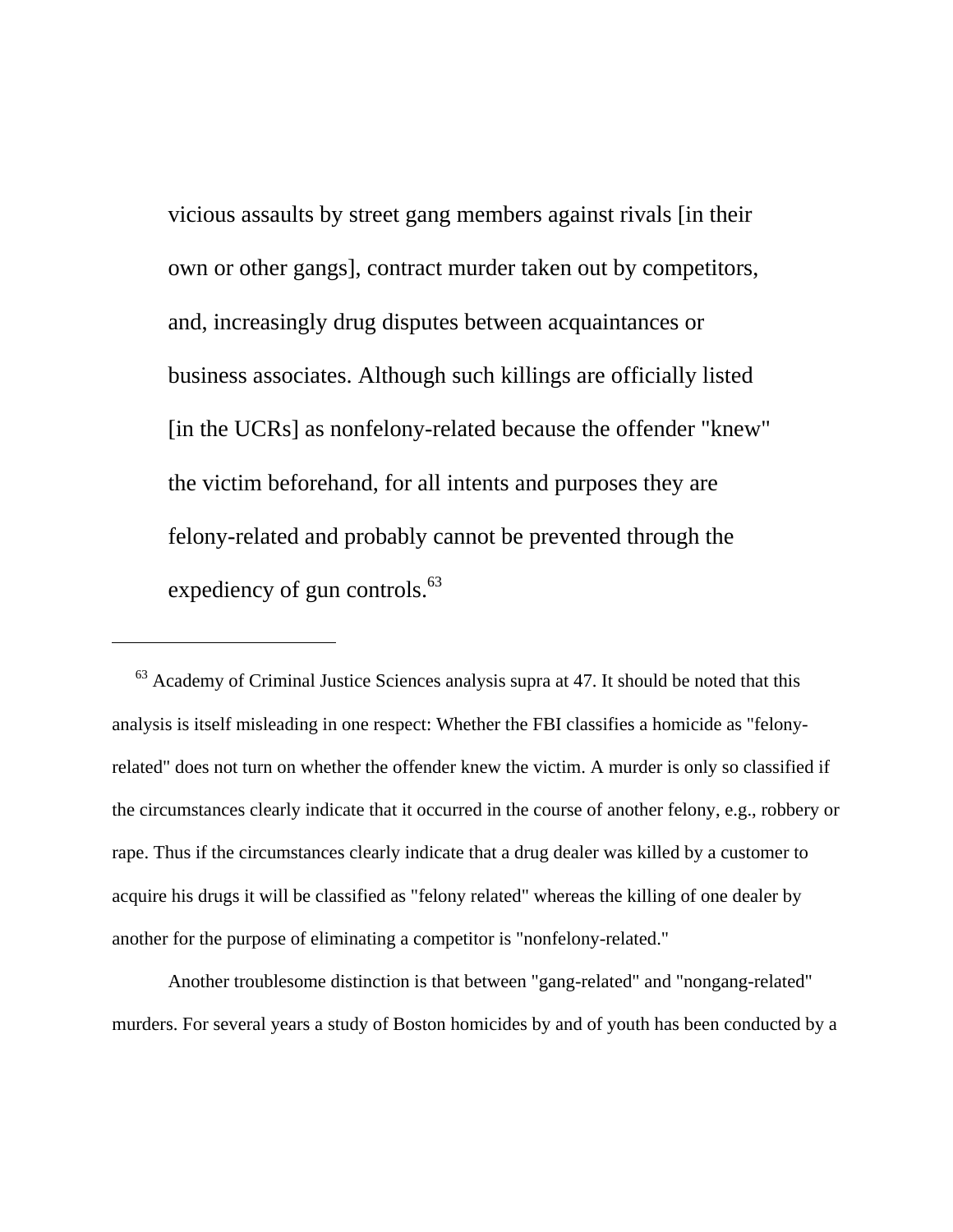$\overline{a}$ group consisting of academics and police and probation officers and youth workers. "At the outset of the project the practitioners felt strongly that the youth homicide problem was almost entirely a gang problem, that essentially all youth homicide offenders were gang members" as were all youth victims, "excluding innocent bystanders." Closer analysis modified this by using a restrictive definition of "gang-related." Yes, virtually all youth murders in Boston are committed by gang members. But many of these murders are unrelated to gang activity as such, e.g., a robbery-murder committed by a gang member acting purely on his own behalf. Thus only a majority of murders were "gang-related" if that term is restrictively defined as murders committed on behalf of the gang. Anthony Braga, Anne M. Piehl & David M. Kennedy, "Youth Homicide in Boston: An Assessment of the Supplementary Homicide Report Data," 3 HOMICIDE STUDIES 277, 283-84 (1999).

 For the multiple relationships between drugs and murder and drugs, gangs and murder, see, e.g. Patrick J. Meehan and Patrick W. O'Carroll, "Gangs, Drugs and Homicide in Los Angeles," 146 AM. J. DIS. CHILD. 683, 686 (from study of murders over a 25 month period: 30% of "homicide victims died from violence between rival gang factions or from violence associated with narcotics trafficking." -- although the authors did not find that the gangs necessarily were involved in the narcotics trafficking as is often asserted), P. Goldstein, "Homicide Related to Drug Traffic", 62 BULL. N.Y. ACAD. MED. 509 (1986); Zimring and Zuehl, "Victim Injury and Death in Urban Robbery", 15 J. LEG. STUD. 1, 9-12 (1986); Tardiff,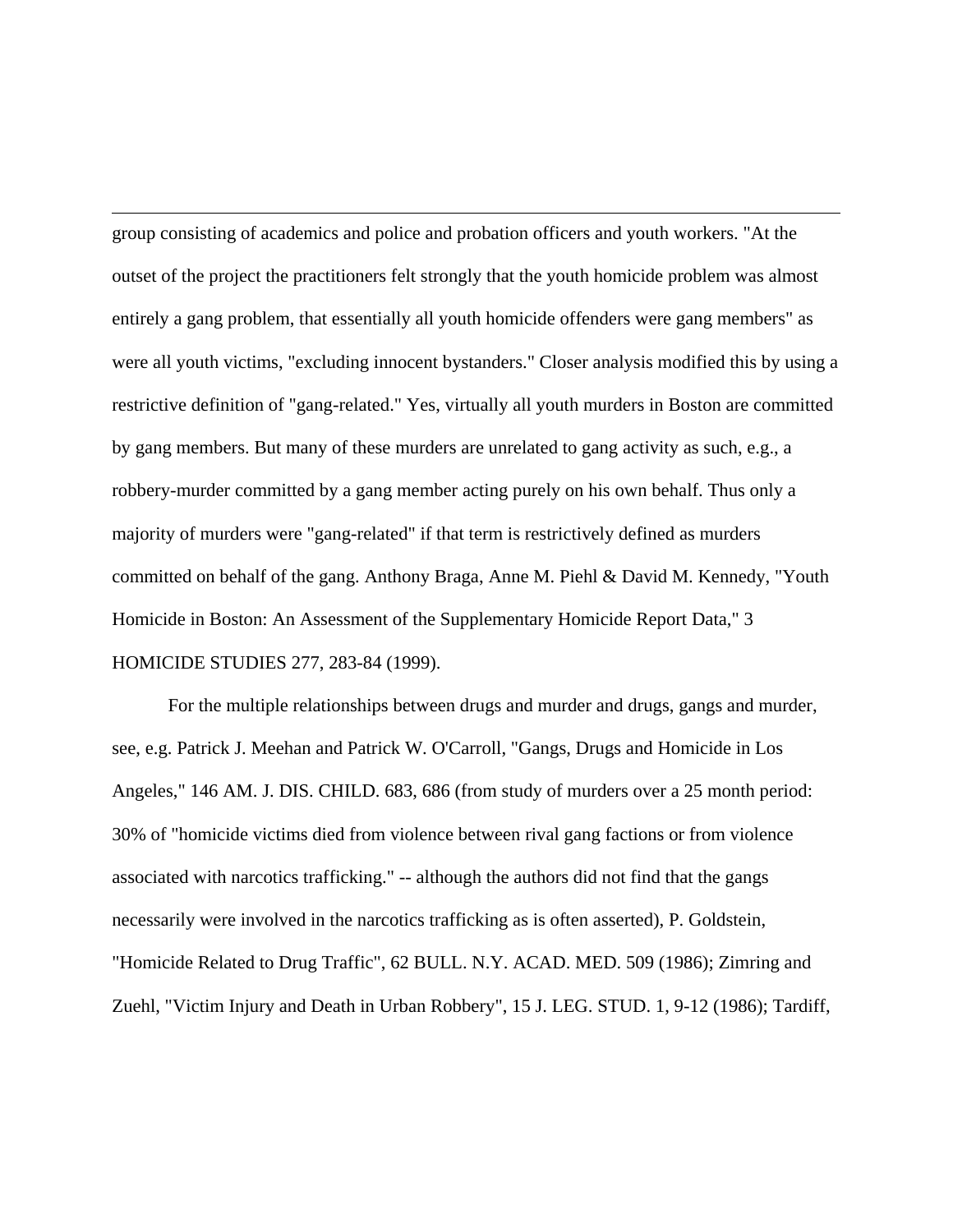Likewise, killings between "relatives" cannot be understood as something that occurs in ordinary families. What "relative" denotes in the context of murder is a killing perpetrated by a violent man who has brutalized his mate, children and/or other family members on numerous prior occasions before eventually killing one or more of them.<sup>64</sup> This is typified by the

Marzuk, et al. [I], "Homicide In New York City: Cocaine Use and Firearms" 272 JAMA 43, 46 (1994); Tardiff, Marzuk, et al. [II], "A Profile of Homicides on the Streets and in the Homes of New York City", 110 PUBLIC HEALTH REPORTS 13 (1995).

 $\overline{a}$ 

<span id="page-46-0"></span> $64$  Compare Langford, Isaac & Adams, note ??? above, to the multiple studies cited in note ??? above and to Kathryn E. Moracco, Carol W. Runyan, & John D. Butts, "Femicide in North Carolina," 2 HOMICIDE STUDIES 422, 441 (1998): "This study reemphasizes the central role of domestic violence as an antecedent to partner femicide. [Of the femicide victims who] were killed by their partners [2/3rds] were known to have been victims of domestic violence. As great as these figures are, they most likely underrepresent both the number of battered women and the types of violence they experienced as we suspect the police and medical examiner may have been unaware of a history of domestic violence in some cases."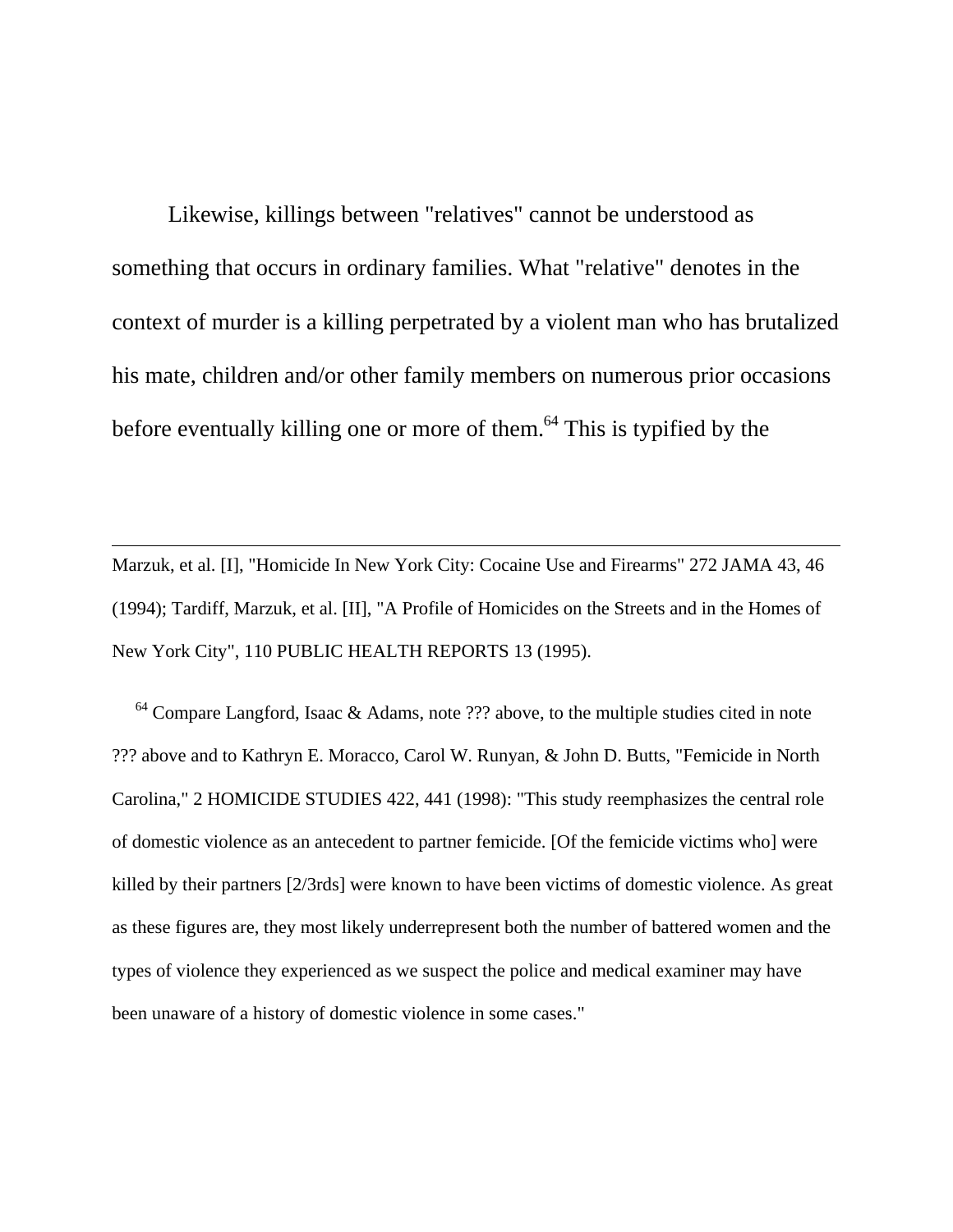following Nov. 1, 2002 news item: [65](#page-47-0) Eric Christopher Kiefer was shot to death by his former wife's current boyfriend after Kiefer broke into to the wife's parents' home and attacked the boyfriend, the parents, and his own daughter with a hatchet. Kiefer was under a restraining order based on his having (in separate incidents): stabbed his former wife; beaten her up; and beaten up the boyfriend. Police had been called to the residence 10 times in the preceding two years to deal with Kiefer's attacks or attempts to break into the home.

 As is more fully discussed below, the fact that many killings involve "relatives" or "acquaintances" does not gainsay the killers being habitual criminals, psychopaths or sociopaths."It is not surprising that research has documented a substantial relationship between violent victimization and

<span id="page-47-0"></span>65 LOS ANGELES TIMES, Nov. 1, 2002: "Shotgun Blast Kills Intruder as He Terrorizes Former Wife, In-Laws," http://www.latimes.com/news/local/la-me-hatchet1nov01.story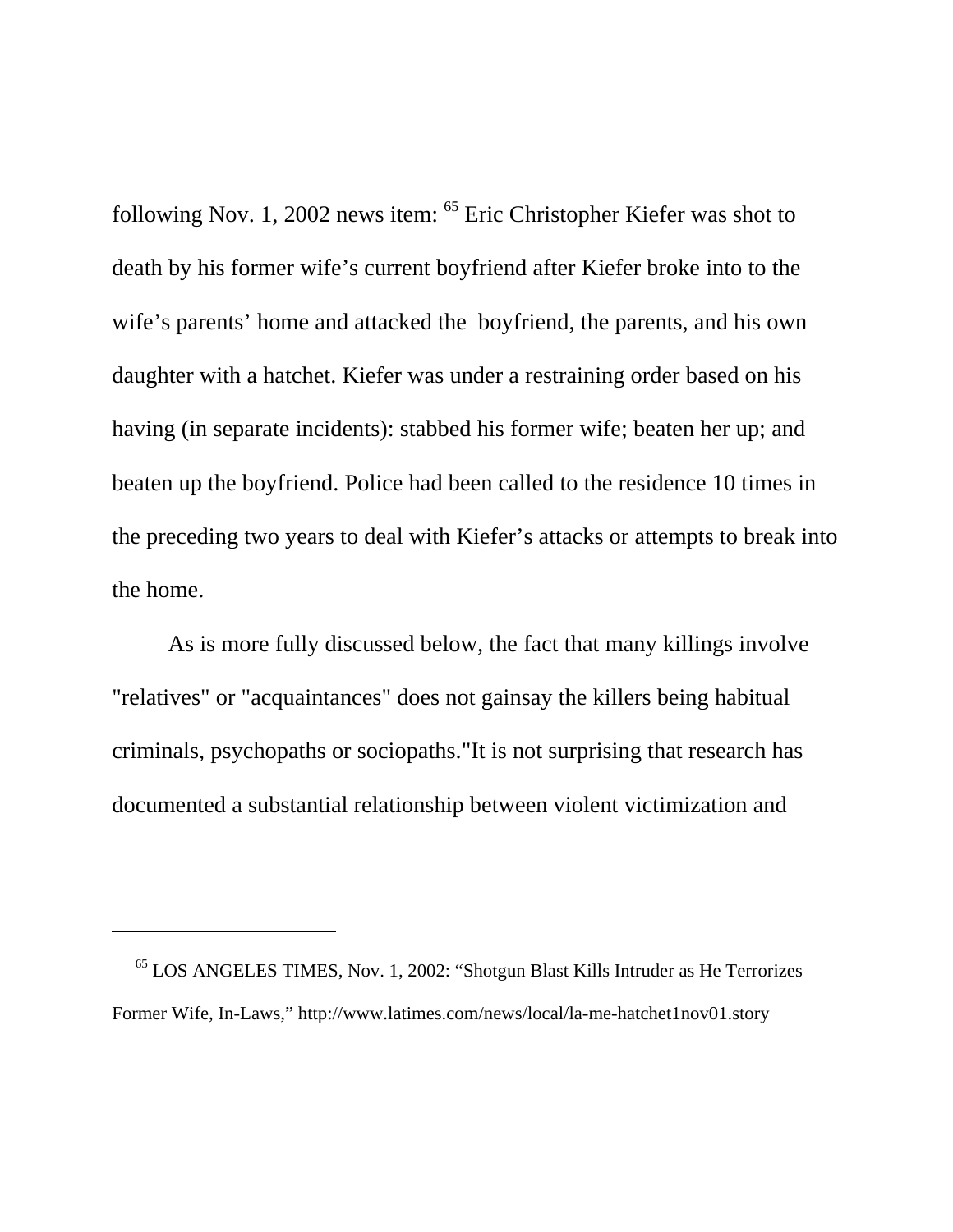violent offending. Many victims of life-threatening violence are themselves violent offenders."[66](#page-48-0)

## THE FALSE EMPIRICAL BASIS OF "THE VIRGIN KILLER" THESIS

 Given its lack of any support in criminological literature, one must wonder whence the "virgin killer" thesis comes and what causes its continued perpetration. The sole attempt we have found to support it with direct statistical evidence appeared in 1973 in what we shall call "the Lindsay pamphlet" because it was issued by the Criminal Justice Coordinating Council of the City of New York under the aegis of then-Mayor John Lindsay. According to this pamphlet, "most murders (73% in 1972) are committed by previously law abiding citizens committing impulsive gunmurders while engaged in arguments with family members or acquaintances",

<span id="page-48-0"></span> $66$  Elliott, supra, 69 COLO. L. REV. at 1089.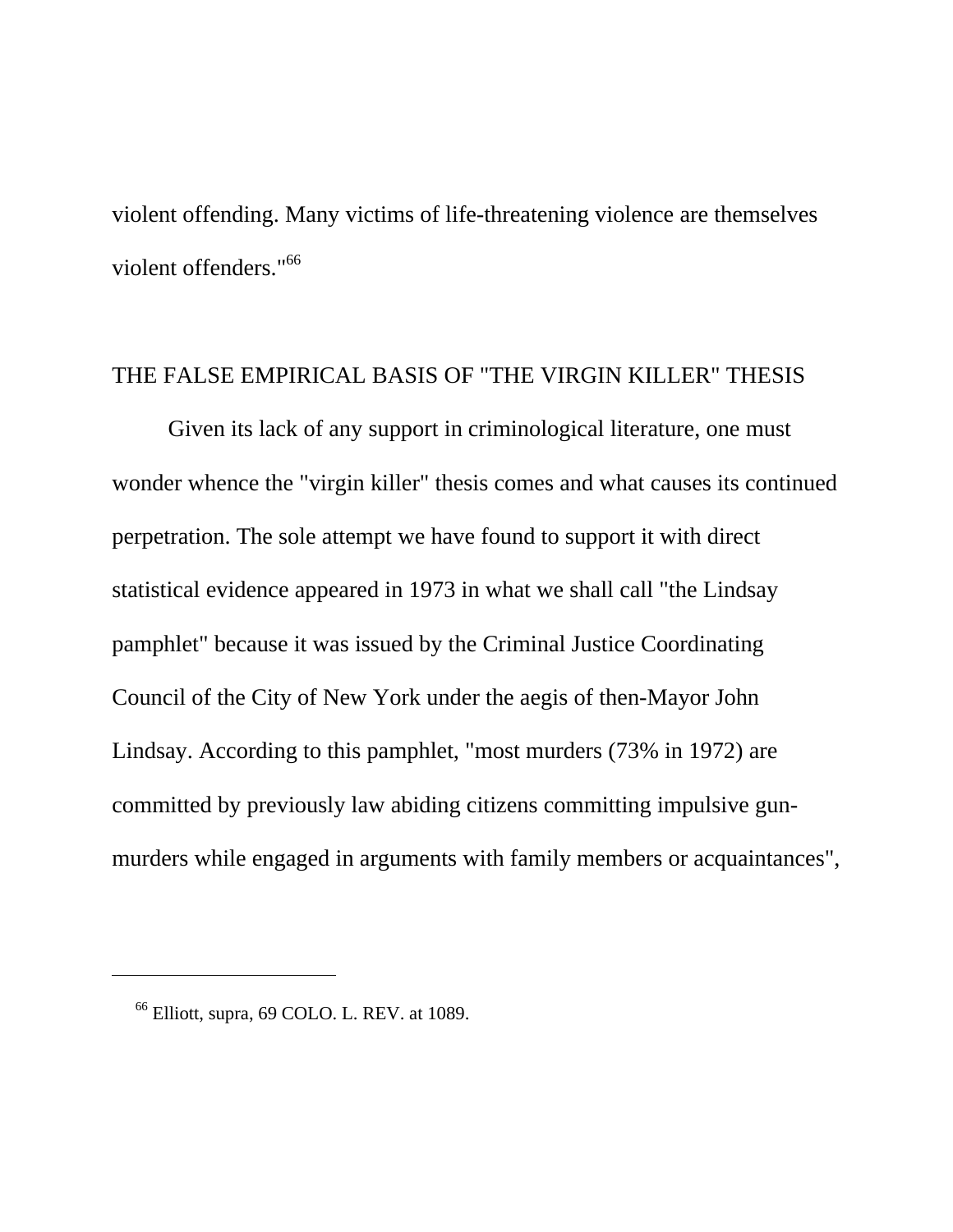a figure which it attributed to the F.B.I. $^{67}$  -- without, however, citing any specific reference.

 The citation was fraudulent. Indeed the F.B.I., UNIFORM CRIME REPORT (UCR) covering 1972 was not even available when the Lindsay pamphlet was being written. Nor could the claimed figure have come from the F.B.I. since its data do not address the impulsiveness of homicides or count the number of gun homicides involving families and acquaintances.<sup>68</sup> Some F.B.I. data in the 1960s and 1970s did address the criminal background of murderers in general. But these data almost diametrically contradicted the

 $\overline{a}$ 

<span id="page-49-1"></span> 68 Contemporary UCRs gave no figure for family or acquaintance (or both) murders committed with guns. The 1972 REPORT does contain a figure for the overall number of murders in which a gun was used. It was 65%, not the pamphlet's 73%.

<span id="page-49-0"></span> $67$  Quoting from p. 22 of John V. Lindsay, "The Case for Federal Firearms Control" (1973), p. 22; reprinted at pp. 1549 et. seq. in HEARINGS BEFORE THE SUB-COMMITTEE TO INVESTIGATE JUVENILE DELINQUENCY OF COMMITTEE OF THE JUDICIARY, U.S. SENATE, 94th CONGRESS, FIRST SESSION, v. II (1975).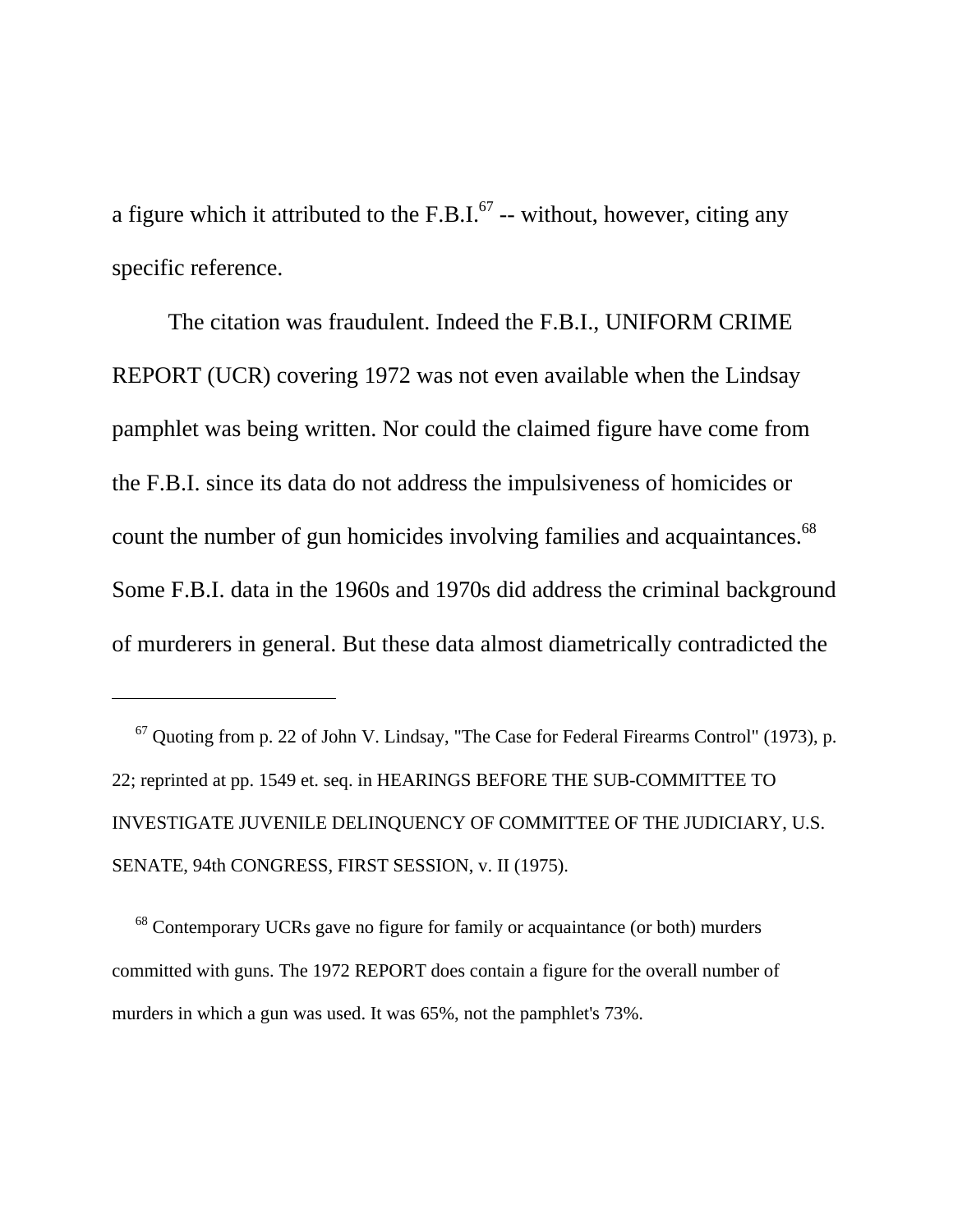Lindsay pamphlet's claim that 73% had no record. What the F.B.I data actually showed was that 70-75% of murderers **did** have prior adult criminal records (as also did 1960s murderers).<sup>[69](#page-50-0)</sup>

 To reiterate, these 1960s and '70s FBI figures are part of a half-century of data. From the beginning of the systematic study of homicidal violence to date, studies have consistently shown that

the use of life-threatening violence in this country is, in fact, largely restricted to a criminal class and embedded in a general pattern of criminal behavior. Evidence for this is found in many self-reported studies of delinquency and crime... Research also reveals that once initiated, high levels of aggression and violence

<span id="page-50-0"></span> $69$  See publications cited at fn. ??? above. For instance, when the 1972 UCR eventually did appear what its section titled "Careers in Crime" showed was that 74.7% of murder arrestees that year had prior arrest(s) for a violent felony or burglary: 1972 UCR at pp. 35-38. The early 1960s figures (Mulvihill, fn. ??? supra) were from a special data run the FBI did for the Eisenhower Commission and did not appear in the UCRs.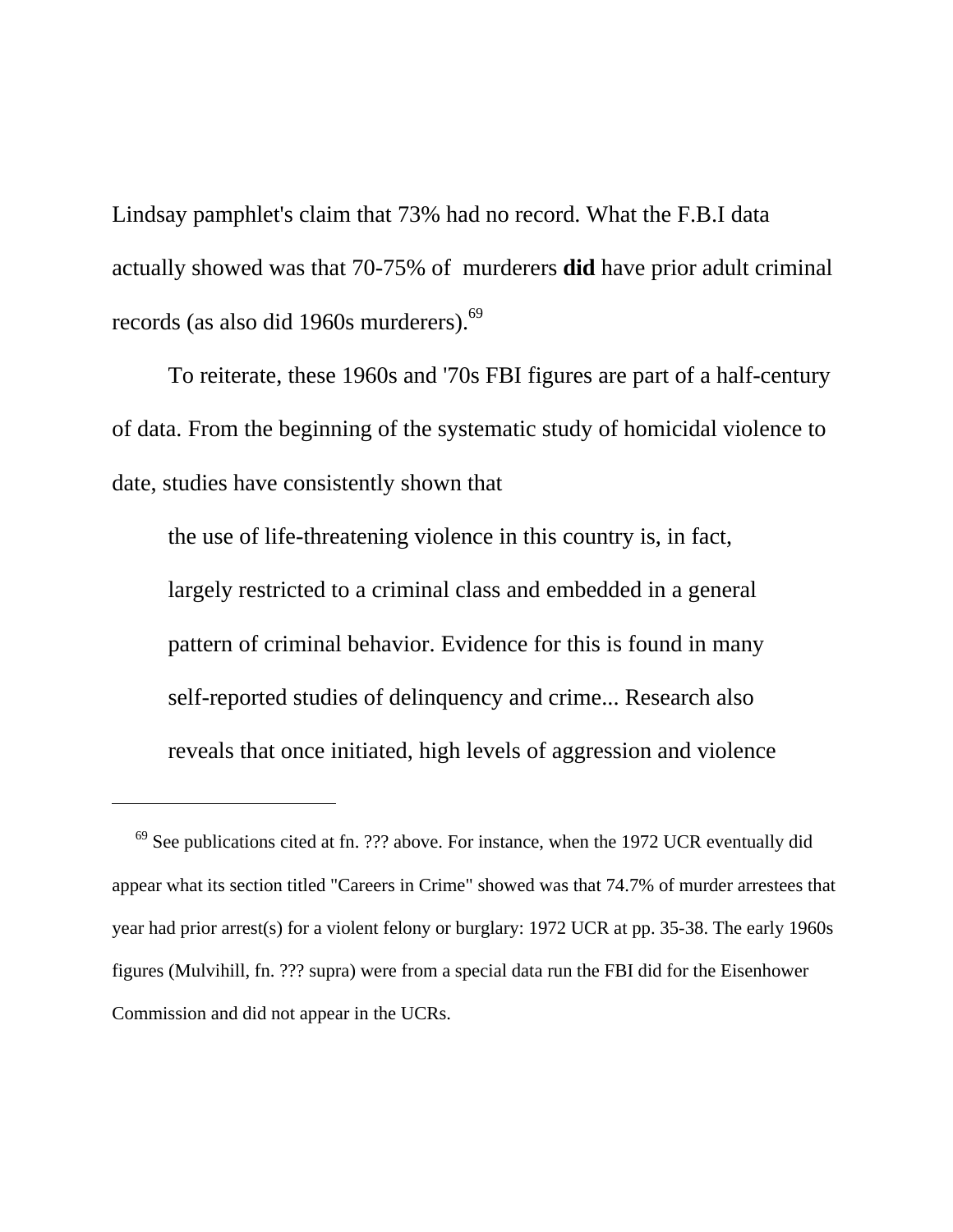in childhood, which rarely involve weapons or injury, are very stable patterns of behavior that persist into late adolescence and adulthood, where they do come to involve both weapons and serious injury.<sup>70</sup>

In sum, "A history of violence is the best predictor of violence. It overshadows all others in the area of prediction."<sup>71</sup>

## A DEARTH OF RELEVANT CITATIONS

 Significantly, the Lindsay pamphlet's false assertion that 73% of murderers in 1972 had no criminal record is unique: So far as we can determine, this falsehood is the only criminal record statistic proponents of the "virgin killer" thesis have offered to support their claim that most

 $\overline{a}$ 

<span id="page-51-1"></span> $71$  Eugene D. Wheeler & S. Anthony Baron, VIOLENCE IN OUR SCHOOLS, HOSPITALS AND PUBLIC PLACES: A PREVENTION AND MANAGEMENT GUIDE (Ventura, CA: Pathfinder, 1993)

<span id="page-51-0"></span>70 Elliott, 69 COLO. L. REV. supra at 1085 and 1090 (footnotes and citations omitted).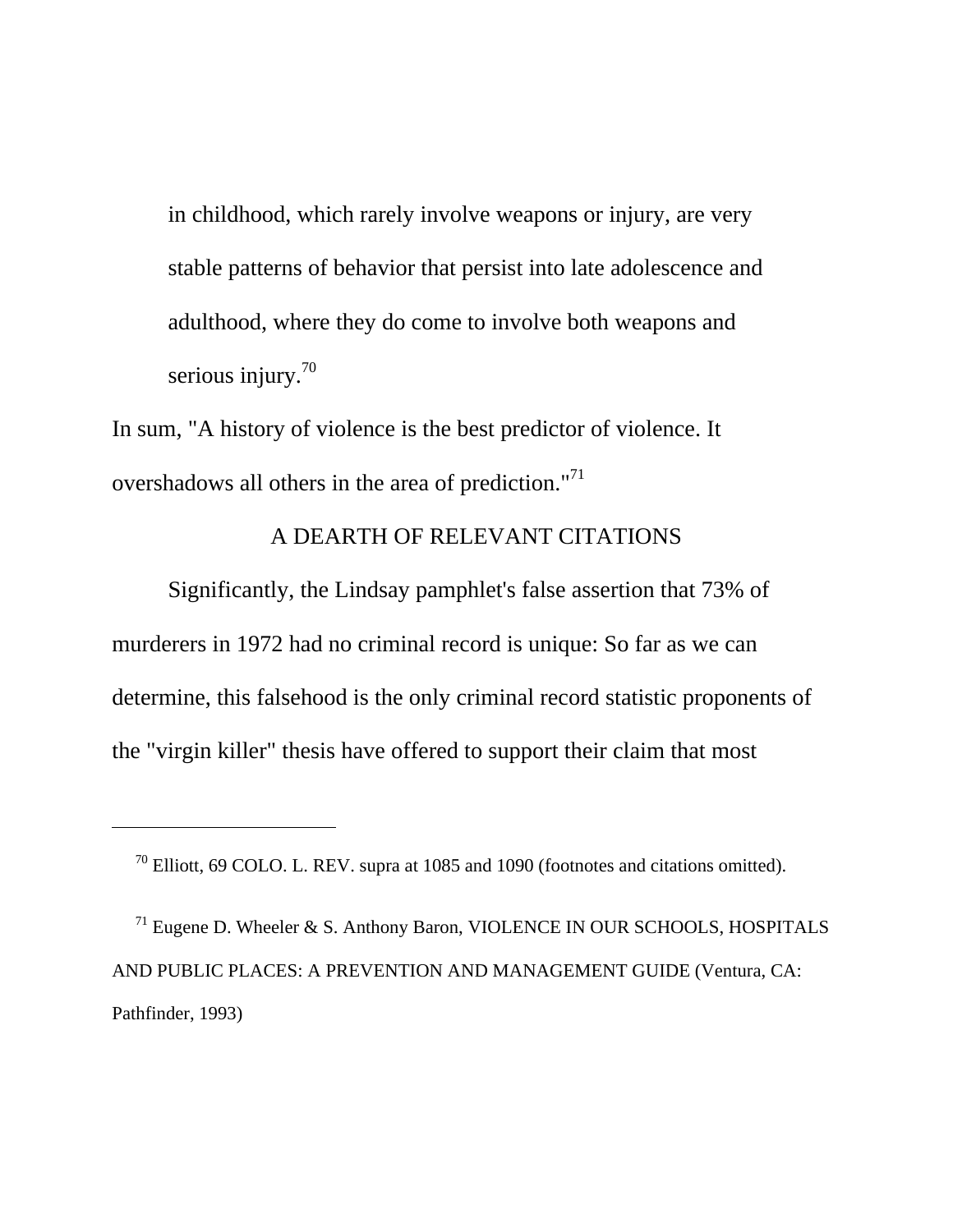murderers are without prior criminal records. (Immediately after the Lindsay pamphlet appeared its false 73% statistic began showing up in other publications championing "the virgin killer" thesis, with the pamphlet often being given as an authenticating reference.<sup>72</sup>)

This 73% canard was reiterated in a 2005 law review article.<sup>73</sup> Other than that, so far as we can find, the canard has not been cited for many years. Perhaps this is because its antiquity would inevitably prompt inquiry into what later statistics might reveal; for, of course, such inquiry would expose the falsity of the "virgin killer" thesis. It is nevertheless quite remarkable that

 $\overline{a}$ 

<span id="page-52-1"></span> $^{73}$  Vandall, supra, 38 Akron L. Rev. at n. 28 recycling the Helfgott quote; see last footnote.

<span id="page-52-0"></span>72 See "A Shooting Gallery Called America", supra; also the congressional testimony of Dee Helfgott, Coordinator, Coalition for Handgun Control of Southern California, Inc. "Most murders (73%) are committed impulsively by previously law abiding citizens during arguments with family members or acquaintances." Handgun Crime Control Hearings, 1975-6 Senate Judiciary Committee [Subcommittee re Juvenile Delinquency] Oversight of the 1968 Gun Control Act, v. II at 2096.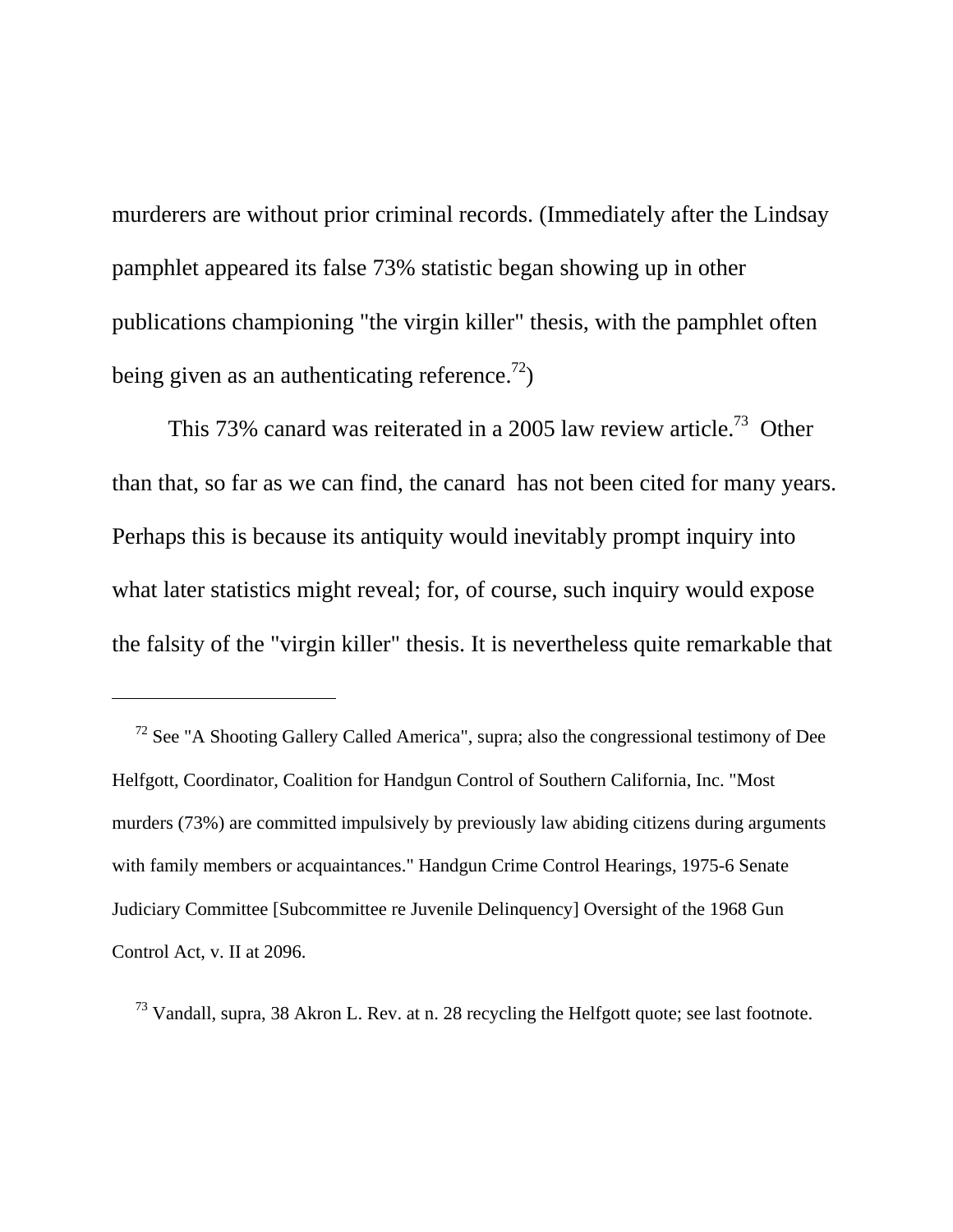Prof. Spitzer and other proponents of that thesis apparently feel no need to inquire into criminal record statistics or homicide studies to verify their assertions that murderers are "not bad guys" in any meaningful sense, but just ordinary people. No less remarkable is the absence of any reference or citation validating the "virgin killer" thesis even when its proponents are writing in publications where references are supplied for **other** points. The authors just baldly announce that "most homicides are not committed by the 'hardened' criminal ... but rather by ordinary, 'law abiding' citizens"; "most homicides are committed by family members without prior criminal convictions"; "most would be considered law-abiding citizens prior to their pulling the trigger"; "more than half the homicides in this country involve people who are not criminals.["74](#page-53-0)

<span id="page-53-0"></span><sup>&</sup>lt;sup>74</sup> Quoting, respectively, Etzioni & Remp, supra at 107, and the following sources cited in fn. ??? above: Rivara & Stapleton at 37; Calhoun, at p. 15; Conklin & Seiden, supra, 22 PUBLIC AFFAIRS REPORT (U.C.- Berkeley) at p. 4. All these publications are studded with footnotes or endnotes, as also are Webster, et al., "Reducing Firearms Injuries", at p. 73 and Christoffel, 88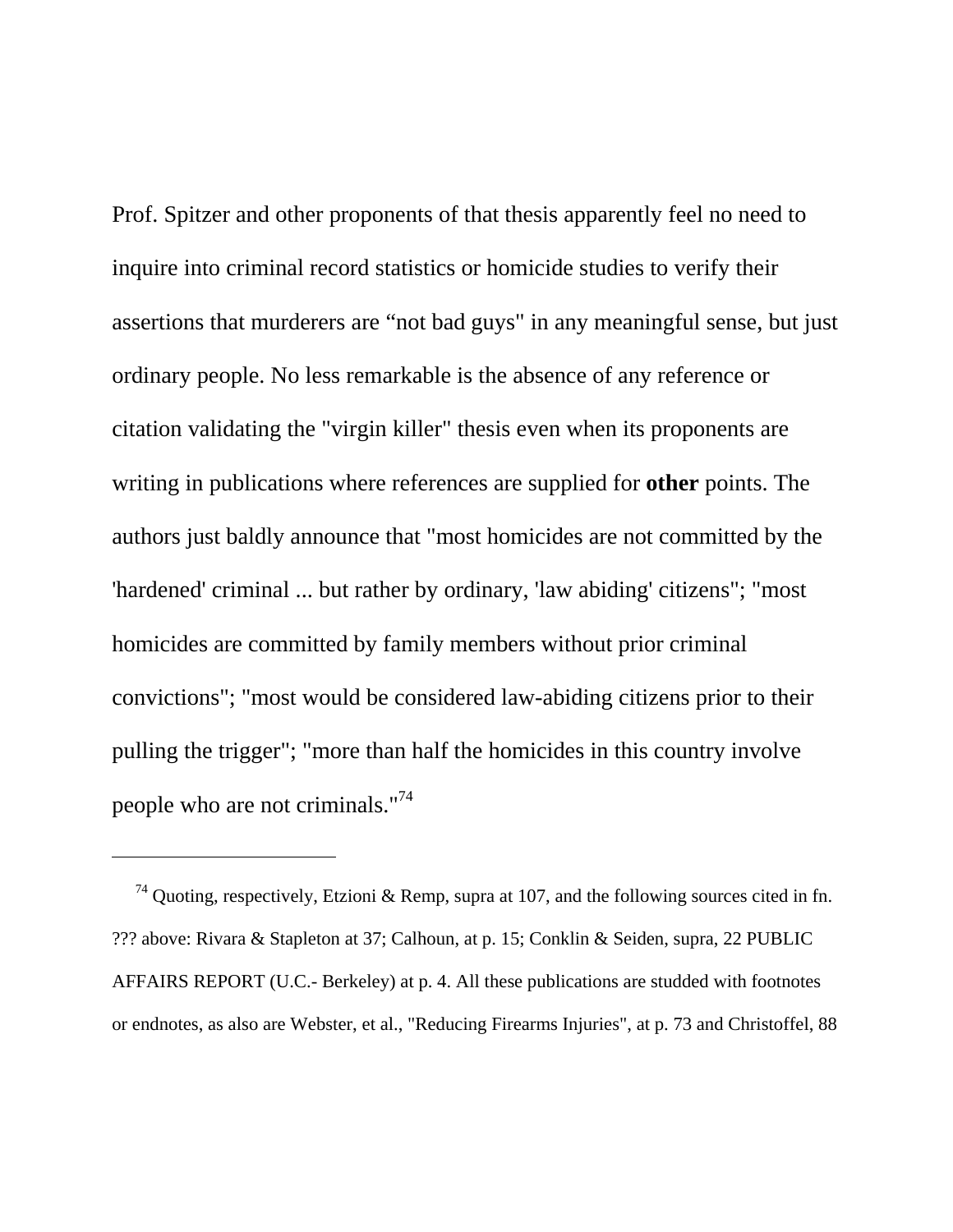In lieu of citations or data, what is offered are ambiguous, if not meaningless, observations such as that: most killers "are neither felons nor crazy", but rather "people who are sad or depressed";<sup>75</sup> "murder is almost always an act of blind rage or illogical passion;["76](#page-54-1) "most shootings are not committed by felons or mentally ill people, but are acts of passion", $^{77}$  $^{77}$  $^{77}$ "typically involv[ing] people who loved, or hated, each other.["78](#page-54-3) Assuming these vague characterizations of the mental state of killers are even meaningful, they are complete *non sequiturs*. They could only prove that killers are ordinary people if such mental states were unique to the law-

PEDIATRICS at 300, supra. Yet when it comes to the "virgin killer" thesis, each of these publications assert it without any supporting citation.

<span id="page-54-0"></span> $75$  Calhoun, supra, at p. 15.

 $\overline{a}$ 

<span id="page-54-1"></span>76 Picket & Hanlon, supra at 496.

<span id="page-54-2"></span>77 Christoffel, supra, 88 PEDIATRICS at 300.

<span id="page-54-3"></span>78 Spitzer, as quoted above.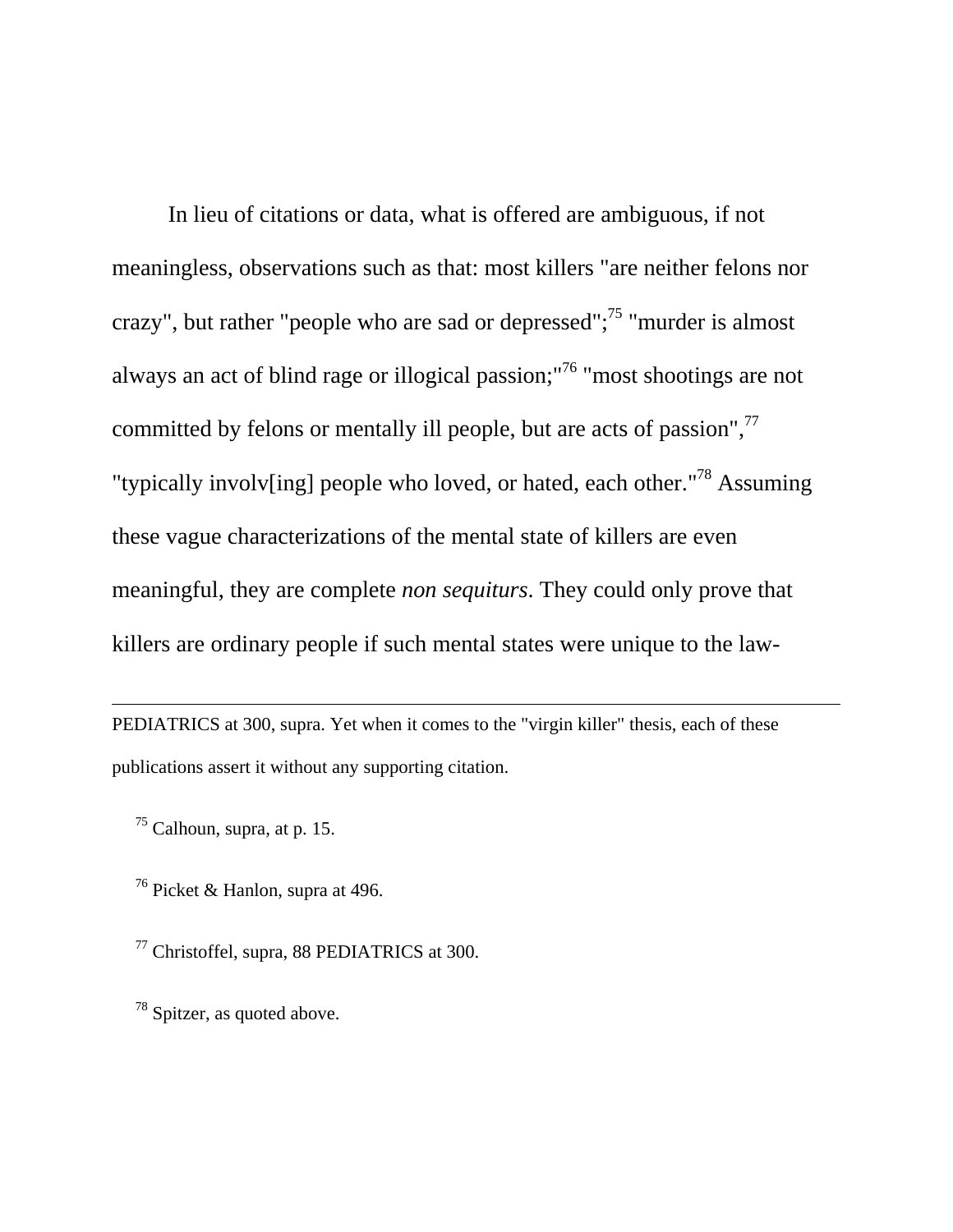abiding, i.e., if hatred and rage, sadness and depression were mental states that felons and violent psychopaths do not experience.

 What differentiates criminals and violent psychopaths from ordinary people is not their experiencing hatred or rage, but the ease with which those emotions are prompted and the acts to which they give rise. Killers exhibit an absence of impulse control and a seemingly inexplicable (to ordinary people) propensity to explode into extreme violence over the most trifling matters. On the one hand, ordinary people virtually never kill; on the other hand, the kind of person who murders often does so over things so trivial that we are left aghast not only at the fact of killing but at the inconsequential grievance that engendered it.<sup>79</sup> The triviality of motive further confirms the extreme

<span id="page-55-0"></span> $79$  This was noted as long ago as Wolfgang's classic study of Philadelphia homicide in the 1940s and '50s. He "was able to classify 560 cases into one or another of 12 motive categories. By far the most frequent, accounting for 37% of the cases, was a sort of dispute that Wolfgang labelled an '*Altercation of relatively trivial origin; insult, curse, jostling, etc*.' Subsequent studies in other American cities have regularly replicated this... Such altercations constitute the most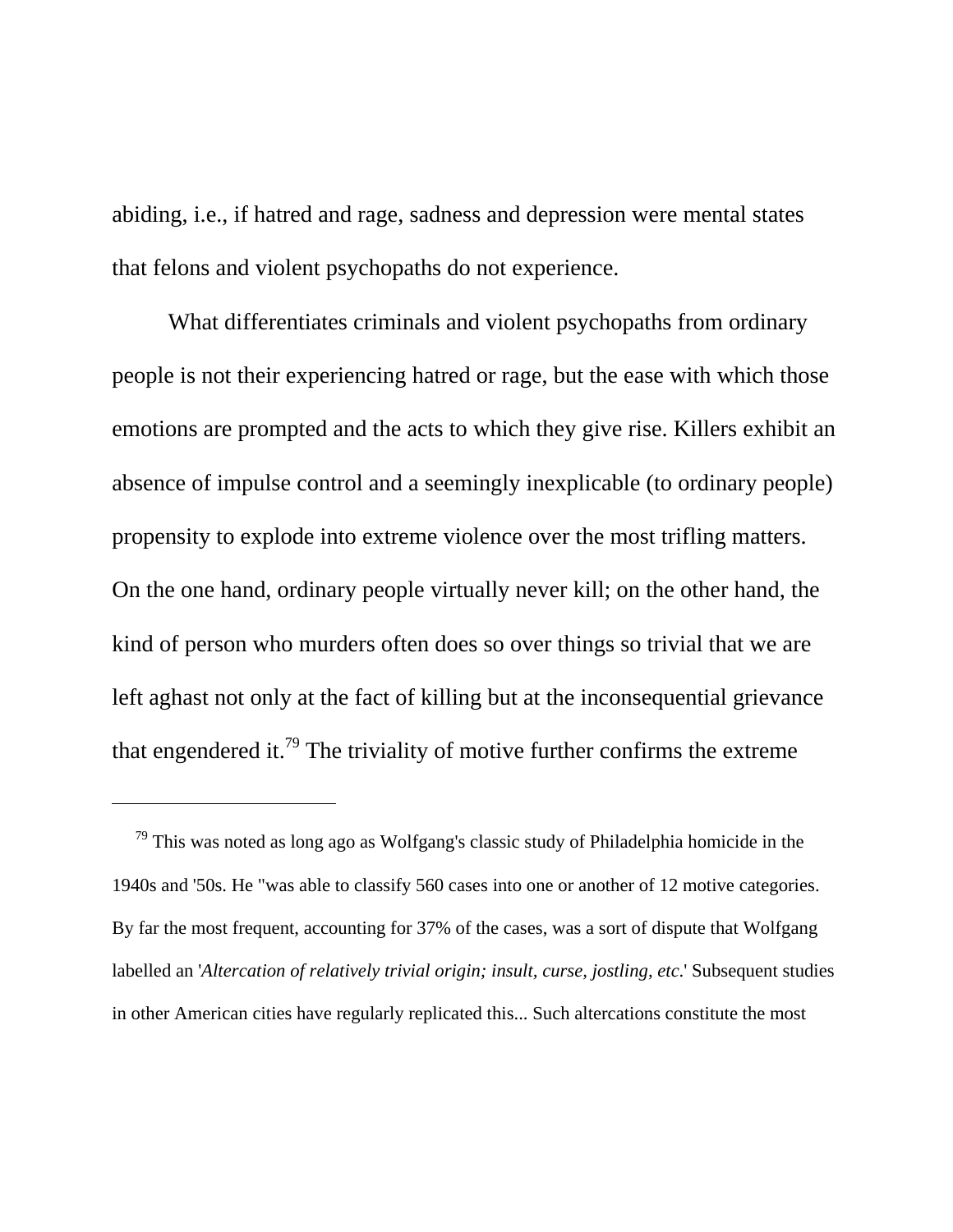deviance of murderers. However preposterously or insufficiently motivated a killing may seem to ordinary people with ordinary compunctions, it may make perfect sense to a psychopath, sociopath, and/or substance abuser with a life long record of law breaking and no compunction against extreme violence.<sup>[80](#page-56-0)</sup>

 Of course it is also the case that many murders occur over matters that are not trifling: Drug dealers killing or being killed by competitors or customers; robbery or rape victims being killed by their attackers to eliminate witnesses. As even Prof. Spitzer acknowledges, such "rational" killings are nevertheless wholly foreign to ordinary, law abiding people.

prevalent variety of urban homicide in the United States." Martin Daly & Margo Wilson, HOMICIDE (1988) (emphasis in original).

 $\overline{a}$ 

<span id="page-56-0"></span> $80$  Prof. Lane notes that this triviality has struck "Observers of homicide in any era" -- but, nevertheless, the reasons made sense, and killing seemed a proportionate response, to the murderers themselves. MURDER IN AMERICA: A HISTORY, supra, pp. 351-52.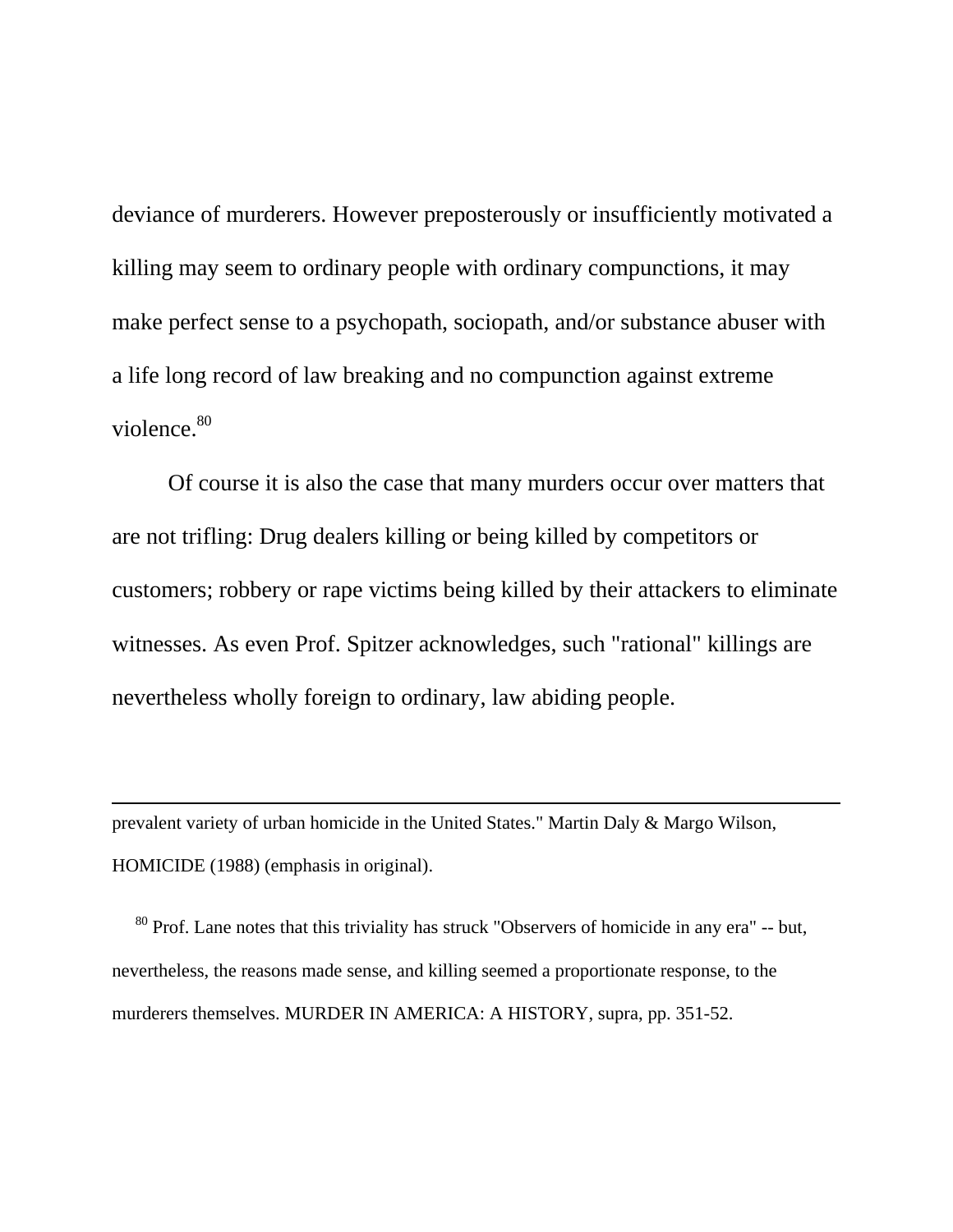Many killings fit within the words with which proponents of the "virgin killer" thesis describe murder: Whether "rational" or not, murders committed by and among drug dealers, their customers and other long-time criminals are doubtless often "acts of passion" or "of blind rage" that are precipitated by "'arguments over money or property'", and occur "between people who know each other", "people who loved or hated each other", etc., etc.<sup>81</sup> Yet, insofar as they involved guns, such killings do indeed stem "from 'guns in the wrong hands,'", rather than being the work of "ordinary, 'law abiding' citizens" - people "who might have stayed law-abiding if they had not possessed firearms."[82](#page-57-1)

<span id="page-57-0"></span><sup>&</sup>lt;sup>81</sup> Quoting, respectively: Adler, Barondess, et al.; Violence Policy Center blurb; Spitzer; Pickett & Hanlon; and Christoffel, all supra.

<span id="page-57-1"></span> $82$  Quoting, respectively: Violence Policy Center blurb; Etzioni & Remp; and "A Shooting Gallery Called America", all supra.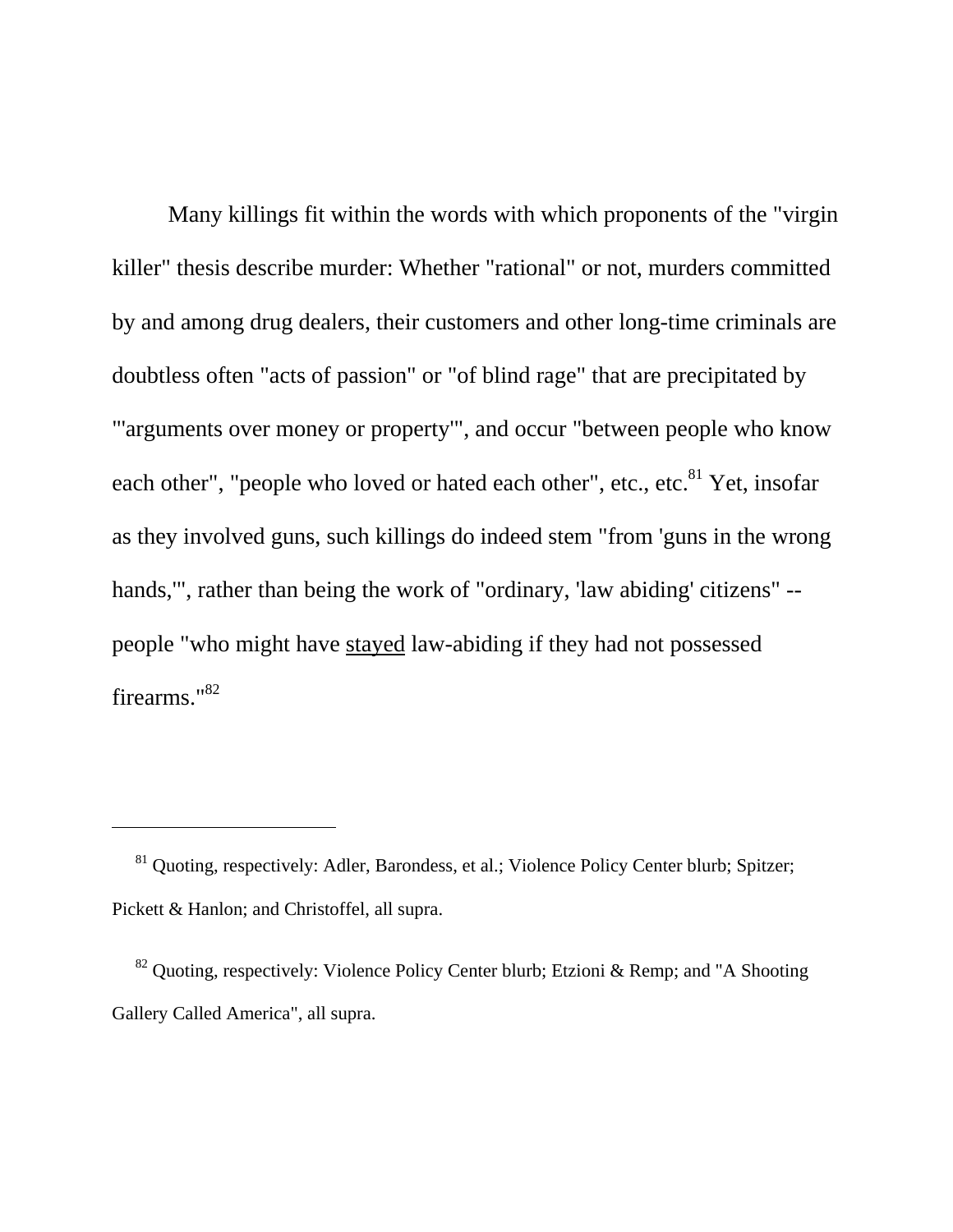## WORKPLACE AND OTHER MASS PUBLIC KILLINGS

 Before closing it may be appropriate to consider a rare, but highly publicized, variety of American homicide whose perpetrators are often misconceived as being something like "virgin killers." These are the perpetrators of massacres (or attempted massacres) in a workplace or other public place. Sometimes these massacres are jocularly described as "going postal" because many have involved disgruntled current or former Post Office employees shooting down supervisors, fellow employees, and perhaps even customers.<sup>[83](#page-58-0)</sup>

<span id="page-58-0"></span>83 See, e.g., MARIN INDEPENDENT JOURNAL, Dec. 20, 1997, p. A3, "Postal Worker Sought Transfer," describing postal worker shooting of a supervisor and two other employees the day before, and accompanying column "'Going Postal': A Deadly History", listing nine prior such incidents between 1986 and 1997.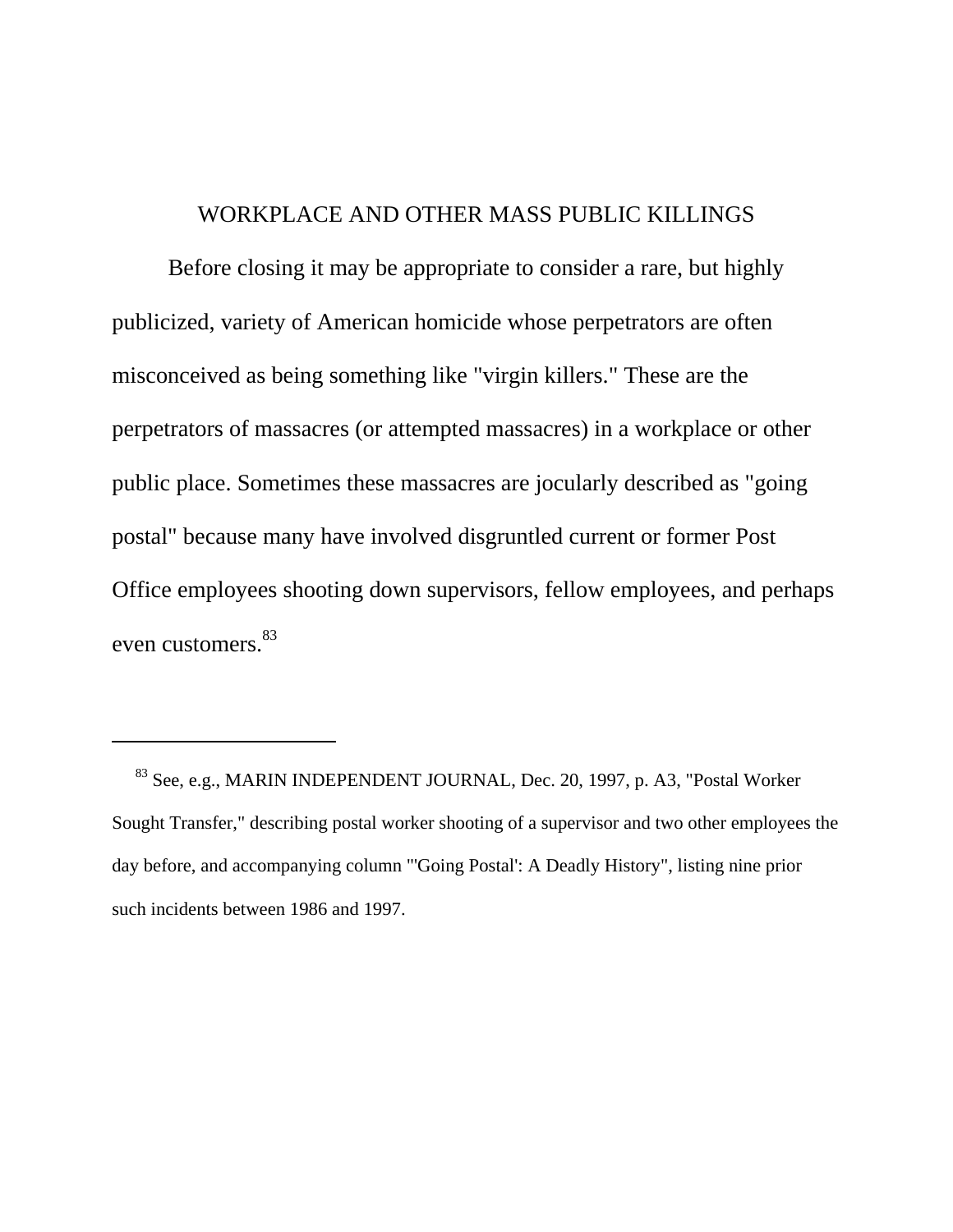Though gun control is often touted as a remedy for massacre,<sup>84</sup> neither the perpetrators nor their killings fit the "virgin killer" model gun control advocates postulate. A dramatic inconsistency is revealed by a study of American massacres over the period 1965-95: "By far the most substantial category" involved killings by robbers or other felons of store employees and customers who were witnesses to an acquisitive felony.<sup>85</sup> Thus, even if the

 $\overline{a}$ 

<span id="page-59-1"></span><sup>85</sup> Thomas A. Petee, et al., "Debunking the Stereotype: An Examination of Mass Murder in Public Places," 1 HOM. STUD. 317, 327 (1997). The study was limited to cases in which three or more victims had been killed in a public place.

 Addressing workplace homicides overall i.e., not necessarily involving more than one victim, studies indicate that "In the United States.... [a]bout 73% to 82% of all on-the-job

<span id="page-59-0"></span>84 See, e.g.: LOS ANGELES TIMES editorial on Empire State Building Massacre, "Lessons of Gun Violence: A Need for Tough Controls," March 10, 1997; NEW YORK TIMES OpEd "Two Shootings, One Lesson: Gun Control (by Ursula Schwerin), September 15, 1986; NEW YORK DAILY NEWS editorial, Aug. 22, 1986 "The Oklahoma Massacre"; LOS ANGELES TIMES editorial, July 27, 1984, "Our Daily Massacre"; NEW YORK TIMES editorial, July 22, 1984, "The Gun Collector.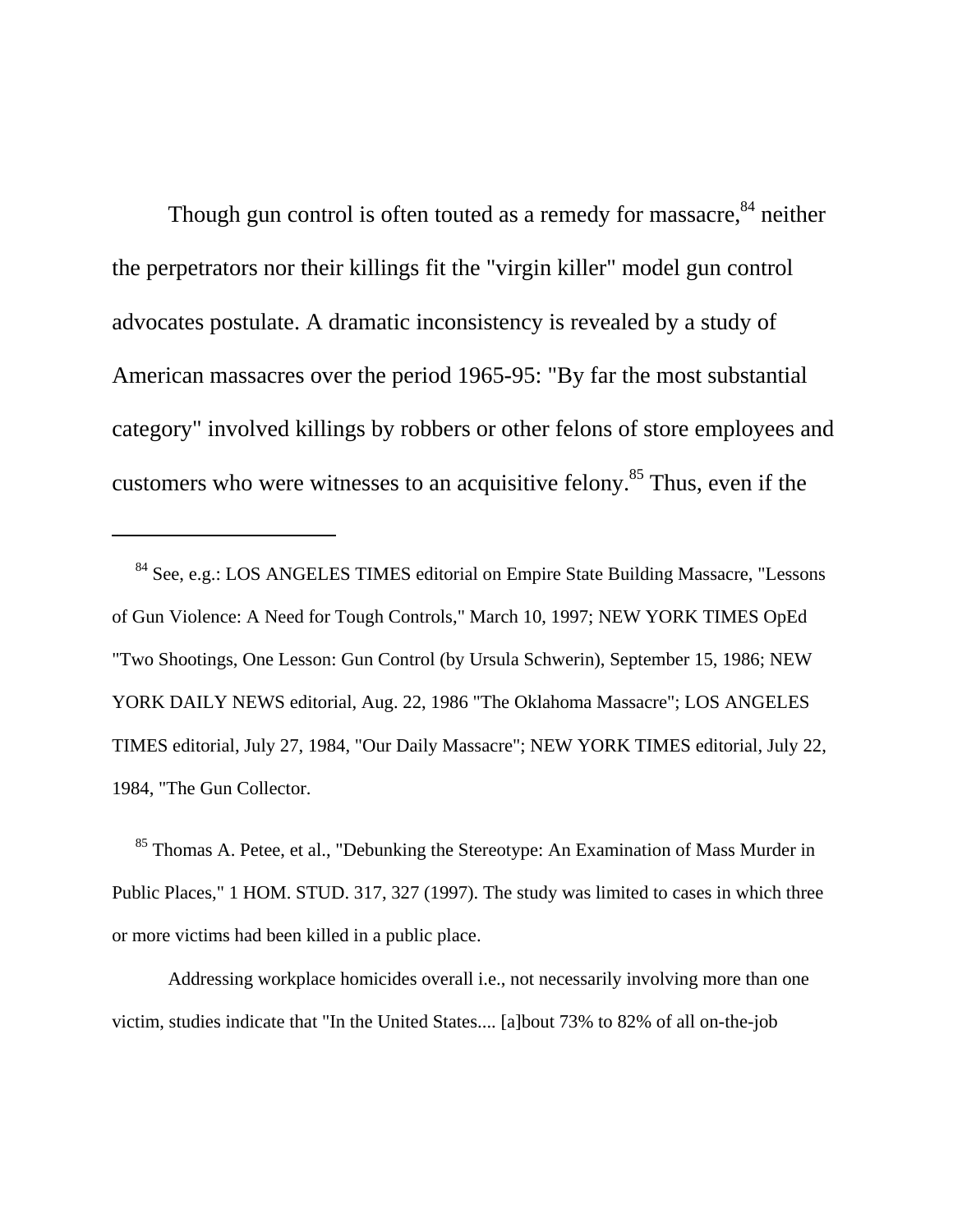focus is on massacres, the evidence contradicts assertions like "...most homicides are not committed by the 'hardened' criminal who would seek out a gun or other lethal weapon whether or not it was legal, but rather by ordinary, 'law abiding' citizens who kill on impulse rather than by intent.["86](#page-60-0)

 In fact, the overwhelming majority of massacres are committed by people whom Prof. Spitzer himself classifies as "'bad guys'" (robbers), rather than being "impulsive actions taken by individuals who have little or no criminal background....["87](#page-60-1) Neither is that true even as to the small minority of massacres that are perpetrated for non-acquisitive reasons. Far from being

homicides were attributed to robbery. Only 4% to 6% involved co-workers or former employees." Donald B. Walker & Malcolm Richards, "An Exploratory Study of Workplace Homicide in England and Wales," 4 HOM. STUD. 341, 344 (2000).

<span id="page-60-0"></span>86 Quoting, once again, Etzioni & Remp, supra at 107.

<span id="page-60-1"></span> $87$  Spitzer, supra, 186-87.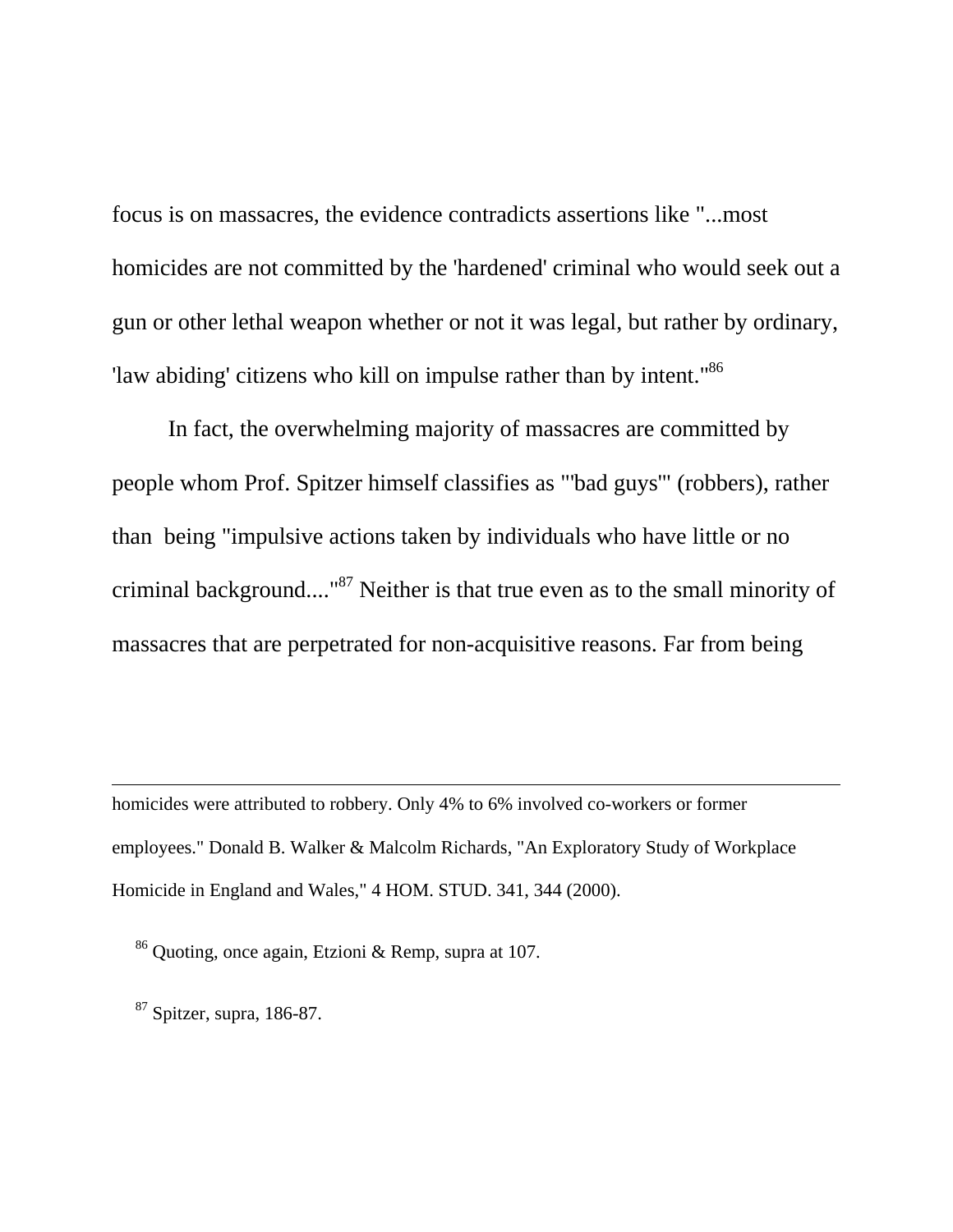"impulsive" and "rarely premeditated,"[88](#page-61-0) **all** these mass murders were premeditated. The killers premeditated sufficiently to have armed themselves in advance, sometimes with explosives as well as firearms, and ample supplies of ammunition, and to have clandestinely transported these things to the murder site. Some mass murders had been plotted for as much as a year before their occurrence. In some the massacre was the culmination of prior individual killings; and in others the killers had premeditated to the extent of actually revealing their intent in advance of the killings.<sup>89</sup>

 $\overline{a}$ 

<span id="page-61-1"></span> 89 See, e.g., MARIN INDEPENDENT JOURNAL, Aug. 1, 1999, p. A1, "Haunting Question in Atlanta Massacre" (Mark O. Barton who killed nine and wounded 13 people in an Atlanta brokerage office, and then killed himself, had earlier that day murdered his second wife and her two children); MARIN INDEPENDENT JOURNAL, April 24, 1999, p. A1, "Gunmen Planned Attack for a Year" (Columbine High School massacre was minutely planned by perpetrators who illegally secured four guns and large quantity of ammunition and manufactured 50 bombs, including one that would have killed upwards of 500 people had it not misfired.); MARIN

<span id="page-61-0"></span>88 Quoting Conklin & Seiden supra.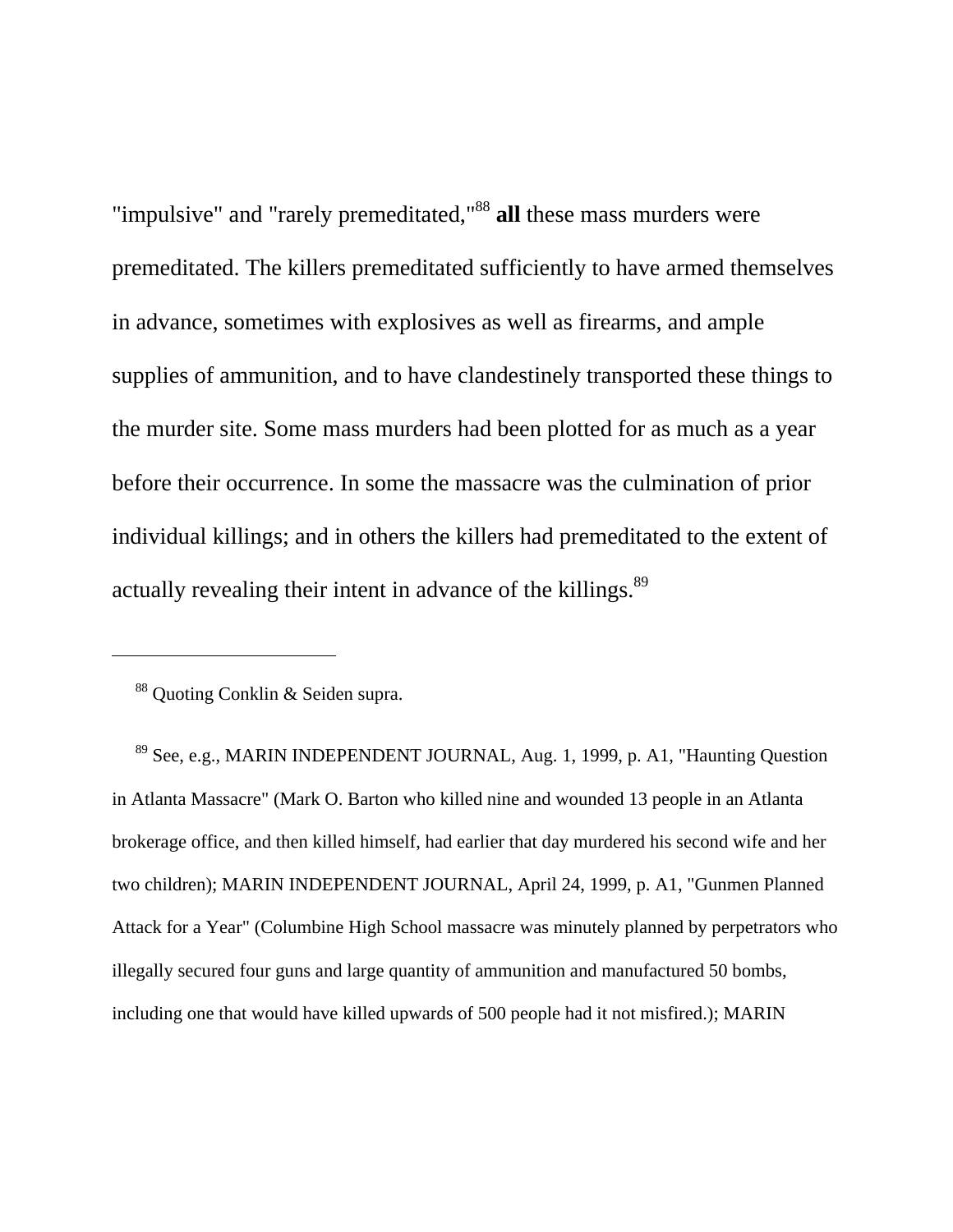INDEPENDENT JOURNAL, May 23, 1998, "Shooting Suspect Appears in Court" (15 year old killed his parents at home before killings at school. Search of his home found five bombs.); MARIN INDEPENDENT JOURNAL, March 25, 1998, p. A1, "13 Year Old Held in School Ambush Had Warned Friends"; MARIN INDEPENDENT JOURNAL, Oct. 8, 1997, p. A3: "Man Kills Two Women, Himself in San Antonio" (killer had threatened to kill his wife the day before he shot her, two co-workers and himself at her workplace.); MARIN INDEPENDENT JOURNAL, Oct. 2, 1997, A5, "Teen Accused of Killing 3, Injuring 7 in Rampage" (Philadelphia, MI teenager stabbed mother to death and then drove to school and opened fire.); MARIN INDEPENDENT JOURNAL, Dec. 13, 1994, "Maker of Prozac Found Not Liable in Shooting Rampage" (perpetrator of 1989 Louisville, KY massacre took several firearms and over 1,000 rounds of ammunition to the site); WALL STREET JOURNAL, Oct. 30, 1987, p. 21: "Losing It All: Complex Tale of Man Who Shot Stockbroker in Miami" (insolvent investor deliberately purchased handgun; upon receiving it after the three day waiting period elapsed, he drove to Merrill, Lynch office and shot his broker, the office manager and himself): SAN FRANCISCO CHRONICLE, Dec. 9, 1987: "Revenge Suspected in Crash" (former airline employee secured handgun, boarded a plane on which his former boss was flying and apparently shot it down killing all 42 on board, including himself); SAN FRANCISCO CHRONICLE, July 8, 1986, p. A1, "Two Die In Sword Attack Near Statue of Liberty" (having been involuntarily committed for psychiatric observation after proclaiming Jesus had ordered him to kill people,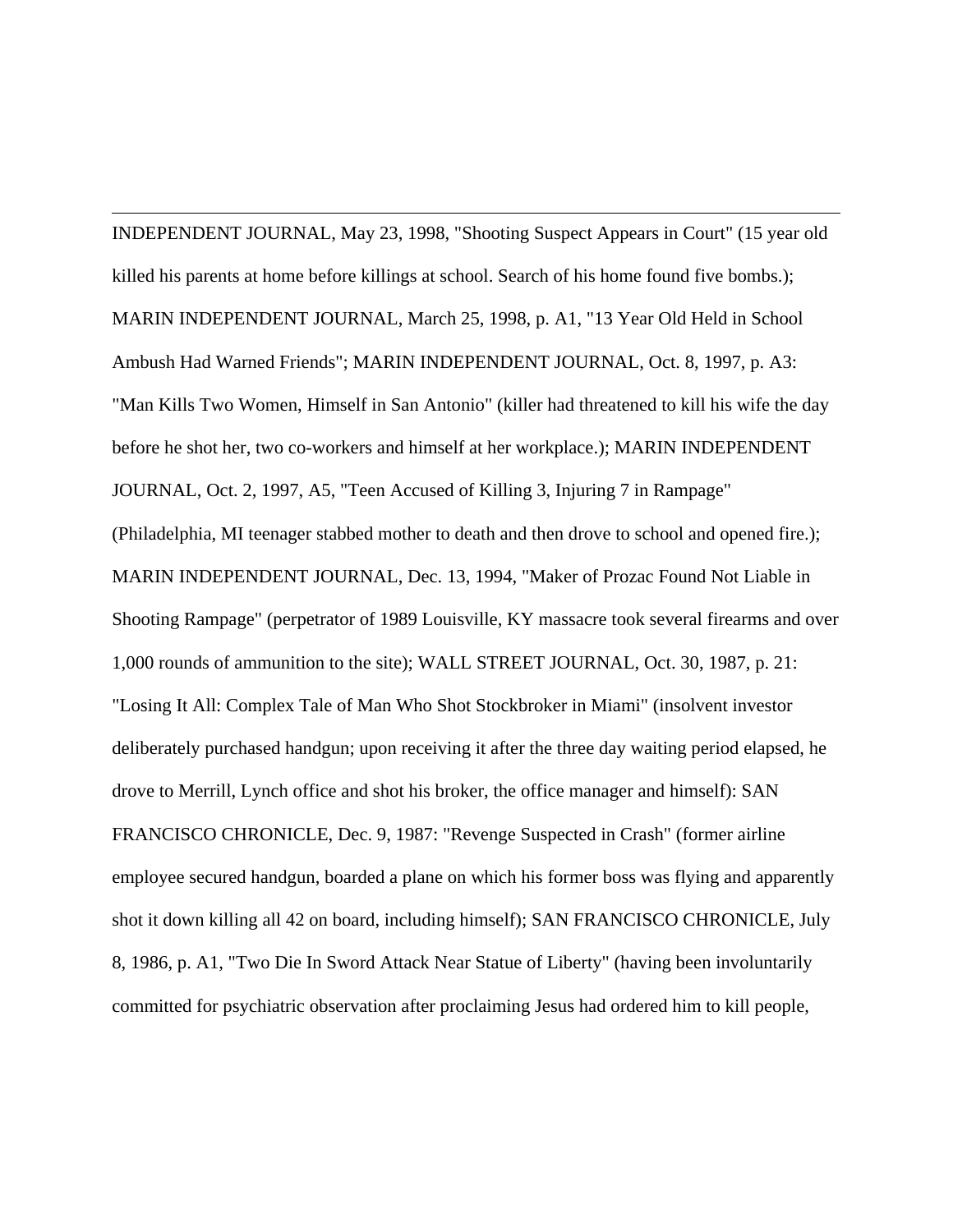Thus massacre perpetrators are extreme aberrants who are as different from the ordinary law abiding population as murderers in general are. Indeed, though we have no comprehensive statistics on the criminal and psychiatric backgrounds of massacre perpetrators, newspaper reports suggest that they actually exhibit more or less the same aberrant qualities as do murderers in general.<sup>[90](#page-63-0)</sup>

upon release perpetrator purchased a sword and ran amok on Staten Island Ferry killing 2 and wounding many others.); SAN FRANCISCO CHRONICLE, Oct. 31, 1985: "Woman Fires on Crowd -- 2 Slain, 8 Injured" (perpetrator drove to shopping mall in combat fatigues carrying a rifle and what police called "'a considerable amount of ammunition.'").

 $\overline{a}$ 

<span id="page-63-0"></span> 90 See, e.g.: Feb. 5, 2001 AP release "Gunman Among 5 Dead in Shooting" (66 year old killer, who had also been convicted of child molestation, had worked at the plant where the killings occurred and been fired in 1994 upon discovery that he was involved in c. \$200,000 in thefts from the company); MARIN INDEPENDENT JOURNAL, Aug. 1, 1999 supra (Mark O. Barton who killed nine and wounded 13 people in an Atlanta brokerage office, and then killed himself, was the only suspect in the 1993 murder of his then wife and her mother which followed shortly after his taking out a \$600,000.00 life insurance policy on the wife); MARIN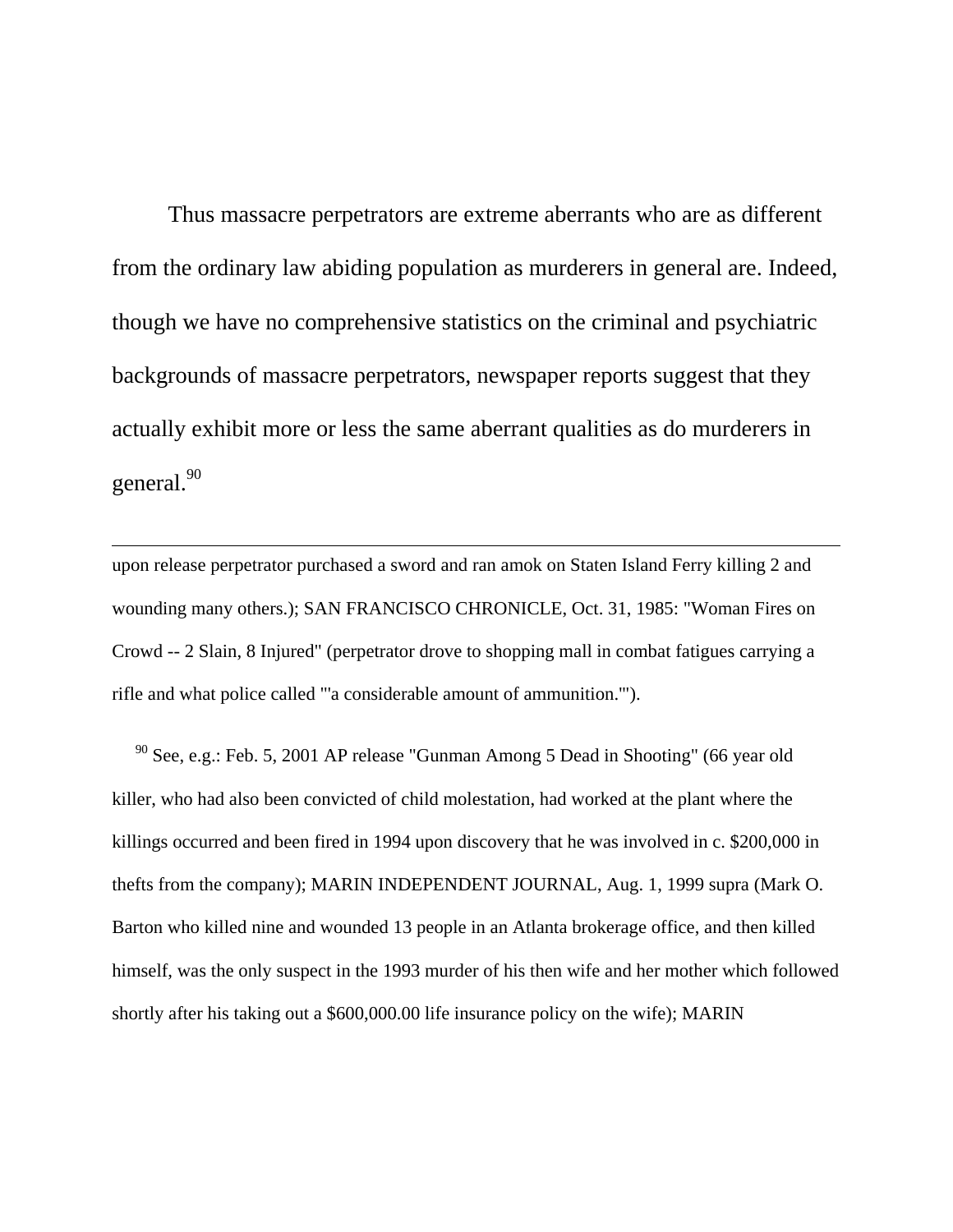$\overline{a}$ INDEPENDENT JOURNAL, May 23, 1998, supra (juvenile who killed two and wounded 22 others had background of torturing animals.); MARIN INDEPENDENT JOURNAL, Dec. 20, 1997, B7, "Gunman Thought He Had Been Set Up" (maintenance worker who killed his former supervisor and three other workers, and wounded two other workers and a police officer before being shot to death by police, had been fired for theft of property); SAN FRANCISCO CHRONICLE, Jan. 18, 1989, p. A1, "Profile of the Stockton Killer" (Patrick Purdy, who killed 5 children, wounded 30, before killing himself, had previously been involved in at least one robbery and multiple other crimes all of which were charged as misdemeanors.); SAN FRANCISCO CHRONICLE, Sept. 28, 1990, "Gunman Said He Heard Voices of Demons" (Iranian immigrant who held college students hostage in barroom, and died in shoot out with police after he had begun shooting the hostages, had been classified as a paranoid schizophrenic by county public health officials who investigated him in wake of multiple prior police contacts for minor crimes); SAN FRANCISCO CHRONICLE, Aug. 21, 1986, p. A1, "Hatred Spilled Over - Post Office Rampage" (Postal worker who killed 14 co-employees and himself and wounded six had long history of rage incidents including attempted murder of 11 year old child); SAN FRANCISCO CHRONICLE, Dec. 9, 1987 supra (former airline employee who opened fire in a passenger plane which crashed killing all 42 people aboard, had been fired for embezzlement.); WALL STREET JOURNAL, Oct. 30, 1987, supra (Investor who killed Merrill Lynch office manager and seriously wounded broker before shooting himself, was disbarred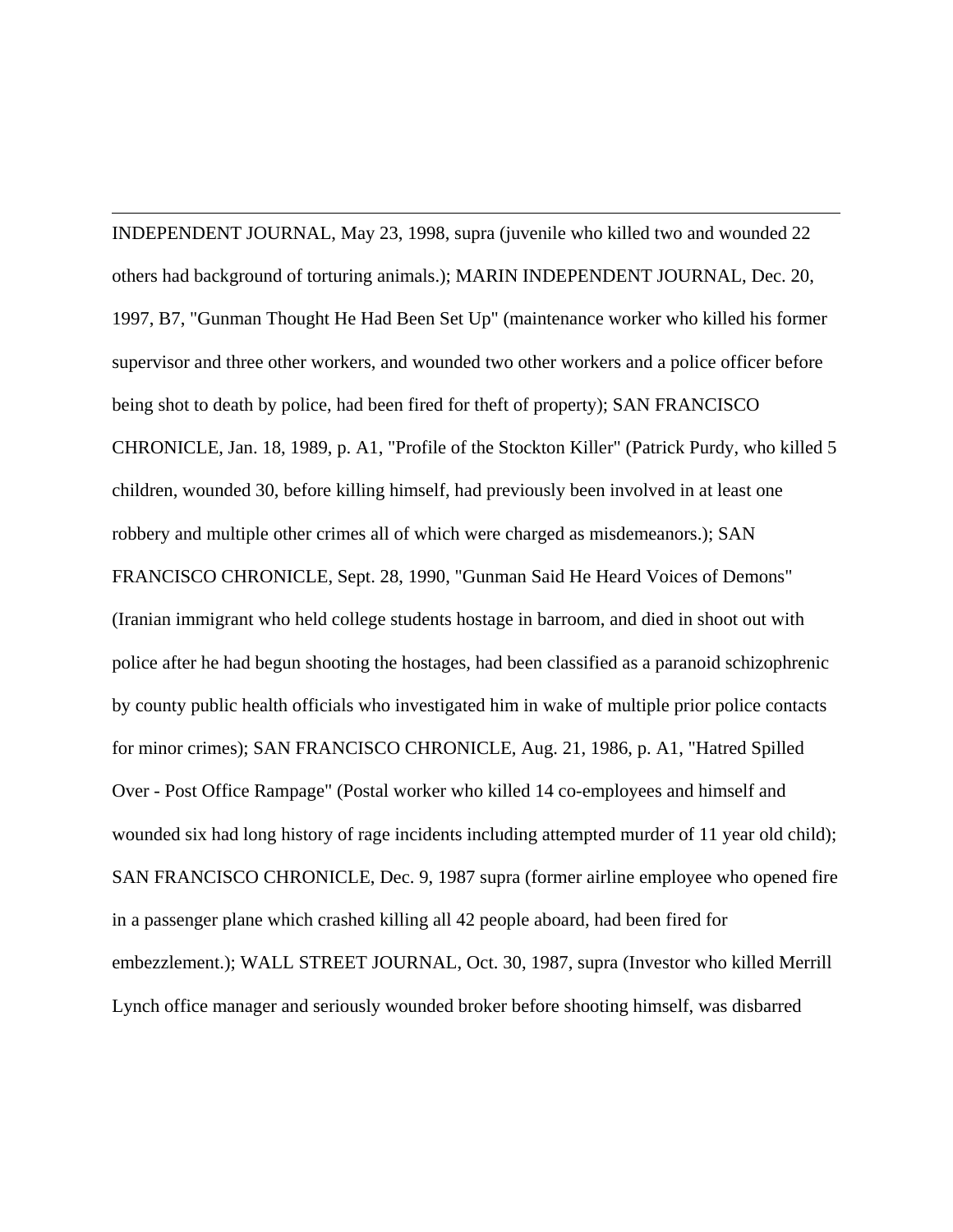## A CAVEAT ON THE VALUE OF FELON-IN-POSSESSION ENFORCEMENT

 As promised we return to the enforceability and potential if enforced, of felon-in-possession laws. One reviewer of this paper criticized it as having an overly pessimistic view of that potential. We therefore wish to clearly state that, under certain conditions, gun laws aimed selectively at felons can help reduce some kinds of gun violence. At an absolute minimum, assuming that they are seriously enforced, such laws allow incapacitation by

lawyer enrolled in federal witness protection program, having testifying in organized crime case in which he had been one of the perpetrators.); SAN FRANCISCO CHRONICLE, July 8, 1986, supra (man who ran amok killing two people with a sword on Staten Island Ferry had a record of 11 prior arrests for minor crimes. He had just been released from involuntary psychiatric commitment based on his threats to kill for Jesus. He claimed both that he was on a mission from God and that he was under a voodoo curse.).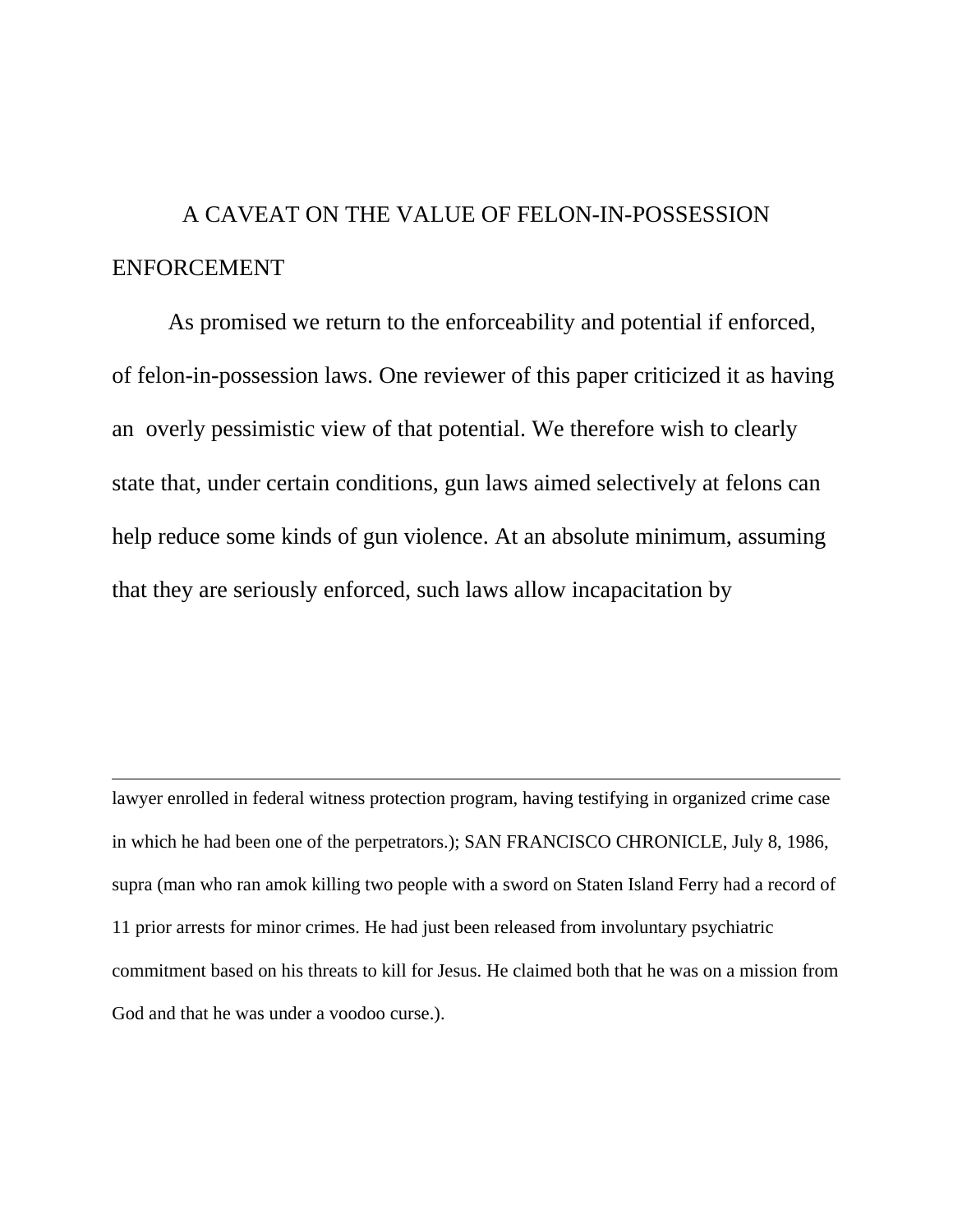incarceration of felons who might otherwise be out committing very dangerous crimes.<sup>91</sup>

 Moreover, there may be a substantial deterrent potential for such laws as suggested by the results claimed for two experimental programs. Dramatic reduction in illegal gun carrying has been claimed for "Project Exile," a program of concentrated, highly publicized prosecutions for felons-inpossession.[92](#page-66-1) Project Exile is strongly supported by the NRA. As it is one area in which the federal government can actively participate in gun prosecutions, it has been promoted as the Bush Administration's primary approach to gun issues.  $93$ 

<span id="page-66-0"></span><sup>91</sup> SHOTS IN THE DARK, supra, at 165ff.

 $\overline{a}$ 

<span id="page-66-1"></span><sup>92</sup> SHOTS IN THE DARK, supra, at 165ff.

<span id="page-66-2"></span> $93$  For information on federal funding of Project Exile programs in various areas, and the U.S. Attorneys offices which have been participating in Project Exile prosecution schemes see http://www.ncsconline.org/WC/Publications/KIS\_SpeProGunStatesPub.pdf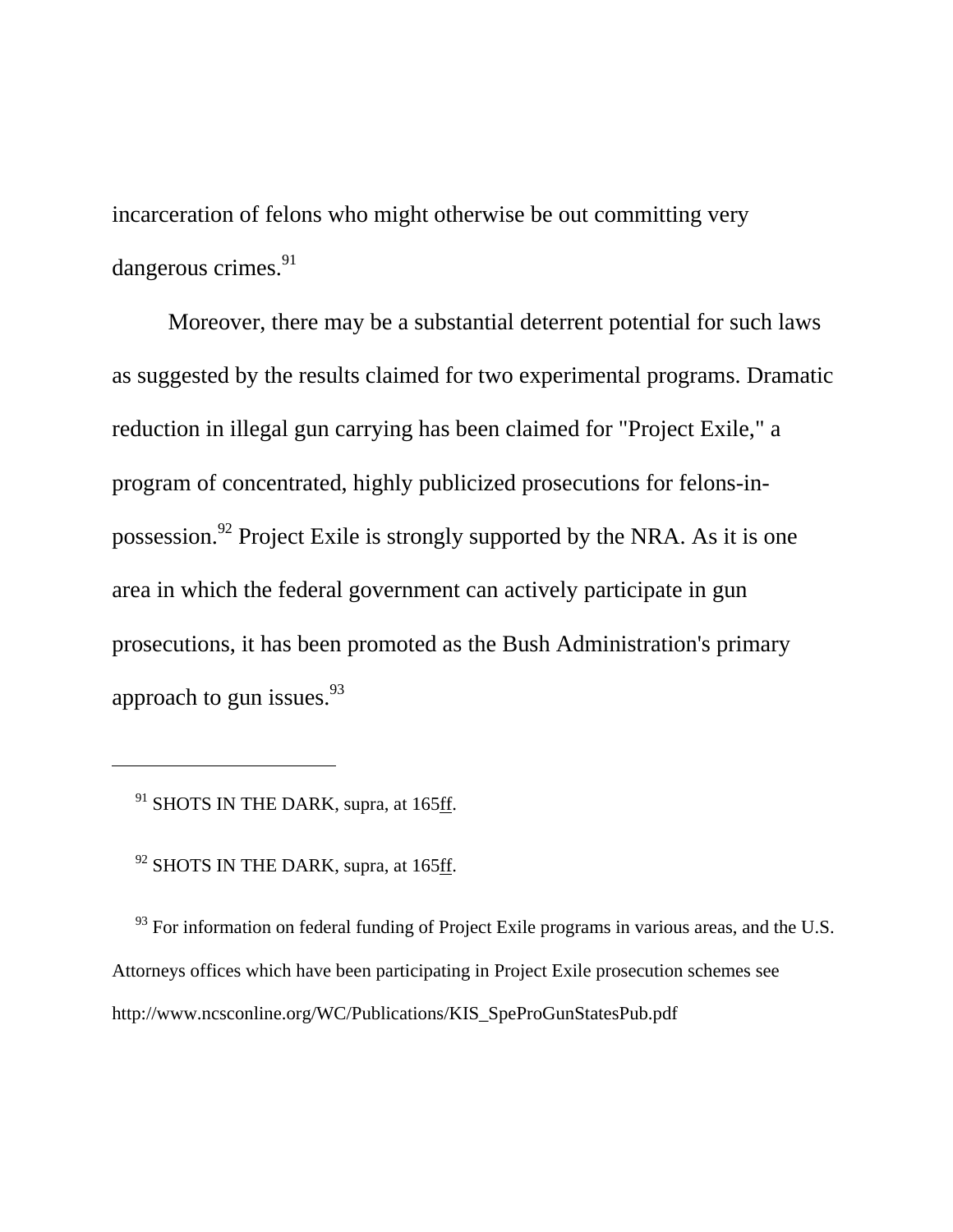Project Exile's value might be maximized by combining it with another program for which similar dramatic deterrent effects are claimed. This other reputedly successful program involves emphasis on, and concentrated targeting of, violations of public disorder and other minor laws, rather than ignoring such violations. We call this the Kansas City Program because that was the locus of the best known trial of it.<sup>94</sup> The Kansas City Program should not be confused with the "Broken Windows" theory which argues for enforcement of public disorder laws claiming their non-enforcement disheartens and terrorizes residents and causes criminals to view the neighborhood as ripe for more serious crimes.<sup>95</sup> The Kansas City Program uses the enforcement of laws against littering, loitering, urinating on a public

<span id="page-67-0"></span>94 See, e.g., Lawrence W. Sherman, et al., THE KANSAS CITY GUN EXPERIMENT, National Institute of Justice (NIJ) Research in Brief (Washington, D.C., NIJ: 1995).

<span id="page-67-1"></span>95 See generally, James Q. Wilson & George Kelling, "Broken Windows: The Police and Neighborhood Safety," ATLANTIC MONTHLY, March 1982, pp. 29-38.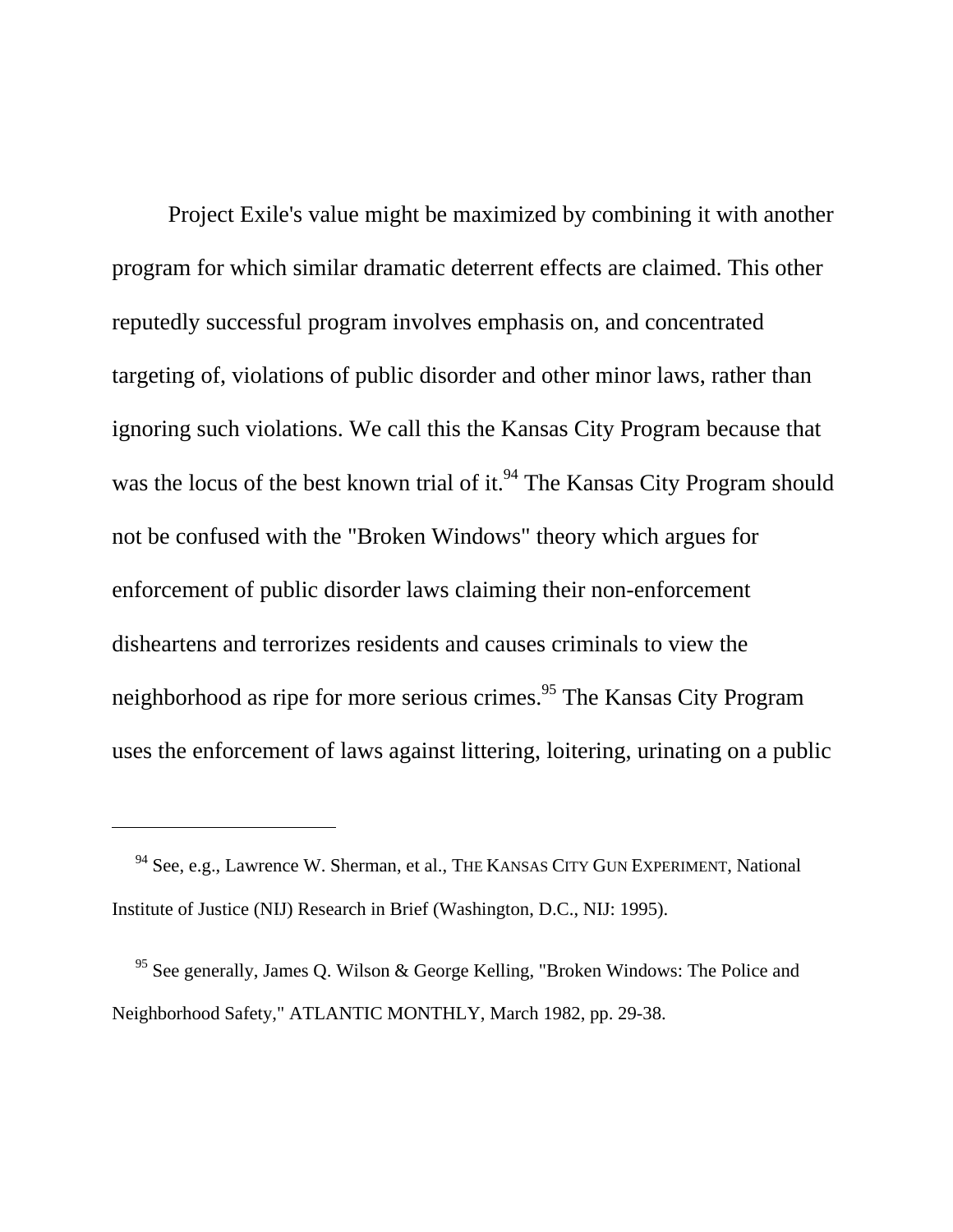street, public drunkenness, jaywalking, or jumping a subway turnstile to avoid paying the fare, etc. to give police an excuse to stop, arrest and search violators. The Program's reported success in Kansas City supports the inherent plausibility that if criminals find that police are using such violations as an excuse to stop search and arrest those found with guns, illegal weapons carrying may drop off substantially.<sup>96</sup> (NOTE: we use the term "claims" in relation to these programs not because we doubt the evaluators' veracity, but because the programs have occurred in only a few locations and been of relatively short duration.  $97$ 

 In evaluating the Kansas City Program and Project Exile for wider use, however, their limitations and their costs must be taken into account. The

<span id="page-68-0"></span>96 Sherman, et al., supra, J. Wilford Shaw, "Community Policing to Take Guns Off the Street," 11 BEHAV. SCI. & L. 361-374 (1993).

<span id="page-68-1"></span> $97$  Kansas City experiments have been tried also in New York City, San Diego, Pittsburgh, Jersey City, Indianapolis and Boston.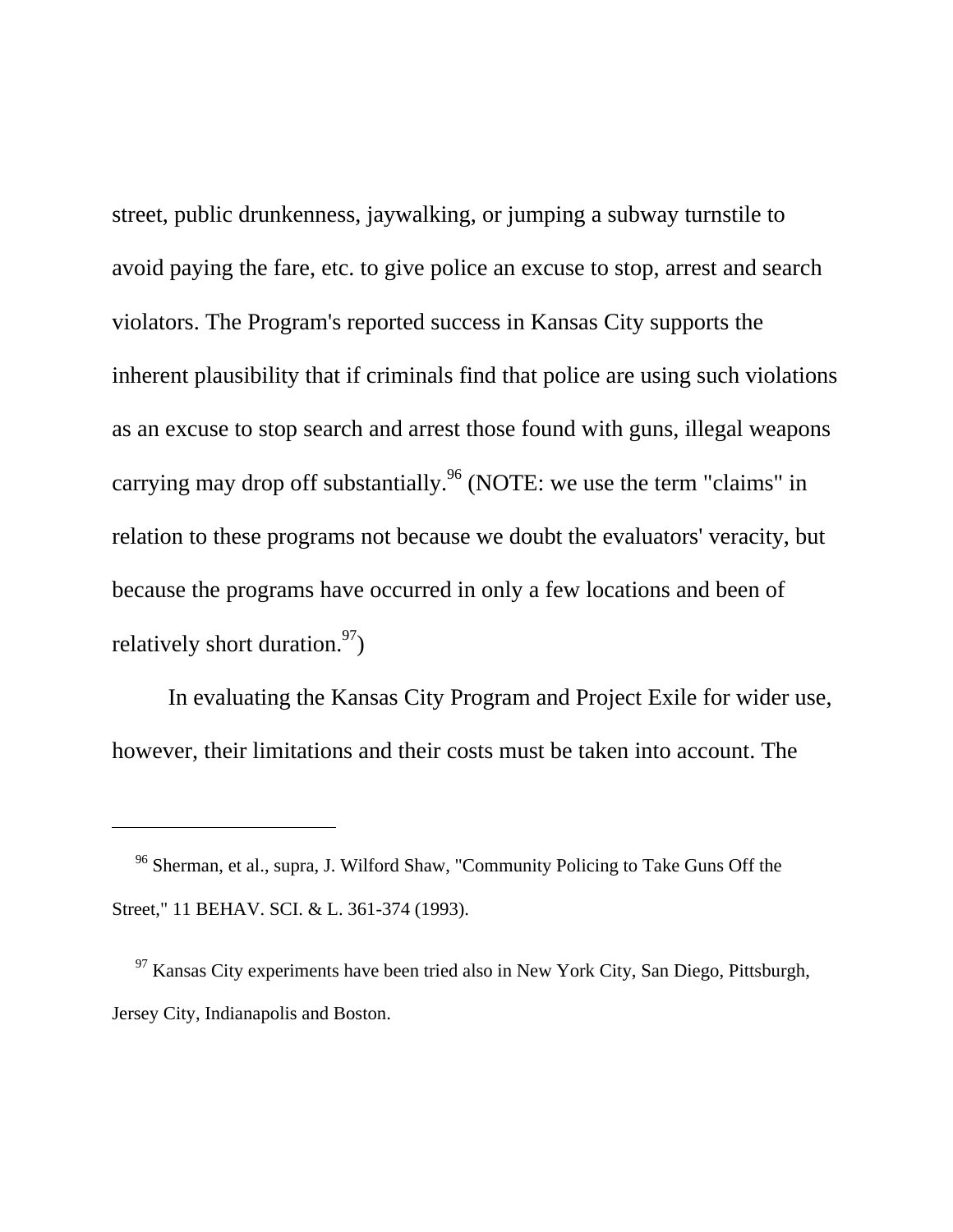chief limitation lies in the kinds of crimes they will deter. The worth of reducing **habitual** gun carrying lies in reducing "crimes of opportunity", i.e, crimes that were not pre-planned but occurred because a felon had a gun available when an opportunity arose. Neither the Kansas City Program nor Project Exile will have much effect in reducing the **idiosyncratic** gun carrying involved in pre-planned violent felonies like contract killings or robbery of a store or bank. For these crimes the chance of being caught with the gun is minimal because the perpetrator carries it only to and from the crime rather than loitering on the streets waiting for some opportunity to use it.

 We do not deny the value of deterring habitual gun carrying, and, therefore, gun crimes of opportunity; or the value of felon-in-possession convictions in incapacitating dangerous criminals by prolonged incarceration. But it is fundamental that success here depends on two things: The use of creative excuses to search for illegal gun carrying has to mature from an experiment in Kansas City into a routine police policy. Second, the resulting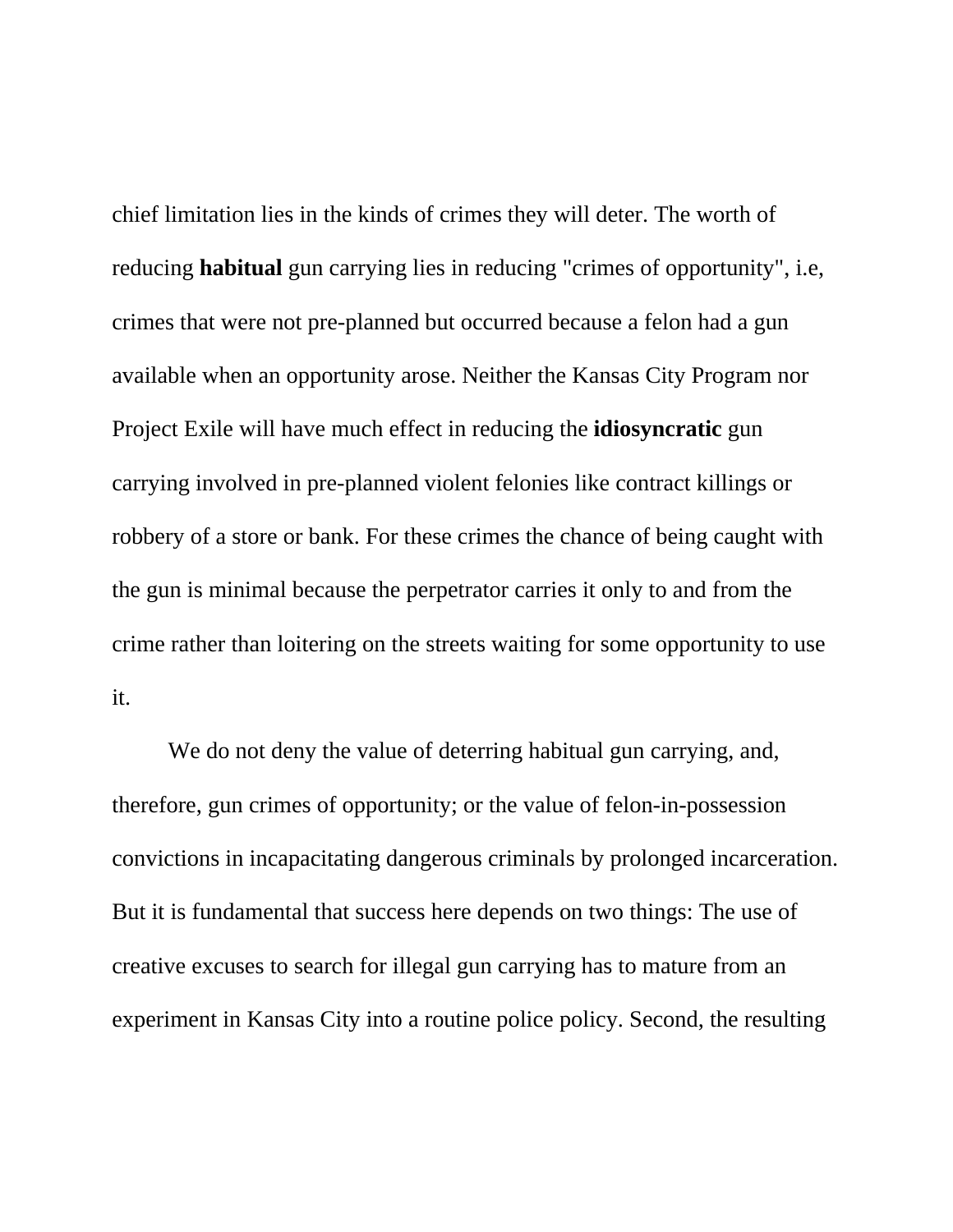detection of felons-in-possession must result in serious prosecution and the imposition of serious penalties, a la Project Exile.<sup>98</sup>

 This brings us to the issue of costs that our society has not previously been willing to incur. One such cost is financial: To detect the large numbers of felons carrying guns, **and** seriously punish them, means seriously increased costs for prosecution and imprisonment. (See last footnote.) Insofar as those costs are not fully funded by increases in expenditure, what serious penalties for felons caught with a gun mean is less resources available for

<span id="page-70-0"></span><sup>98</sup> A federal evaluation of a variety of city level programs encapsulates the difficulties involved in both these things: "Although the initial evaluation of the Kansas City program shows it to be promising, its long term impact is not clear, the ability to replicate the program on a larger scale has not been established, and the program's high operating costs may be a barrier for other communities." Pamela K. Lattimore, et al., a NIJ Research Report, HOMICIDE IN EIGHT U.S. CITIES: TRENDS, CONTEXT, AND POLICY IMPLICATIONS 99 (Washington, D.C., NIJ: 1997).

 $\overline{a}$ 

 On the very next page the evaluation reports that in most or all the cities studied "Authorities tried to make use of tougher sentences for gun felons, but the prospects for being able to do so depended on a wide variety of factors that may not have been controllable."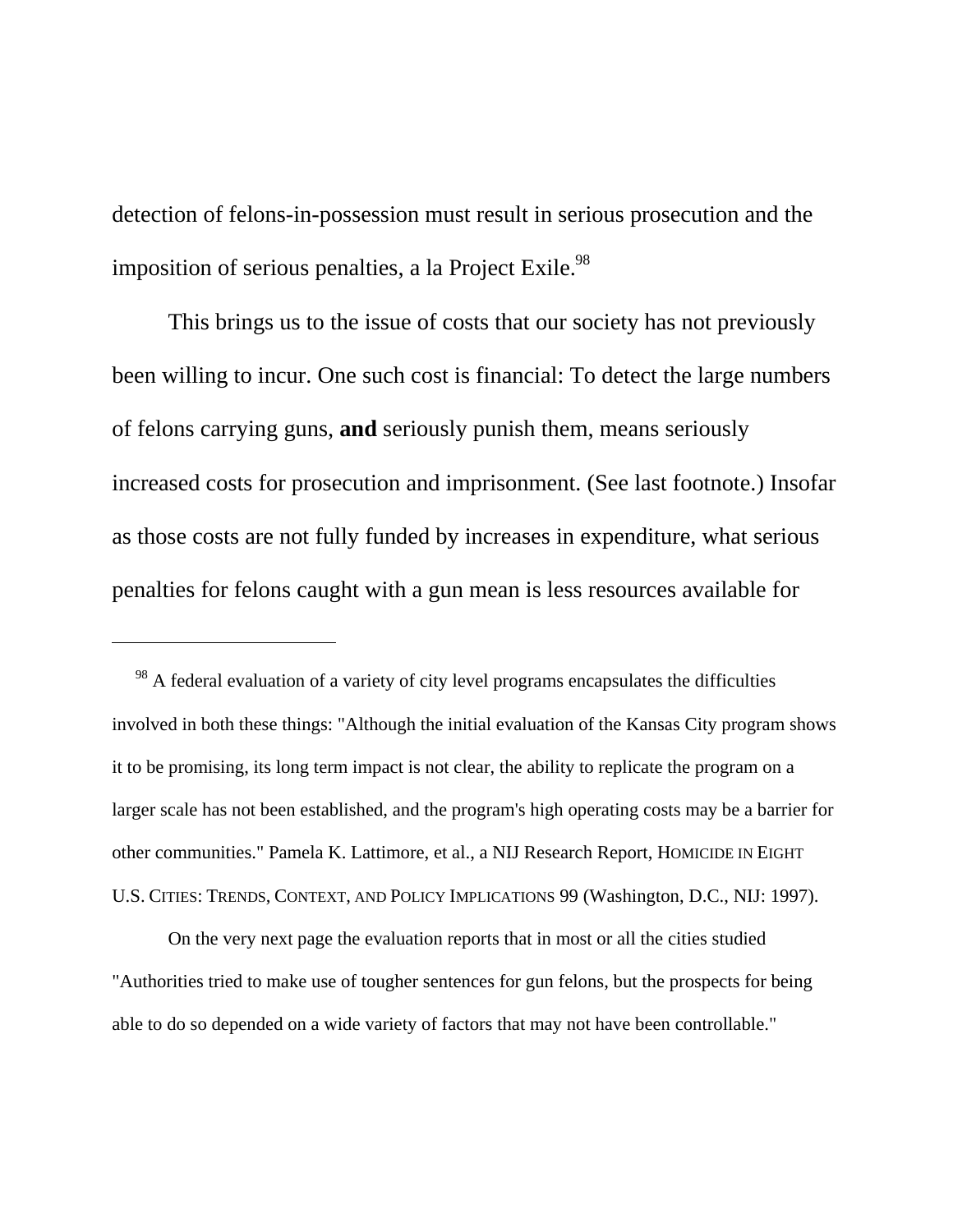prosecution of criminals for more serious crimes, and the release of serious criminals to free up cell space to house felons caught in gun possession.

 A second type of cost is in the area of civil liberties. Using minor crime as an excuse for search is a strategy of pretextual evasion of the Fourth Amendment. Moreover it raises much the same specter of discriminatory enforcement as does racial profiling. Police will not be cruising low-crime middle and upper-class areas looking for the opportunity to stop, search and arrest jay-walking white housewives. The burden of these pretextual searches will fall only on the disadvantaged and minority populations in high crime areas.[99](#page-71-0)

 The question perhaps is not so much whether certain gun crimes can be substantially reduced by such initiatives as whether the reduction is worth the

<span id="page-71-0"></span>99 See, e.g., Anthony C. Thompson, "Stopping the Usual Suspects: Race and the Fourth Amendment," 74 N.Y.U. L. REV. 956 (1999), David A. Harris, "Driving While Black and All Other Traffic Offenses: The Supreme Court and Pretextual Traffic Stops," 87 J. CRIM. L. & CRIMINOLOGY 544 (1997).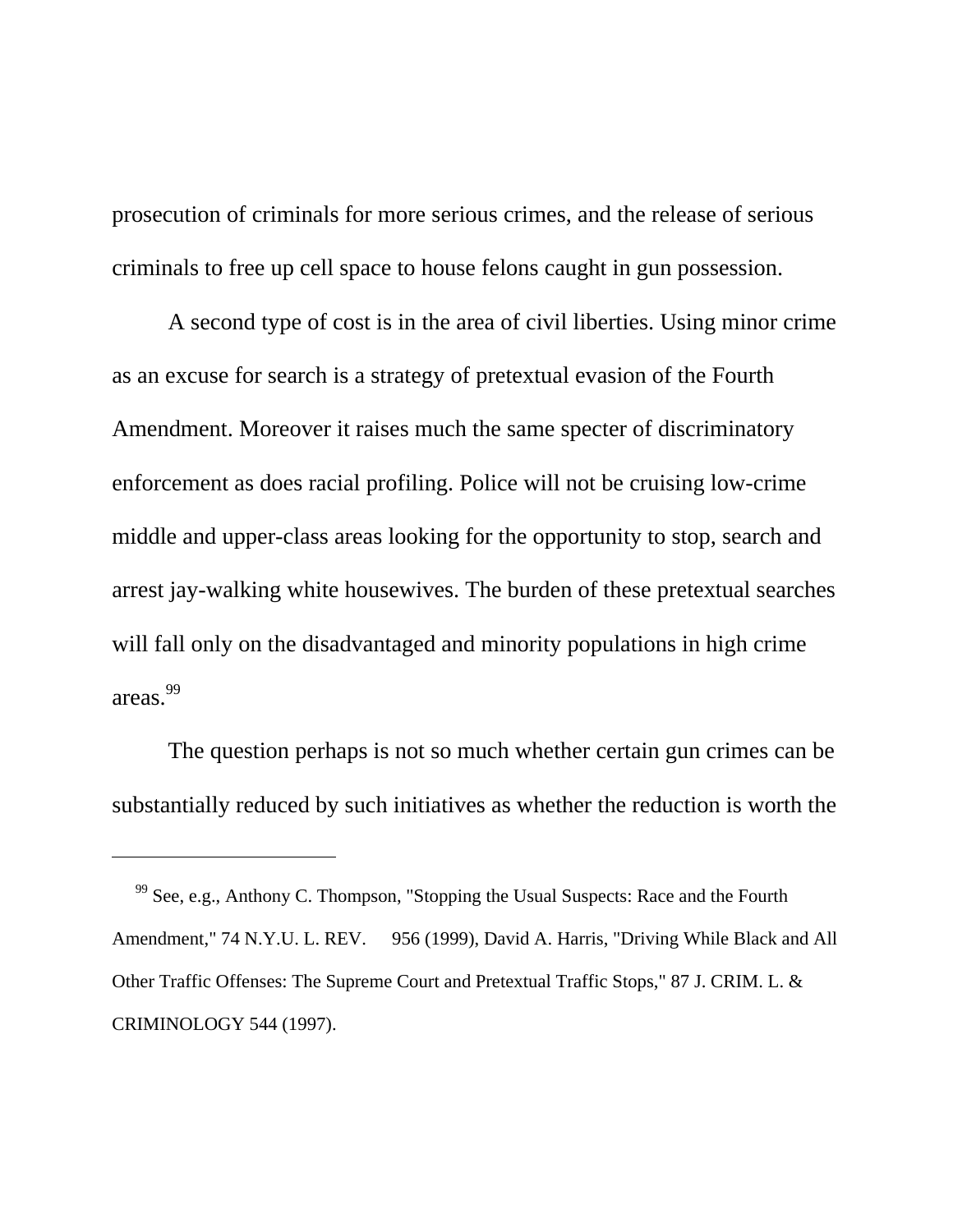costs. Arguably, gun crimes of opportunity might be substantially reduced by the concentrated enforcement of present laws. But civil libertarians would find some of those costs unacceptable. Many people might also regard the financial costs as unacceptable. Inter alia, the inevitable effect of so committing those resources would be reduced resource availability for other criminal justice priorities, and for social programs which perhaps offer a chance to alleviate the root causes of crime.

 It remains to be seen whether Project Exile and/or the Kansas City Program will be widely adopted or become just another of the endless succession of anti-crime programs that are briefly bally-hooed, but eventually dropped.<sup>[100](#page-72-0)</sup>

 $\overline{a}$ 

<span id="page-72-0"></span><sup>100</sup> Though the Kansas City program's advocates have hailed the results others have found them ambiguous, ambivalent and downright puzzling. See Robert Weisberg, "The Utilitarian and Deontological Entanglement of Debating Guns, Crime and Punishment in America," 71 CHI L. REV. 333, 356-57 citing Bernard E. Harcourt, GUNS, CRIME AND PUNISHMENT IN AMERICA 192-209 (NYU 2003)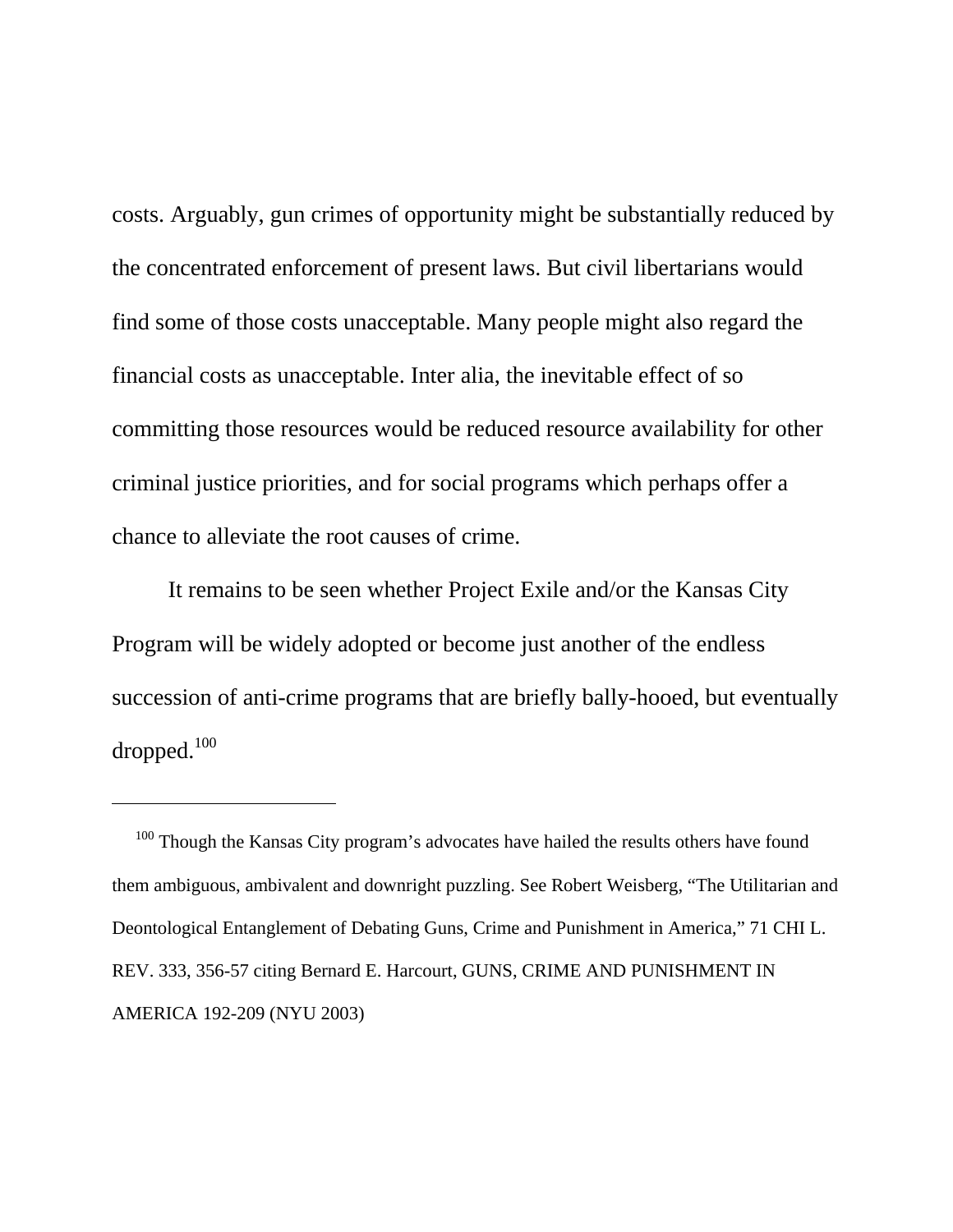## **CONCLUSION**

 Though it is the central tenet of the argument for banning handguns, or firearms in general, the Virgin Killer thesis is arrantly false. If there is an argument for banning guns to the law abiding populace, it must derive from some sound basis, not the fiction that ordinary citizens are likely to murder if they have access to firearms. In fact, a 160%+ increase in the number of civilian handguns over the last quarter of the 20th Century was accompanied by dramatic **decreases** in the murder rate.<sup>101</sup> Comparisons along the longest available time frame do not suggest that widespread firearm availability to

 For a skeptical evaluation of the positive results claimed for Project Exile-type programs see Sterven Raphael and Jens Ludwig"Do Prison Sentence Enhancements Reduce Gun Crime?: The Case of Project Exile," in Jens Ludwig and Philip J. Cook, (eds.) EVALUATING GUN POLICY: EFFECTS ON CRIME AND VIOLENCE (2003).

 $\overline{a}$ 

<span id="page-73-0"></span> $101$  Don B. Kates & Daniel D. Polsby, "Long Term Non-Relationship of Firearm Availability to Homicide" 4 HOMICIDE STUDIES 185-201 (2000).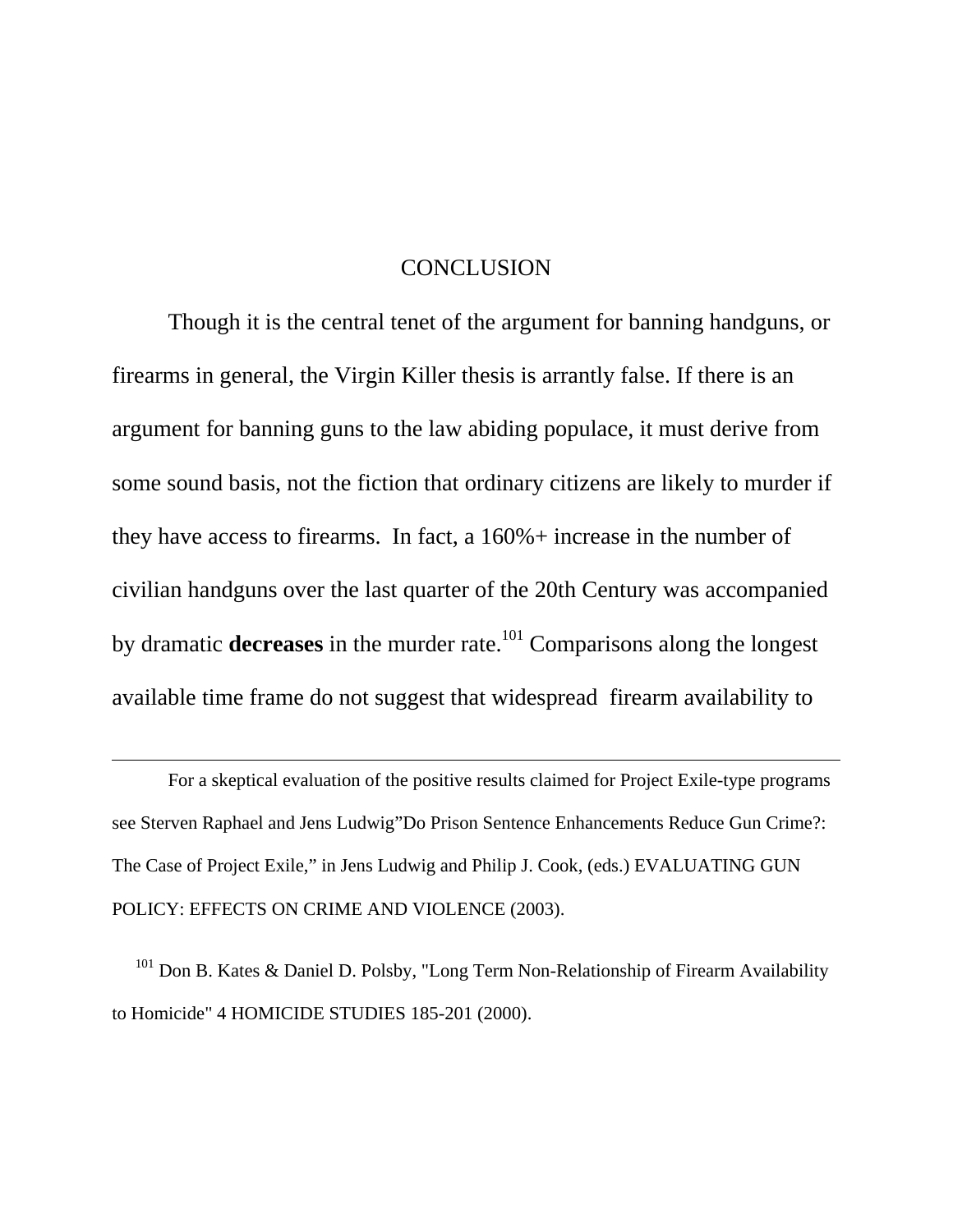the generally law abiding populace results in their killing, The earliest time for which reliable figures exist on both murder and gunstock rates is 1946. That year those rates were, per 100,000 population 34,430 guns, and six murders respectively. As of year 2000 the gunstock rate had almost tripled (95,500 per 100,000 population) but the murder rate was only 6.1 per  $100,000^{102}$  $100,000^{102}$  $100,000^{102}$ 

<span id="page-74-0"></span><sup>102</sup> See calculations and references in Don B. Kates. "The Limits of Gun Control: A Criminological Perspective" in Timothy Lytton (ed.), *Suing the Gun Industry: A Battle at the Crossroads of Gun Control and Mass Torts* (U of Mich. Press, c. 5/2005).(hereinafter cited as Kates in Lytton)

 $\overline{a}$ 

[For 1946 figures see Kleck, TARGETTING GUNS supra at 96-97 and 262-63. The 2000 firearms density figures were provided me by Prof Kleck. The murder rate figures for 2000 are from Arialdi M. Minino, et al, *Deaths: Final Data for 2000.* National Vital Statistics Reports 50 (CDC, 2002*) #* 15. Incidentally, the 2001 murder rate was slightly lower (6.06) not counting the 9/11 terrorist-caused deaths.]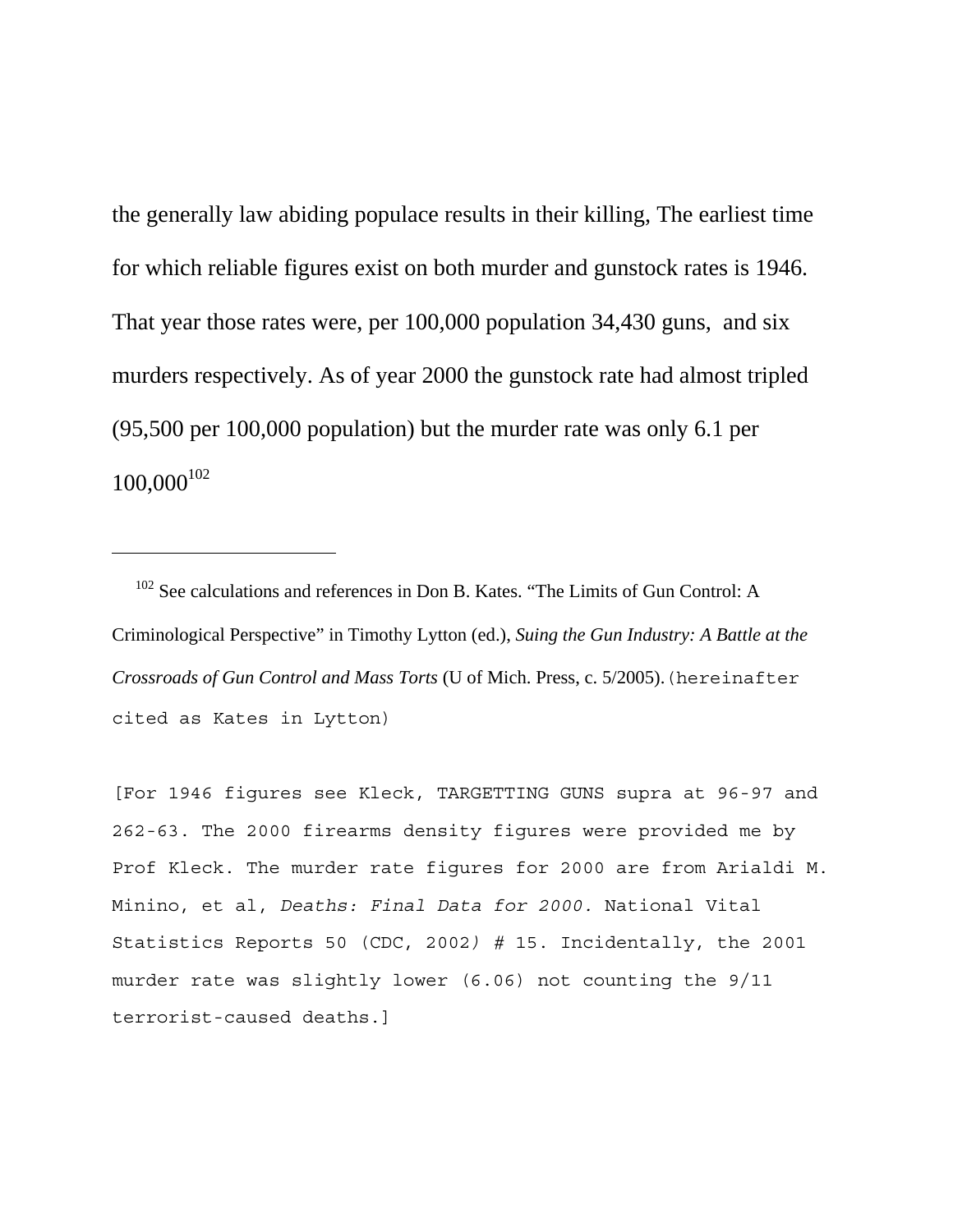Whether this handgun increase, and/or laws liberalizing victim access to firearms, have helped to reduce the homicide rate is a bitterly controversial matter even among scholars.<sup>103</sup> What is not fairly debatable is that the costs

<span id="page-75-0"></span> $103$  From his studies Prof. Kleck concludes that handguns are used by civilians defending against 2.5 million or more crimes annually. Gary Kleck, TARGETING GUNS: FIREARMS AND THEIR CONTROL (N.Y., Aldine 1997), ch. 5. Comparing Kleck's results to those reached by several of his critics Prof. Jacobs concludes Prof. Jacobs concludes that "there is a great deal of self-defensive use of firearms, *in fact more defensive gun uses than crimes committed with firearms.*".James B. Jacobs, CAN GUN CONTROL WORK 14 (Oxford, 2003.

 $\overline{a}$ 

 Based on his studies Prof. Lott concludes that the enactment of laws allowing responsible, law abiding, trained adults permits to carry concealed handguns has deterred many thousands of crimes across the states (now a majority of states) enacting such laws. John R. Lott, Jr., MORE GUNS, LESS CRIME: UNDERSTANDING CRIME AND GUN CONTROL LAW (Chicago, U. Chi. Press, 2nd ed. 2000). Lott's work has many critics, ideological and otherwise. But critics have undertaken their own studies with statistical models, data, and/or controls they deemed superior they reached the virtually the same results; some even conclude that Lott's error consisted in understating the deterrent effect. Lott's latest book on the subject is endorsed by three Nobel laureates. See discussion in Kates in Lytton supra.`878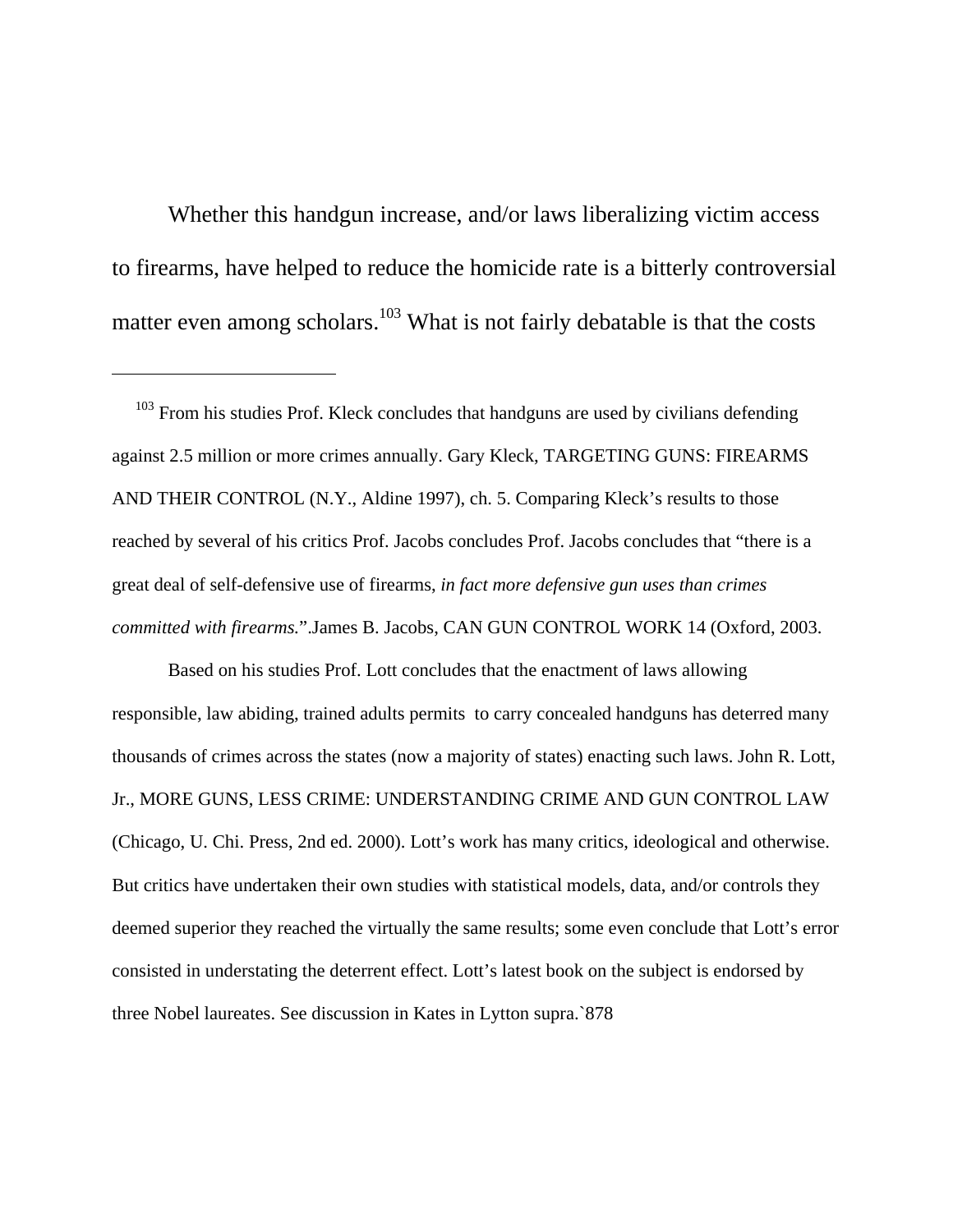of attempting to confiscate guns from the American public would greatly exceed the costs, discussed above, of seriously enforcing felon-in-possession laws. Confiscation of just handguns, much less all guns, would be met with non-compliance by tens of millions of otherwise law abiding people who believe (whether rightly or not is irrelevant) that they have both a constitutional right and an urgent need to possess guns for family defense.

 Obviously, the extent of non-compliance cannot be precisely calculated. But available figures suggest the magnitude of the problem. If new gun sales continue at the levels seen in the last few decades, by year end 2005 the civilian gunstock will exceed 280 million, roughly 105 million being handguns.[104](#page-76-0) One indication of the gravity of the resistance/enforcement problems was an Illinois poll in which respondents were asked whether they would turn in their firearms if federal law so required; of those identifying themselves as gun owners, 73% said they

<span id="page-76-0"></span><sup>&</sup>lt;sup>104</sup> See calculations given and referenced in Kates in Lytton supra.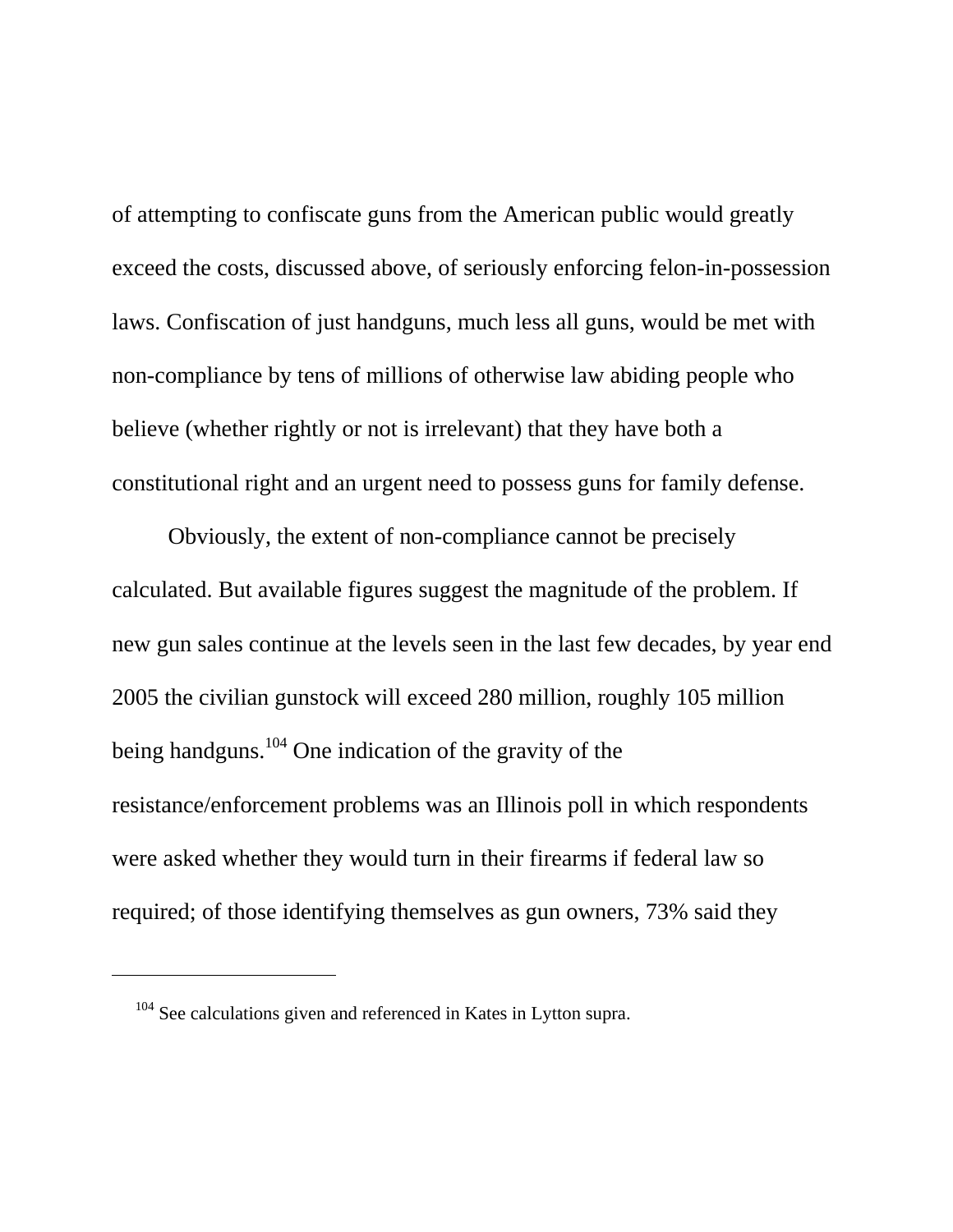would not.<sup>105</sup> In 2003 Oxford University Press published a book entitled CAN GUN CONTROL WORK? By law professor James B. Jacobs, director of NYU's Center for Research in crime and Justice. Chapter 10 is devoted to the feasibility of confiscating all guns or just handguns. Jacobs predicts that vast numbers of people would not comply with the law just as millions of Americans did not comply with National Prohibition and millions today continue to use illicit drugs, despite the threat of draconian punishment. Among those who currently possess handguns legally, many (rightly or wrongly) believe that they have a constitutional right to do so. Even a Supreme Court decision to the contrary would not shake millions of handgun owners' belief that such a right exists. Indeed, one of the major costs of a national prohibition on handgun possession would be the embitterment and alienation of a huge segment of the population.

<span id="page-77-0"></span><sup>&</sup>lt;sup>105</sup> Gary Kleck, POINT BLANK: GUNS AND VIOLENCE IN AMERICA 344 (1991).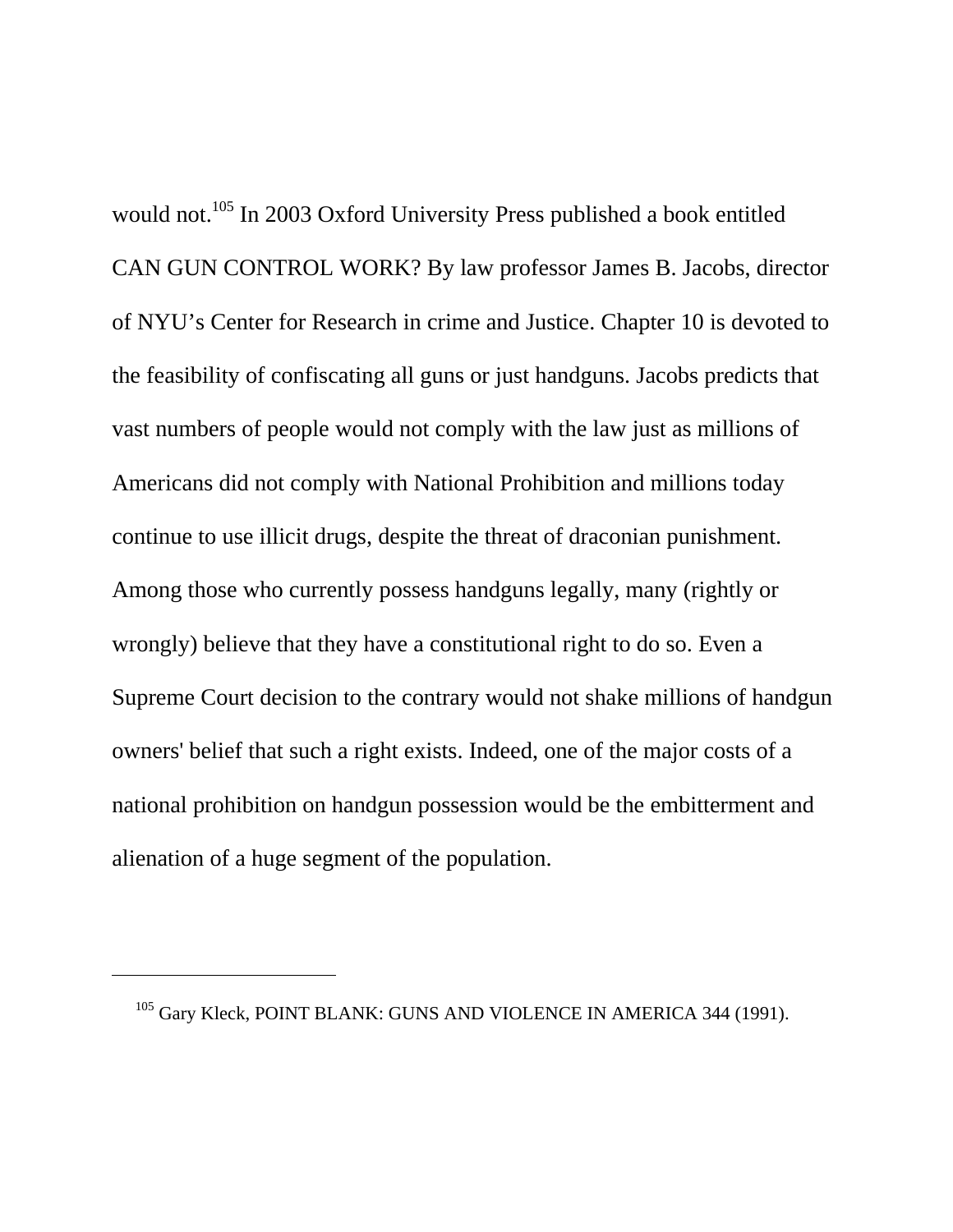We can get a sense of the magnitude of the compliance problem by looking at the success [read failure] of our current prohibition on possession that applies to persons with a felony record. Hundreds of thousands, perhaps millions, of ex-felons possess handguns illegally, despite the federal felon-inpossession law's threat of a 10-year maximum federal prison sentence. We can also obtain a perspective on compliance by looking at what happened when in 1995 several states prohibited possession, or simply require *registration* of assault rifles. In California only 10% of about 300,000 assault weapons owners registered their weapons.[106](#page-78-0) Cleveland and Boston achieved an

<span id="page-78-0"></span><sup>&</sup>lt;sup>106</sup> The authors of this article believe the following further comments deserve notice: the actual date of the laws in question varies from 1989 (California) through 1995. The 10% compliance estimate for California derives from a Feb. 11, 1991 analysis by California Senate Committee on Judiciary of SB 263 (proposed registration extension amendment to Act), p. 3: "At best, only 10% of the state's total assault [weapon] arsenal was registered in compliance with this Act['s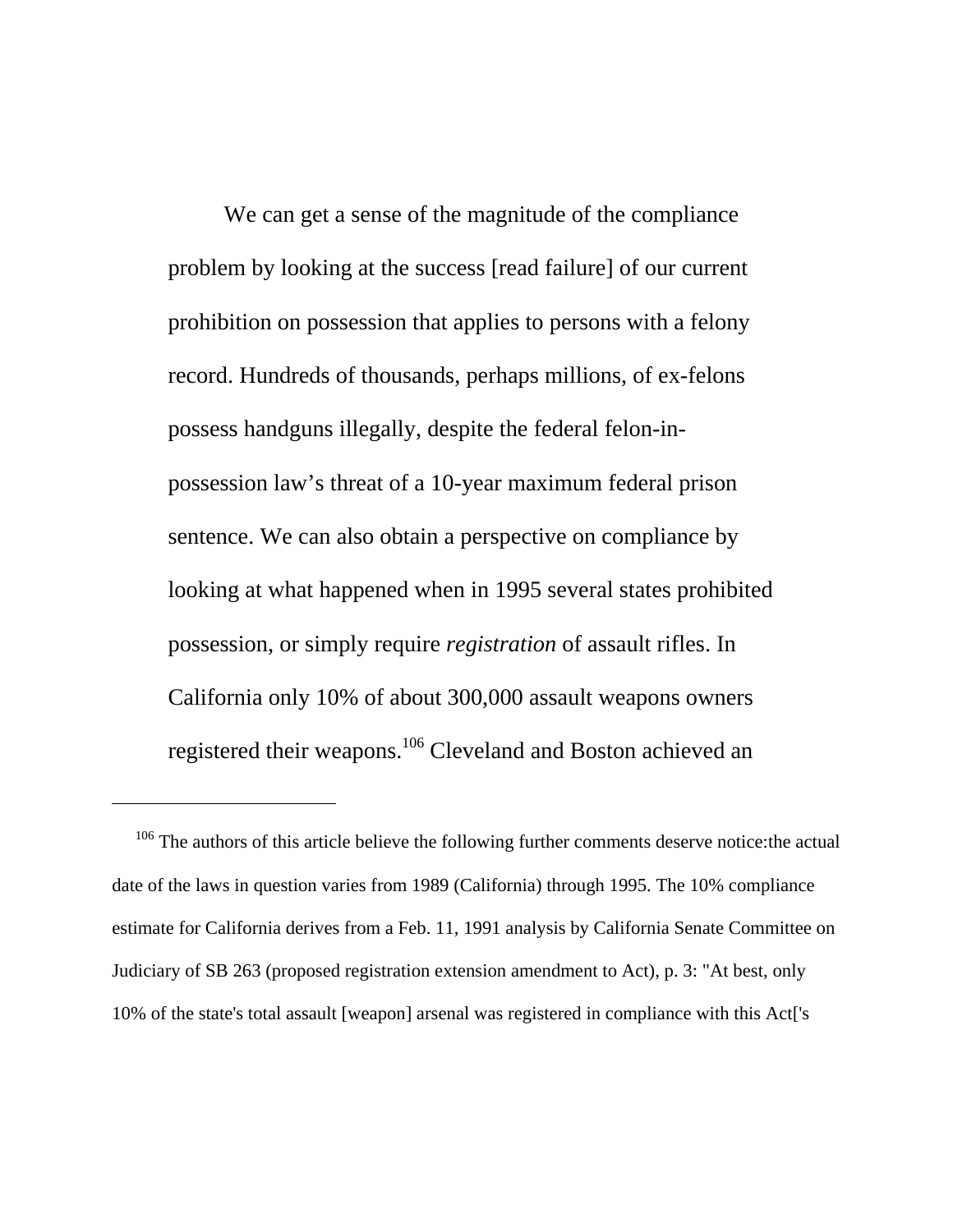estimated 1% compliance rate. Denver [owners] registered 1% of 10,000 assault rifles. The estimated 100,000-300,000 New Jersey assault rifle owners registered 947 assault rifles, rendered 888 inoperable, and turned over 4 to law enforcement personnel. It should be emphasized that these assault rifle laws were implemented in states that had produced legislative majorities for such gun controls. A federal registration requirement would have

January 1, 1991 registration cut-off.]" This analysis was based on a California Attorney General estimate of 200,000-300,000 registerable firearms, of which about 18,250 were actually registered by the deadline. As a result of a subsequent deadline extension, by mid-1992 the number of firearms registered had swelled to 55,284. Had the registrations been accurate that would have amounted to more than 25% of the low estimate of 200,000 registerable weapons. However, it appears that over 60% of the firearms registered were incorrect, i.e., they were not covered by the Act, but were registered by owners who were confused as to which firearms it covered. Dec. 3, 1992 personal communication from Eugene J. Wolberg, Chairman of the California Attorney General's "Assault Weapon" Identification Committee. He estimated the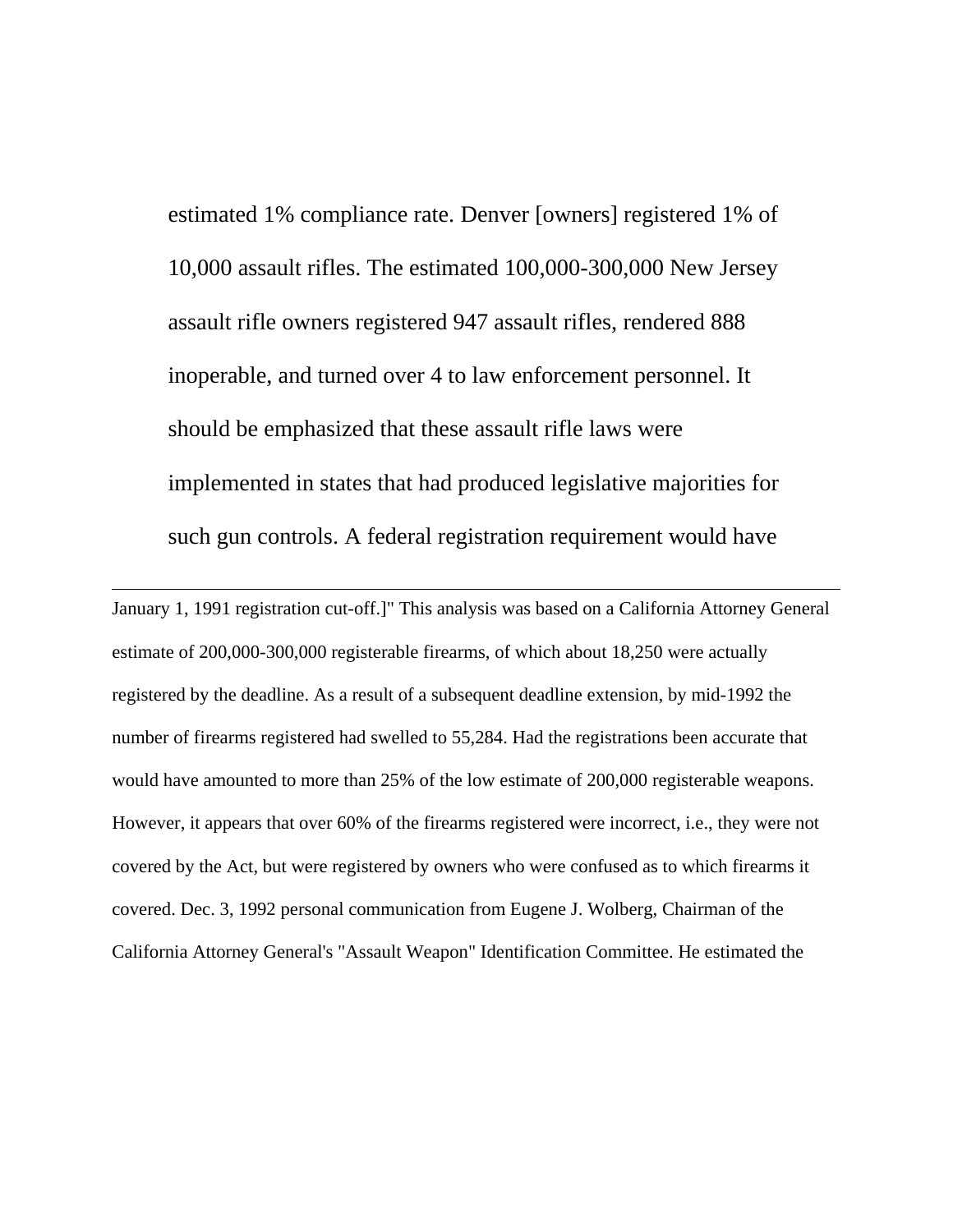to be enforced in states where handgun prohibition could not command a legislative majority. In those states, non-compliance would be an even greater problem, and police and prosecutors charged with enforcing prohibition would have to confront jurors' hostility.<sup>[107](#page-80-0)</sup>

 Prof. Jacobs' chapter-end summary is: "Prohibiting possession would require disarming the citizenry; whether done quickly or over a long period it would be a monumental challenge fraught with danger. Millions of citizens would not surrender their handguns." From our experience with attempting to enforce drug laws, "a decades long 'war on handguns' might resemble a lowgrade civil war more than a law enforcement initiative."<sup>108</sup>

valid registrations under the Act at only 21,820, i.e. slightly over 10% of the low estimate of 200,000 registerable weapons.

<span id="page-80-0"></span><sup>107</sup> CAN GUN CONTROL WORK? supra at 162-63 references deleted.

<span id="page-80-1"></span> $108$  Ibid at 169.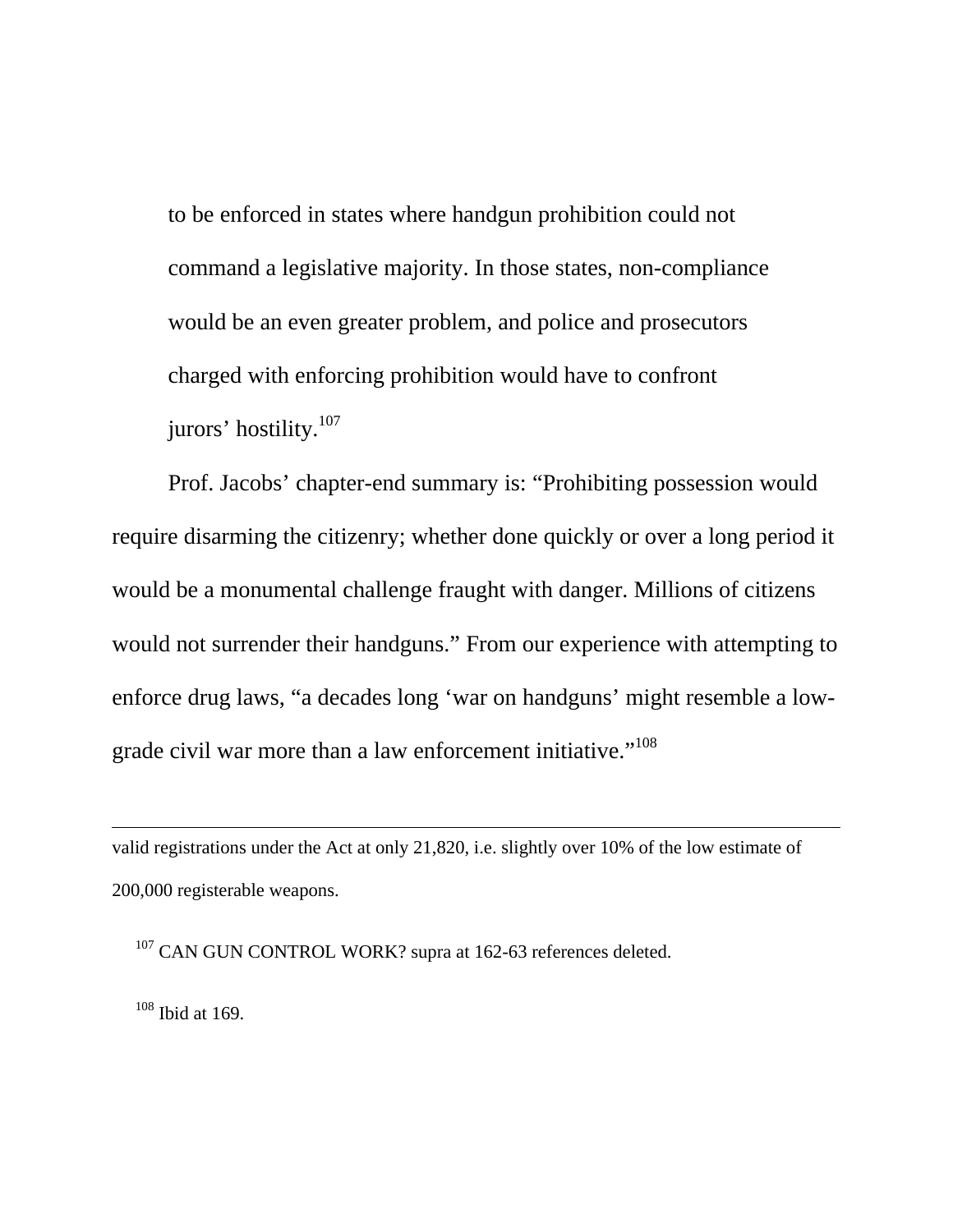Much of the argument for stringent gun control has been based on references to other nations. An ironic aspect of this is that for decades foreign advocates of banning guns in their own lands have made almost diametrically opposite arguments – the urgency of immediate action before gun ownership in their land grows so as to make gun control unenforceable as it is in the United States. $109$ 

<span id="page-81-0"></span><sup>109</sup> See, e.g. M.L. Friedland, "Gun Control: The Options," 18 CRIMINAL LAW Q. 29, 34-35 (1975-76). Twenty years later England's chief law enforcement officer contrasted the low level of legal English handgun ownership to the United States where a handgun ban would be simply unenforceable. Reuters North America Wire Service, Aug. 1, 1994, "Britain's Police Chief Calls for Gun Crackdown." See also the slightly different version of the same statement in the AP, US&World Wire Service release of the same date entitled "Britain-London Crime."

 $\overline{a}$ 

 A further irony is that, though in 1997 England banned and confiscated all legally owned handguns by 2000 it had become a world leader in violent crime of which it had twice the American rate. English police officials have subsequently lamented that, though "Britain has some of the strictest gun laws in the world[, i]t appears that anyone who wishes to obtain a[n] illegal] firearm will have little difficulty in doing so." Kates in Lytton, supra.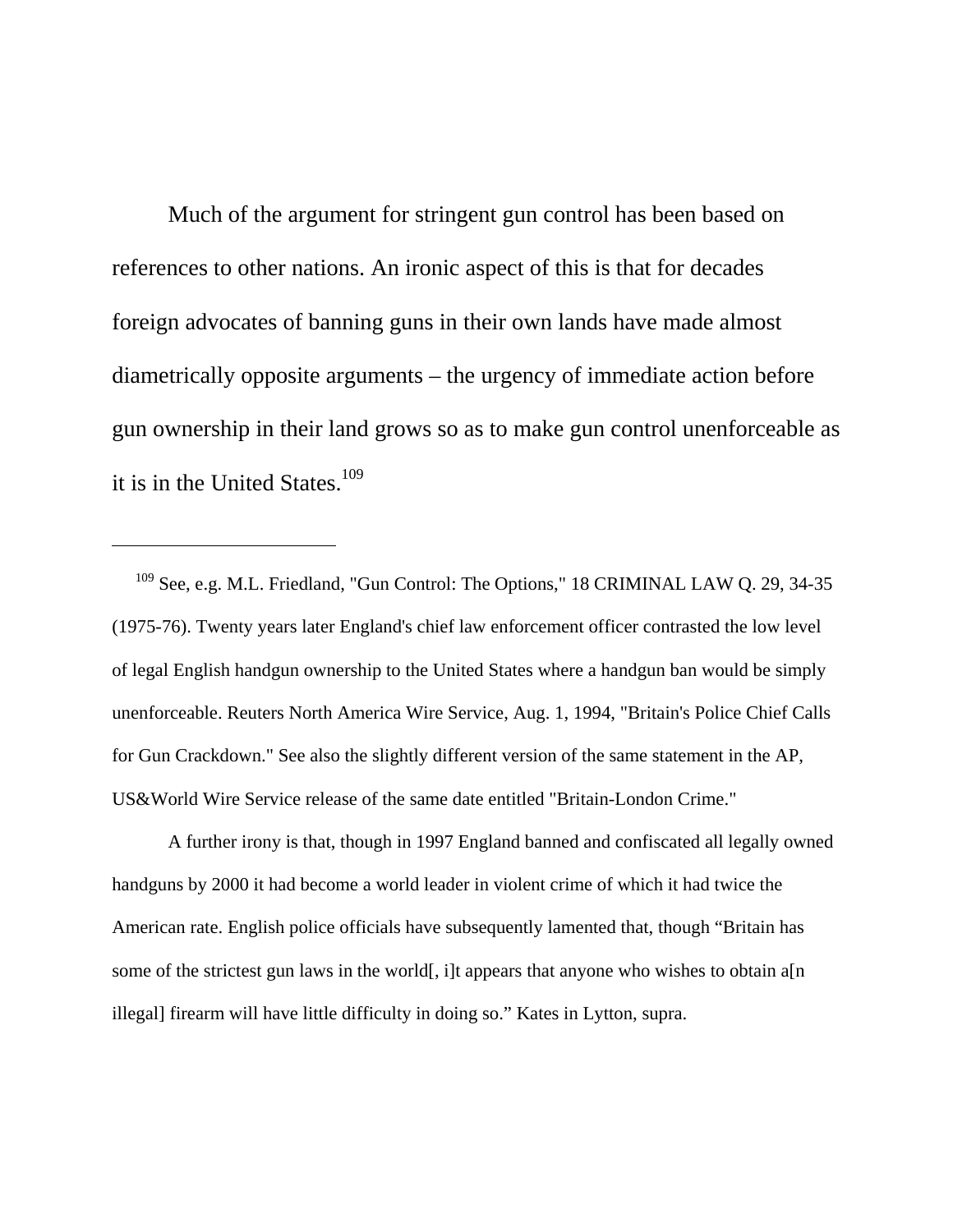Even to begin to try to confiscate 100 million handguns from otherwise law abiding, responsible, adult gun owners would require a waste of gargantuan resources -- especially when compared to the smaller resource commitment that would be required to seriously enforce current laws against felons as discussed in the preceding section of this paper. Indeed, the resource commitment needed to enforce a comprehensive handgun ban would be worse than a waste. Even if the studies suggesting that civilian gun ownership deters crime and help suppress it are wrong,  $110$  wasting gargantuan resources on the attempt to ban handguns would actually promote crime in two other respects. First, all the resources the criminal justice system now devotes to the already impossible task of trying to control violent criminals would have to be diverted to harassing good citizens who represent no meaningful danger. Second, it would eat up additional resources that might

<span id="page-82-0"></span> $110$  See fn. ??? supra.